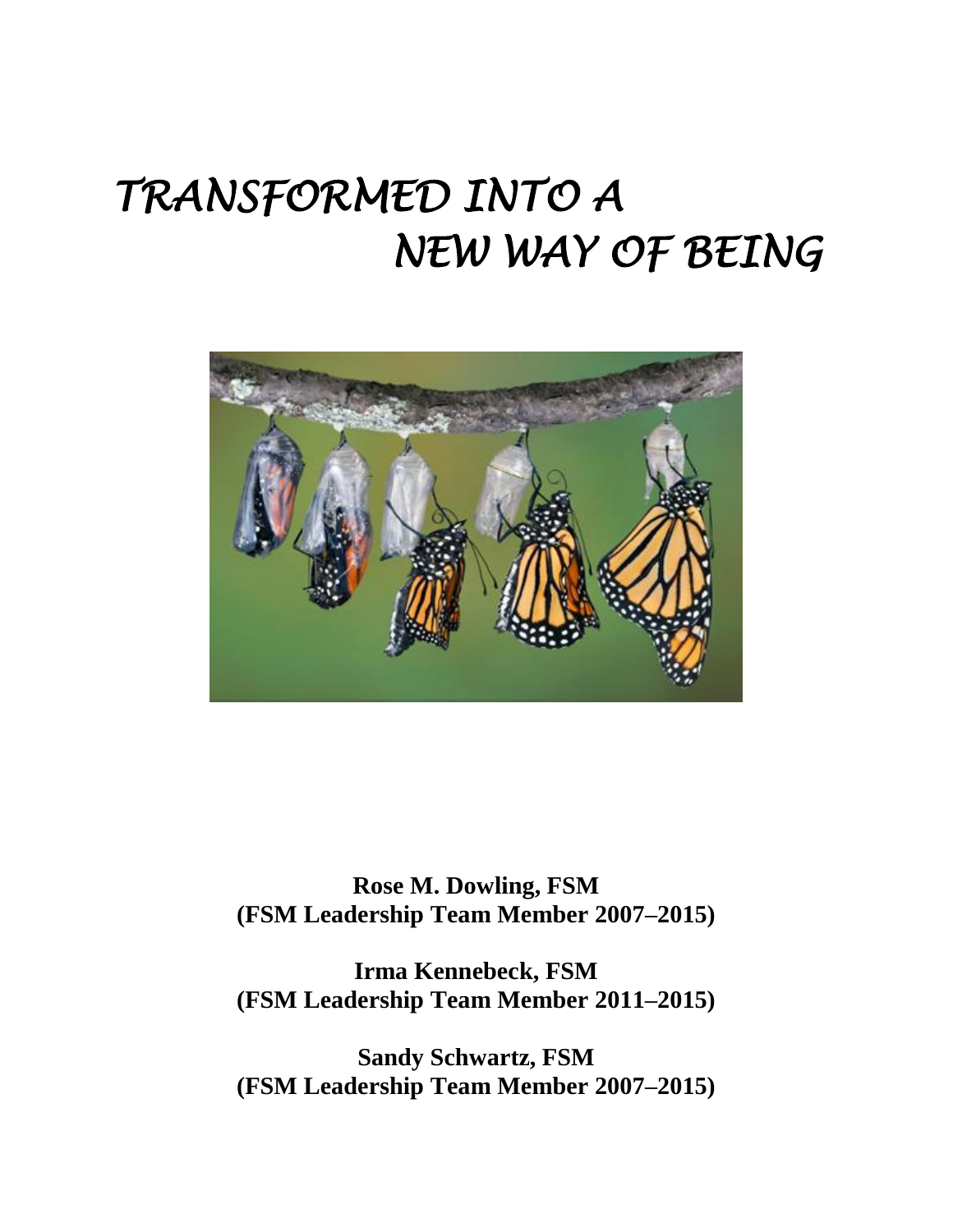# **Table of Contents**

| <b>Introduction</b>                                                                                                                                                | $\mathbf 1$  |
|--------------------------------------------------------------------------------------------------------------------------------------------------------------------|--------------|
| <b>Part 1: Prelude to Change—Early Signs Signaling</b><br>the Need to Deal with a New Reality                                                                      | $\mathbf{3}$ |
| Part 2: Chapter 2007—The Need for Change Becomes<br><b>Imminent</b>                                                                                                | 7            |
| <b>Part 3: Charting a Course for Change</b>                                                                                                                        | 9            |
| Appendix 1: Key Values Underlying the FSM<br><b>Transition Process</b>                                                                                             | 14           |
| <b>Appendix 2: Declutter Team Topics</b>                                                                                                                           | 16           |
| <b>Part 4: Transitioning Our Ministries and Providing</b><br>for Their Continuance                                                                                 | 17           |
| <b>Part 5: Establishing a Lasting Legacy</b>                                                                                                                       | 20           |
| <b>Appendix 3: FSM's Focus Is Guided by These Principles</b>                                                                                                       | <b>26</b>    |
| <b>Appendix 4: Current FSM Management Structure</b>                                                                                                                | 27           |
| <b>Part 6: Collaborative Governance Project</b>                                                                                                                    | 29           |
| Part 7: Factors That Helped Us Integrate Our<br><b>Understanding of Our Reality</b>                                                                                | 33           |
| <b>Appendix 5: Personal Discernment</b>                                                                                                                            | 37           |
| <b>Appendix 6: Remembering, Reverencing and Giving</b><br><b>Thanks: A Celebration of Our Life and Years at</b><br>St. Mary of the Angels Convent, May 14-16, 2010 | 39           |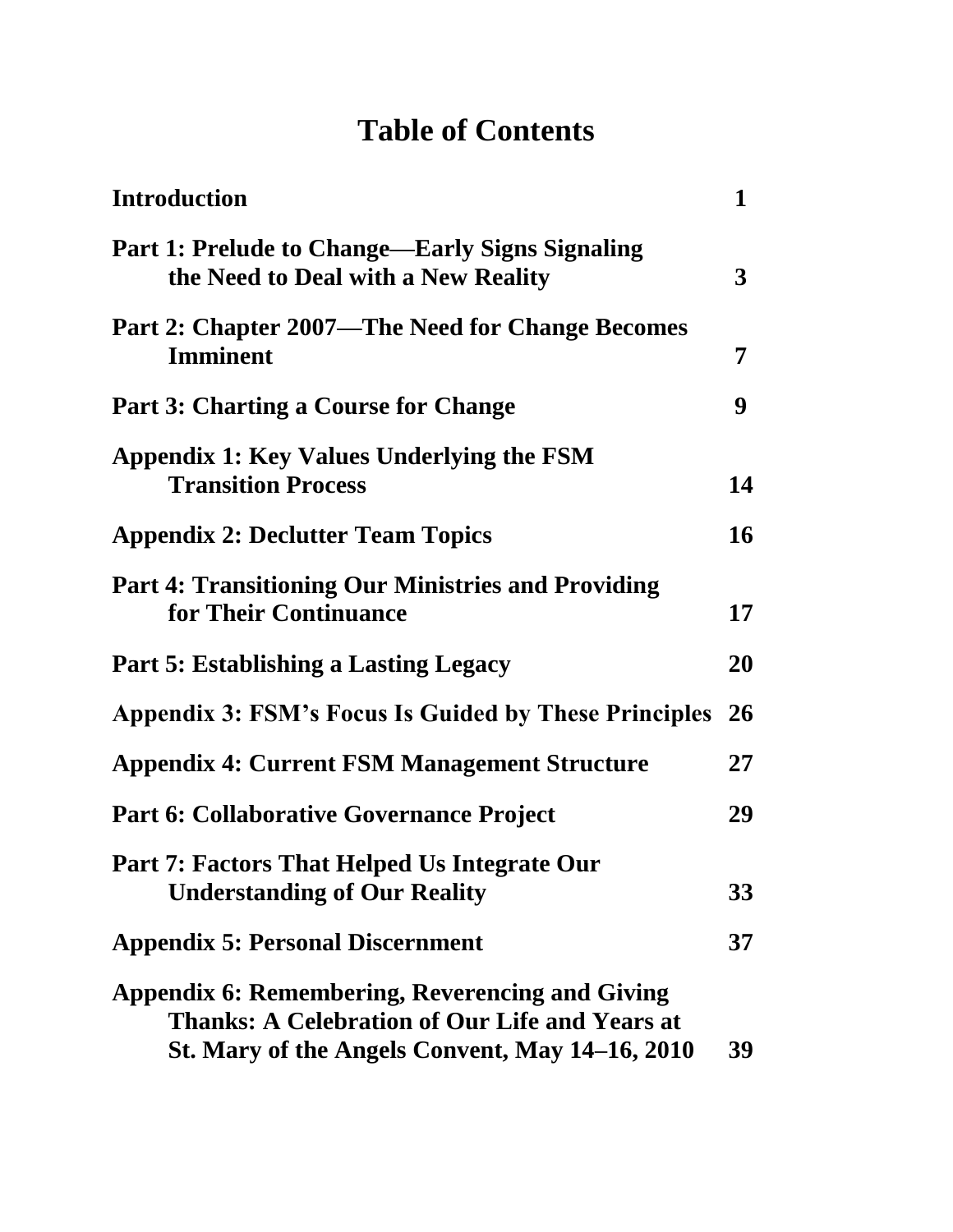# **Introduction**

This article describes the transition journey of a particular congregation, the Franciscan Sisters of Mary (FSM), to a new way of being as it moves to completion. The FSM leadership teams from 2007 to 2015 have written this piece to share our experience with other congregational leadership teams who might be embarking on a similar journey. We share what was helpful to us; perhaps it will give you courage, inspiration and hope for your journey.

Since we are not strangers to significant transformative change, we offer a brief history of our congregation.

On November 16, 1872, Odilia Berger, with her five companions, landed on the St. Louis riverfront to continue religious life, which was under threat in her homeland of Germany. She began a ministry of healing among the poorest of the poor. The community, the Sisters of St. Mary (SSM), attracted many young women who joined in their good works. Mother Odilia died in 1880, appointing her successor to lead the SSM.

In January 1894, Mary Augustine Giesen, SSM, and six companions, for reasons long lost to history, left the Sisters of St. Mary to form their own congregation, the Sisters of St. Francis of Maryville, Missouri (OSF).

For many years these two congregations with shared roots grew and flourished along parallel lines, the sisters caring for the sick and living lives of Gospel integrity. Although each congregation was aware of the presence of a sister community across Missouri, little communication took place between the congregations for many years.

In the years following Vatican II, both congregations took to heart the call to reexamine their beginnings. Slowly, the two congregations opened dialogue about the possibility of reunifying.

On May 13, 1985, the sisters of both congregations voted to join once more as a single congregation of women religious. They chose to rename this reunited community the Franciscan Sisters of Mary (FSM).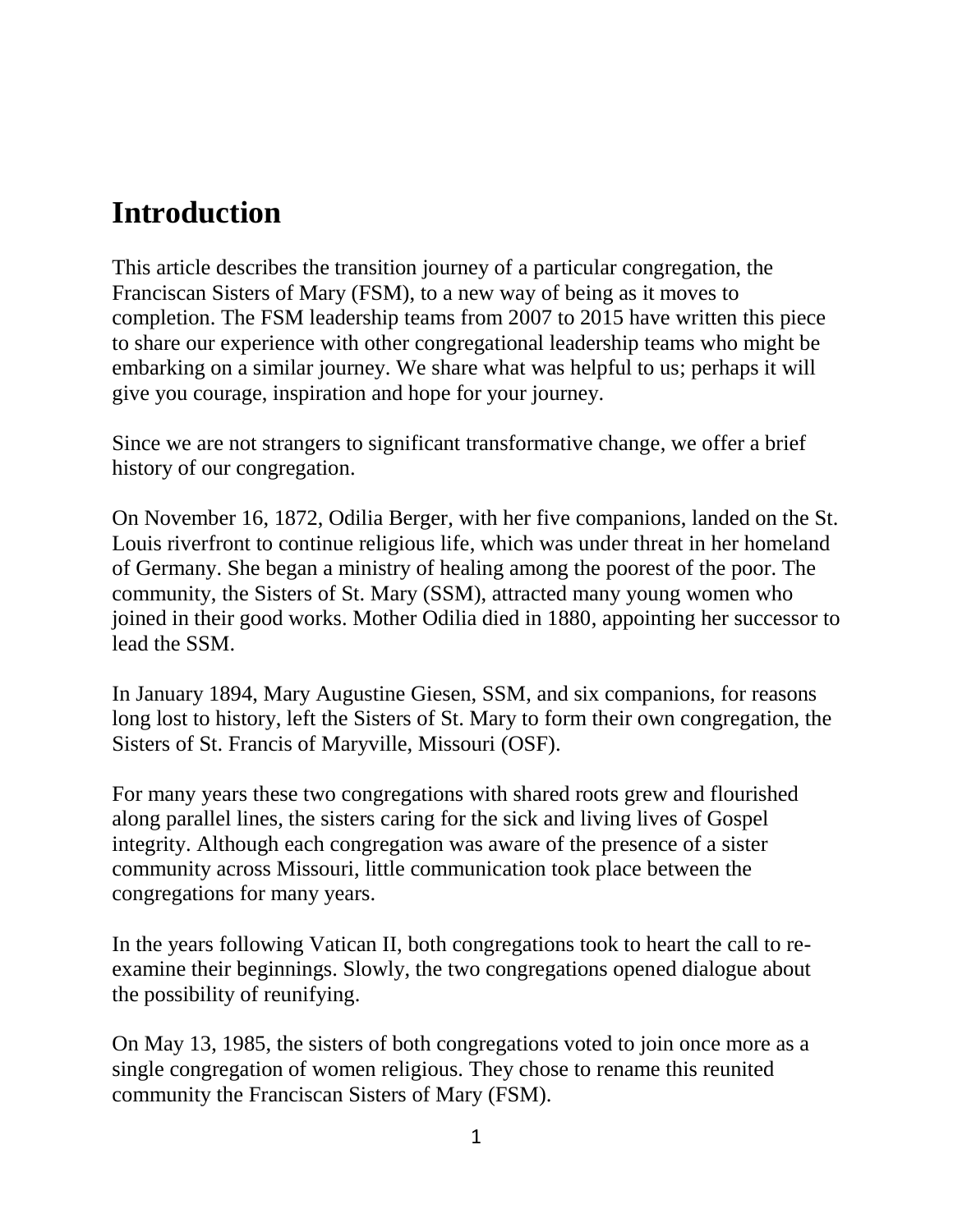In the years following the Franciscan Sisters of Mary had lived through some major congregational transitions and changes. The 2007 FSM Leadership Team (LT), however, had no idea that we would face a reality requiring us to make changes that would affect the sisters so profoundly. Rather than merely reacting to the needs and situations that arose, we committed ourselves to a plan of governance that would involve all the sisters, as far as they were able and willing, in the decisions and responsibility for the well-being of the congregation.

Before plunging into action, the LT defined key values that would guide all our actions and decisions. The key values that provided the basis for our transition were:

- Sisterhood/Presence/Interconnectedness
- Being Realistic/Speaking the Truth/Facing Our Reality
- Discernment
- Mission
- Responsible Stewardship of Our Resources

You will see these values lived throughout this article. They helped us face major issues gracefully and kept us moving forward toward our completion in a systematic and systemic manner. In reality our journey has led not just to transition but to transformation.

"We continue courageously for the love of God." \*

\*Last written words of Odilia Berger, foundress of the Sisters of St. Mary.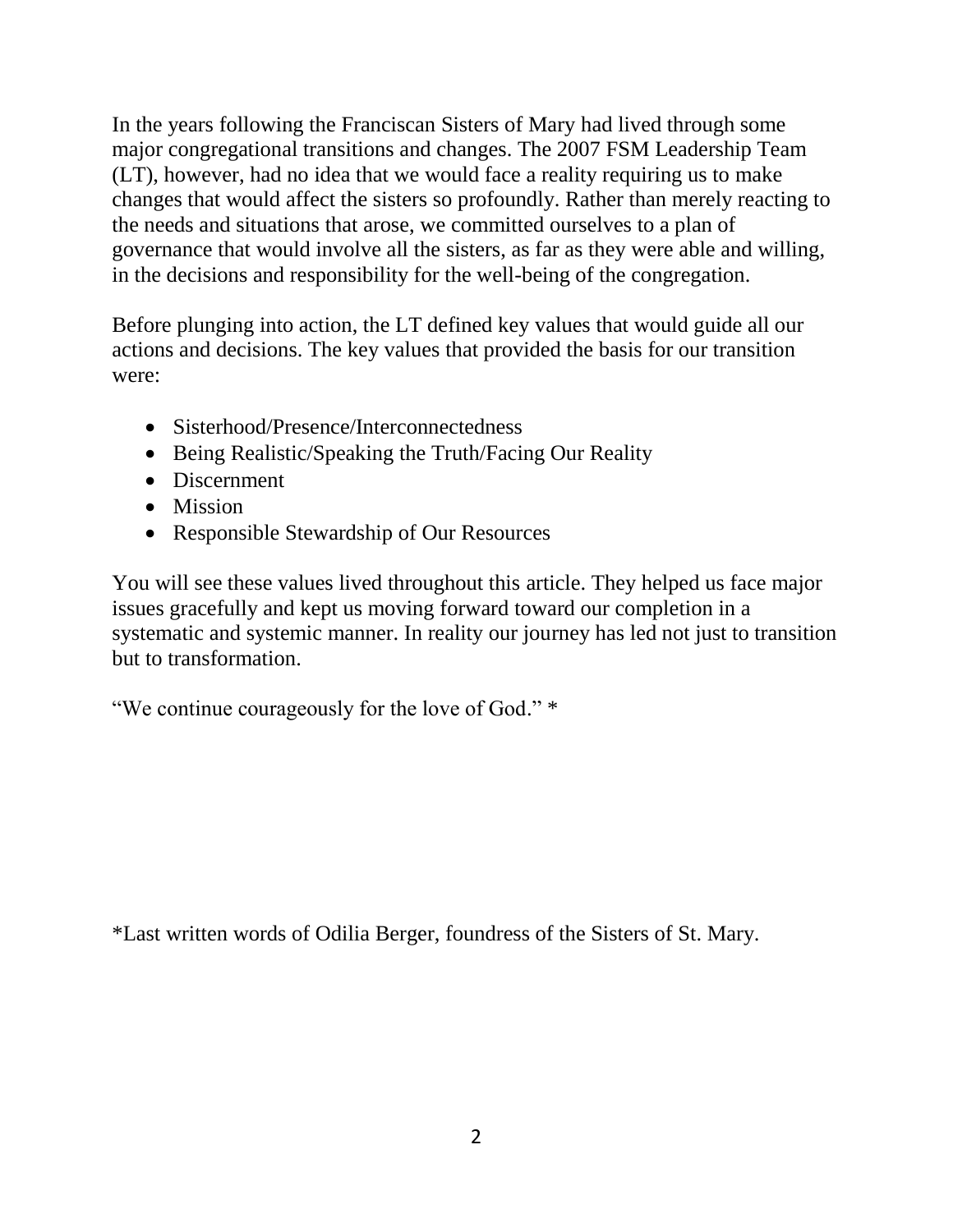# **Part 1: Prelude to Change—Early Signs Signaling the Need to Deal with a New Reality**

"Even the next era has no right to judge anything if it lacks the ability to contemplate the past without hatred or envy. But even that judgment would be onesided, for every subsequent era is the fruit of previous periods and carries much of the past within it. It is fortunate if something of the ancestors lives on in it and continues to be loved and protected; only then does the past become fruitful and effective."

> Rainer Maria Rilke *Early Journals*

Religious communities face many challenges these days as we seek to live out our deep-rooted call to be faithful to the Gospel, to our mission. Some challenges are obvious. Others perhaps go deeper, touching the very core of our existence. Our response to such a challenge is rarely a one-time response. If we are faithful, we make a discerned response, taking the next step in the process, and then the next, again and again, until we finally relax into the response to which the Spirit is calling us. That response then turns the key that allows us to know we are "home," that this is the place from which we are being asked to move forward . . . even if "forward" looks rather peculiar, given our decision. We find ourselves in a place from which most of us would not expect to start . . . a place that allows us the opportunity to look into the mirror at the possibility of our own death—chosen freely and with integrity.

The Franciscan Sisters of Mary (FSM) were faced with just such a choice. It was not an easy decision—nor did it happen quickly. But through discernment over the years, we determined that we were called to redirect our focus, our energy, on revitalizing ourselves as FSM.

These are the highlights of our transition journey into a new way of being.

In 1999 the Franciscan Sisters of Mary (FSM) engaged in the LCWR Viability Study: A Critical Juncture. All FSM were involved in this study. We identified the following concerns:

- Implications of the lack of new membership;
- The eventual future closing of our motherhouse, St. Mary of the Angels Convent; and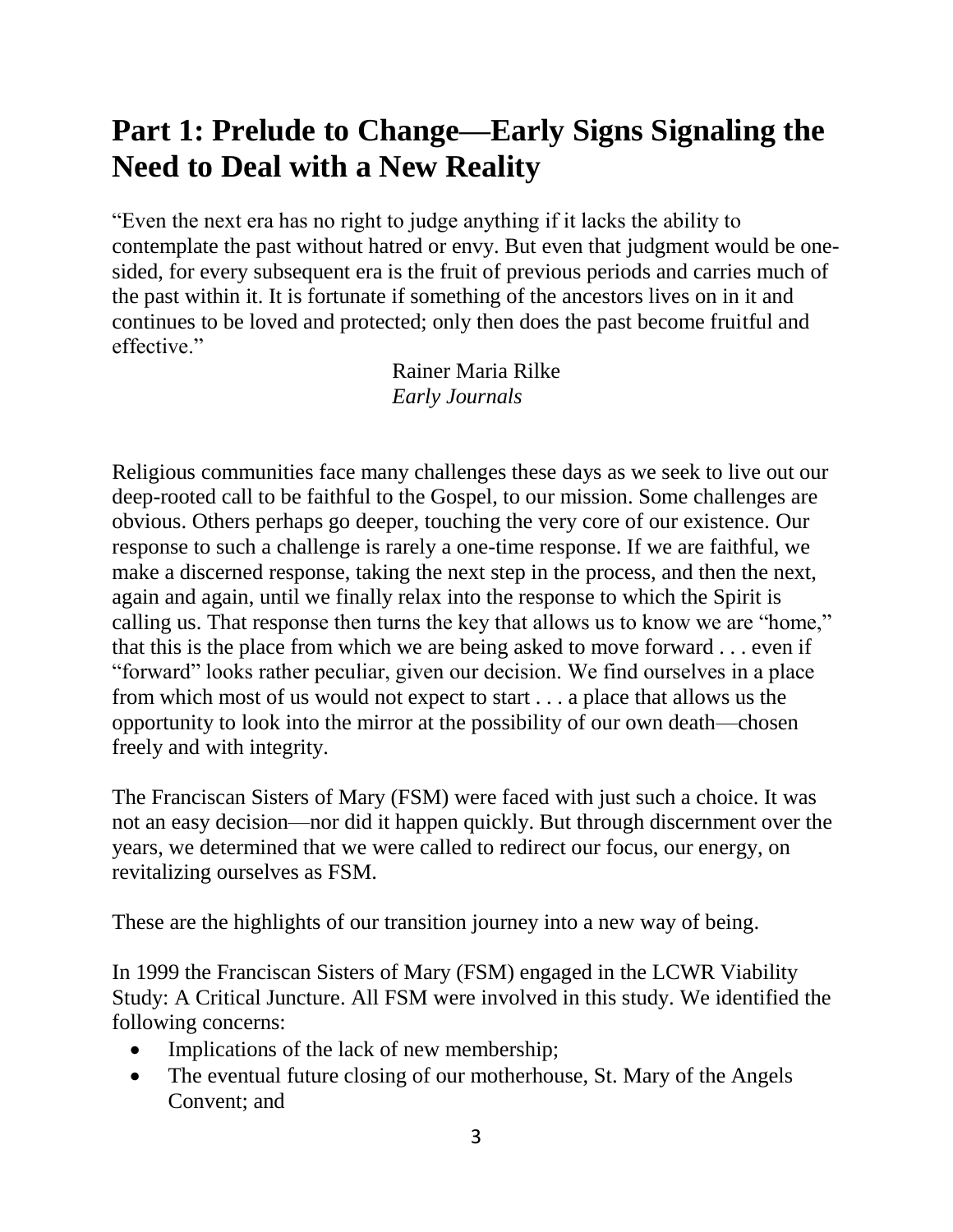• Time and geographic distances that mitigated against deepening relationships within the congregation.

At that time the congregation's leadership team put before us "the need to explore the demands and responsibilities that are ours if we choose to recruit new members or if we choose to make meaning without new members."

Reflecting on these concerns led us to begin to understand that, without new members, with the looming potential loss of our motherhouse, and with the realization that some of our relationships were not all we would want them to be, we were facing some serious work. These challenges confronted us with the reality that our core being as FSM was being touched and we were being nudged to look squarely at ourselves without blinders, without masks.

We responded to that nudge. We recognized that the issues we were facing were much broader than new membership—we were being called to consider the viability of the congregation itself.

New membership was an issue we agreed to pursue in the FSM 2001 General Chapter. Discernment begins with information. So we began our consideration with the fact that, since 1979, no one had joined our congregation and stayed. For twenty-two years, we had gained no new members. (At the time of our 2001 General Chapter, we had 178 sisters. In 2005 we did have one woman, who had left us for 25 years, re-enter the congregation; she remains with us today.)

We faced other facts as well. The generation gap between our sisters and prospective members was becoming wider and wider. Our energy for and commitment to recruiting new members were dwindling as our average age increased.

For the previous twenty years, since 1981, we had spent a fair amount of effort on vocation recruitment, attempting to attract women to our congregation. Many other congregations were attempting some of these initiatives as well, with varying degrees of success. Some of these initiatives included:

- Updating statements of philosophy, policy, procedures, evaluation tools, program goals, objectives and content covering recruitment, admission, postulancy and novitiate;
- Asking local communities to include recruiting new members as a community goal;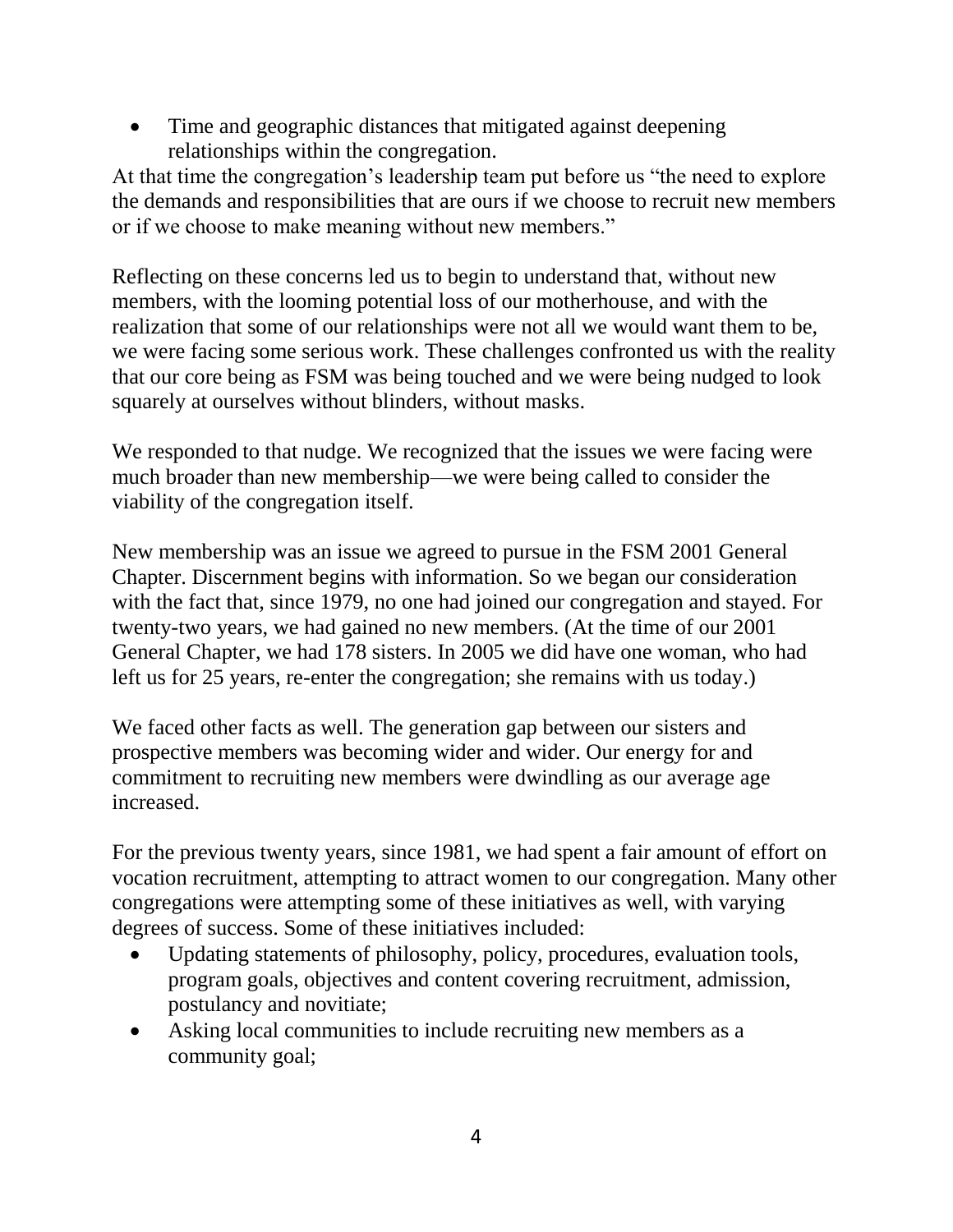- Having members of the formation team visit other local communities of women religious to exchange information and skills and to explore vocation awareness;
- Setting up formal preparation for vocation ministry; and
- Collaborating with other congregations to promote and foster vocations.

In February 2001, just prior to the General Chapter, each sister was asked to share her reflection on the topic of new membership with the Chapter Members by completing a survey on the topic of new members. Among other questions on the survey, sisters were asked, "Shall we put more effort into attracting new members? If yes, what will we be inviting them to?" and "Shall we decide not to take new members? If so, what then?" The sisters' responses were sent on to the Chapter.

During the April 2001 General Chapter, the question of membership came up very frequently because it was not easy for Chapter Members to open themselves to the possibilities that issue raised. More than once, time was given for Chapter Members to go off alone, to pray with a discerning attitude in order to see where they stood.

Finally, the following four positions emerged:

- 1. We will not take new members.
- 2. We will not exert more energy into attracting new members.
- 3. We will redirect our focus, our energy, on revitalization; if new members come, we will deal with that issue when it arises.
- 4. We will exert more energy in attracting new members.

Chapter Members were given time for individual reflection so each could identify where she stood on the issue given these possible positions, and why she held her particular position. Upon reconvening, members grouped themselves according to their position on the issue. Each shared her reasons and considered the implications of the group's position in six years from that time.

The members in the four groups then further considered: "Are there any alternatives or options open to us, given the position we have taken?"

The four groups reported their findings to the entire assembly. Once more members were given reflection time to consider the four positions, taking into consideration the new information that had been shared. One by one, each sister shared her thinking. Initially, the vast majority of Chapter Members had chosen position 4: "We will exert more energy in attracting new members."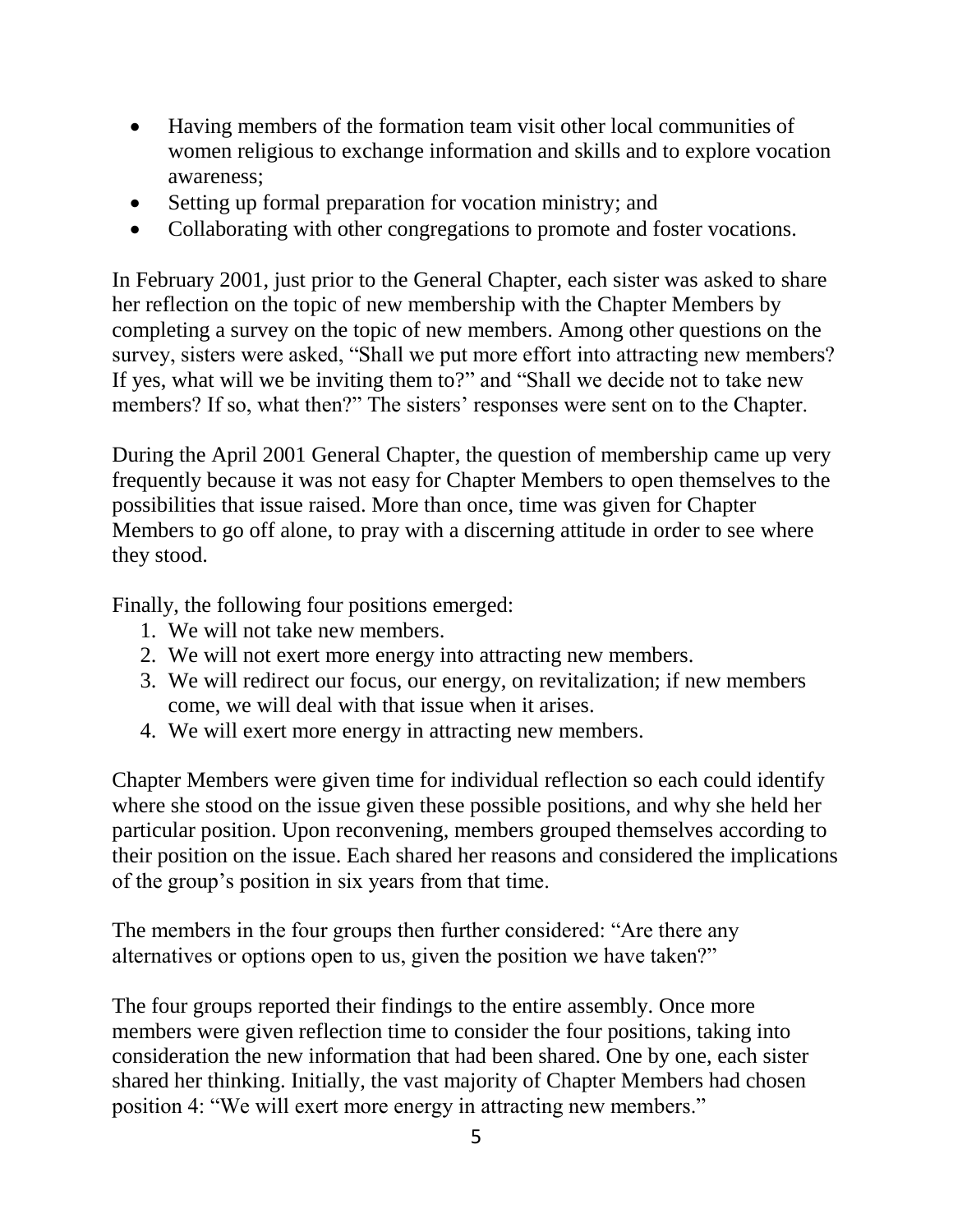As we continued our conversations, however, we recognized that the goal of revitalizing the congregation—rather than recruiting new members—was our true objective. We were deeply aware of the mission we had and our call to carry it out. We were also deeply aware that times had changed, and that these new times demanded that we be creative and explore new paths, new options. We wanted to focus on pursuing our mission, on living out our faithfulness to the Gospel. In order to be open to revitalization, we needed to accept that we couldn't put most of our energy into simply recruiting new members.

So the decision was made: We would redirect our focus, our energy, on revitalization. If new members came, we would welcome them and deal with the process of formation at that time. Part of that decision meant that we would no longer have a formalized recruiting program.

This decision moved us to engage in other choices that required dealing with issues pointed out in the 1999 LCWR viability study. In 2006, the Stewardship Center, with Julie Walsh as lead, was hired to conduct a feasibility study of our motherhouse, St. Mary of the Angels Convent. Sister residents, staff and leadership were part of the process generating options for its most efficient and effective usage for the residents and the mission. The needs of the sister residents as well as their ages were growing while the overall number was decreasing. Staffing needs were increasing.

Back in 1998, the FSM collaborated with four other congregations of women religious to establish The Sarah Community, a licensed senior care facility, for retired sisters—and laypeople—with levels of care ranging from independent and assisted living to skilled nursing care. FSM knew at some point this would become home for FSM, and the time was quickly approaching

The buildings were not the only thing that needed assessment; so did each of us. At one of our FSM facilitated Gatherings we were asked to sit in "age circles." This was an attempt to look and see ourselves as we really are. The largest circle of sisters was 80+, and the smallest included only three sisters under 60. This was a very difficult truth to accept as we discussed the limited long-term leadership potential in this group. This painful exercise provided more information. The challenges didn't go away; our ages increased and abilities diminished.

Despite it all, we were deeply aware that we were growing in age, wisdom and grace and becoming open to the next steps in our discernment process and journey.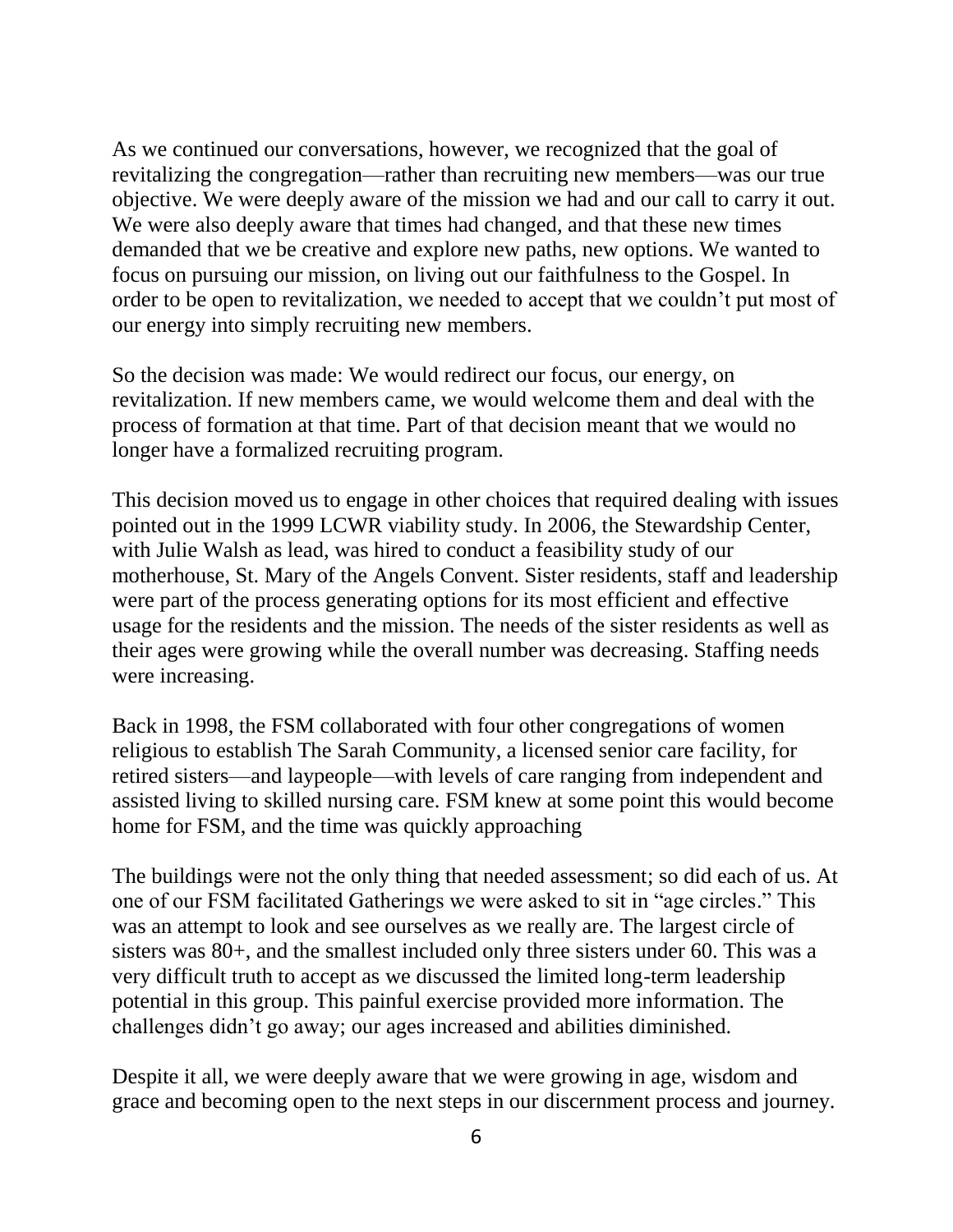# **Part 2: Chapter 2007—The Need for Change Becomes Imminent**

A catchy little song goes: *Everything before us led us to this moment, standing on the threshold of a brand-new day.* These lyrics truly describe the FSM journey to completion.

Leadership set out specific plans for working as a team to lead the congregation according to Chapter directives. As a congregation, we took time collectively to grow more deeply conscious of who we were becoming and to what we might be being called. In the five years preceding the pivotal 2007 Chapter, we worked at understanding more deeply the call of our Franciscan spirituality, deepening relationships among us, highlighting each sister's ministry of presence as reflected in our Identity and Mission statement, focusing on our accountability to the primacy of the congregation and, in the final year, rejoicing in our sisterhood and committing to the new life that had been unfolding within and among us.

By early 2007, leadership believed we had realized the outcome of the Five-Year Plan: *In the spirit of our Identity and Mission, we are corporately revitalized as women of prayer, conviction and commitment. Willing to make a difference in our world, we are open to conversion and discernment, and are active carriers of hope and nonviolence.*

**Chapter 2007 was historic.** Chapter Members began the Chapter with an intentional absence of a printed schedule—a deliberate plan to move as the Spirit led! Beginning our discernment in this fashion renewed and energized us; everyone wanted to be included and to participate. Ultimately this attitude and atmosphere set the stage for what was to come. Had we not concentrated years before on the relationships among us, we would not have been able to make, together, the very difficult decisions involved in facing our reality, our diminishments and our limitations while desiring to remain in mission.

The Chapter Acts of 2007 clearly set direction for the congregation—how we wanted to be with one another and what we hoped to accomplish. This is what we said:

*We choose to exercise leadership in the spirit of Francis and Clare who embodied leadership which was counter-cultural for their time. We engage in communal discernment. We empower and resource members to be fully*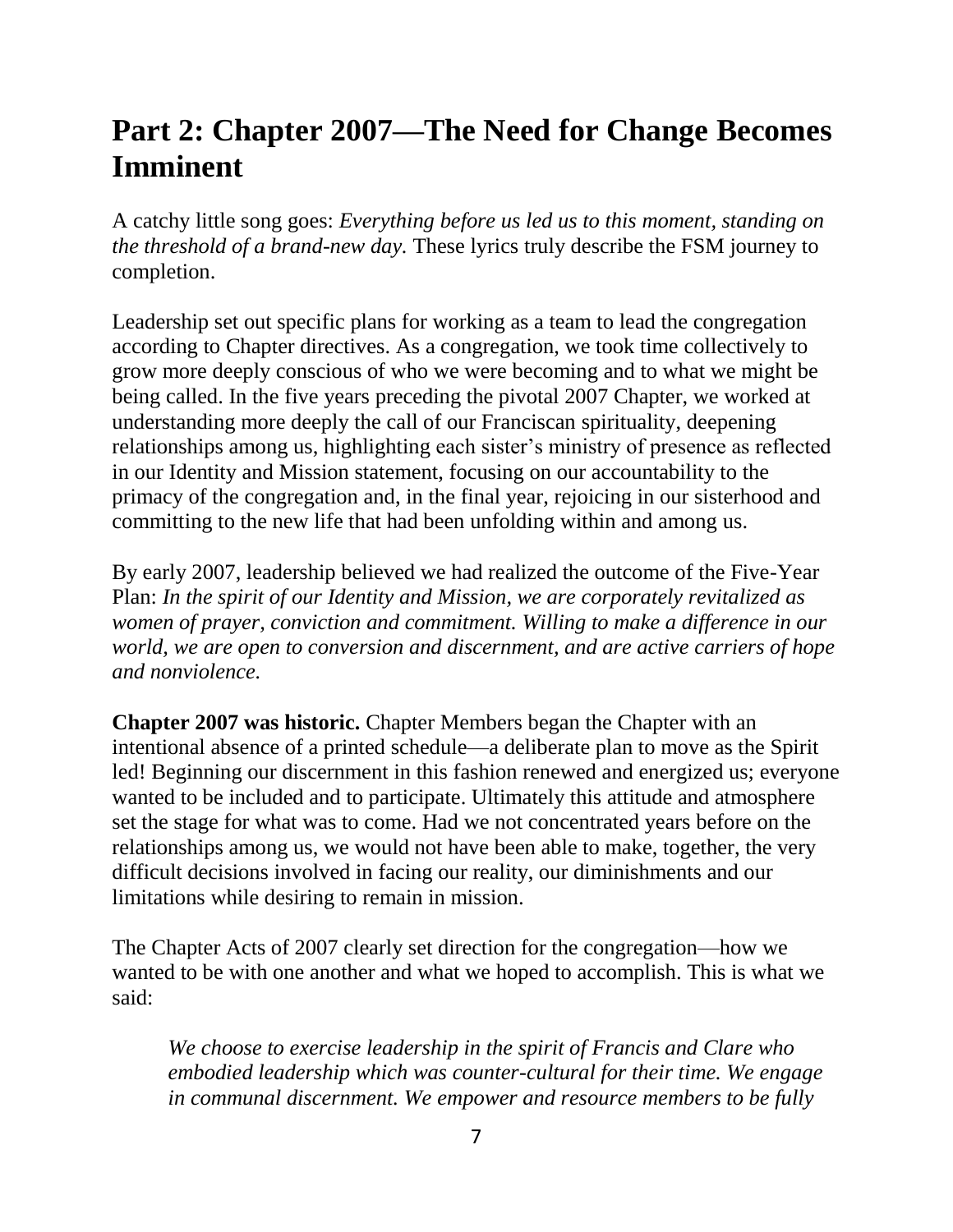*alive and mission oriented. We remain open to and accepting of change. We create various structures that support shared responsibility and accountability in order to move our Directions forward.*

This was the way we chose to BE with one another as we moved into the future.

The Chapter Members further spelled out the work to be DONE. They declared: *Together, membership and leadership:*

- *Develop and implement criteria for the disposition of financial resources and properties based on the spirit of our Constitution and our Third Order Rule.*
- *Evaluate and define how we as a Congregation engage with our sponsored ministries.*
- *Create life-giving residential environments for all members, particularly with regard to sisters at St. Mary of the Angels Convent (Motherhouse). As soon as possible, engage qualified persons to educate and assist us as we prepare for the future.*
- *Explore and implement ways to hand on our Charism.*
- *Join with others in collaborative actions for justice, peace and ecological harmony, continuing our commitment to nonviolence. Together we move forward in the spirit of conversion and joy. Continue courageously!*

To accomplish these Chapter Acts, leadership and membership identified a workable structure for sharing leadership and getting the work done. Ten teams would form: five would focus on our preferred way of BEING and five on what needed to be DONE.

As we began our work as the newly elected leadership team, we wanted to be clear among ourselves about what was needed and what we wanted to call ourselves to be as a leadership team. We took the necessary time to develop the following team goal: *We call ourselves to be spiritual leaders. This includes calling forth and utilizing the gifts among us; embodying shared leadership; and being faithful to our Chapter Acts. We are proactive in the implementation of our 2007 Chapter Acts. We communicate constantly and as clearly as we can among ourselves and with membership. As we go about the above, we live and model a balanced life. In all this, we will continue courageously!*

All too soon we realized what it would mean to continue courageously.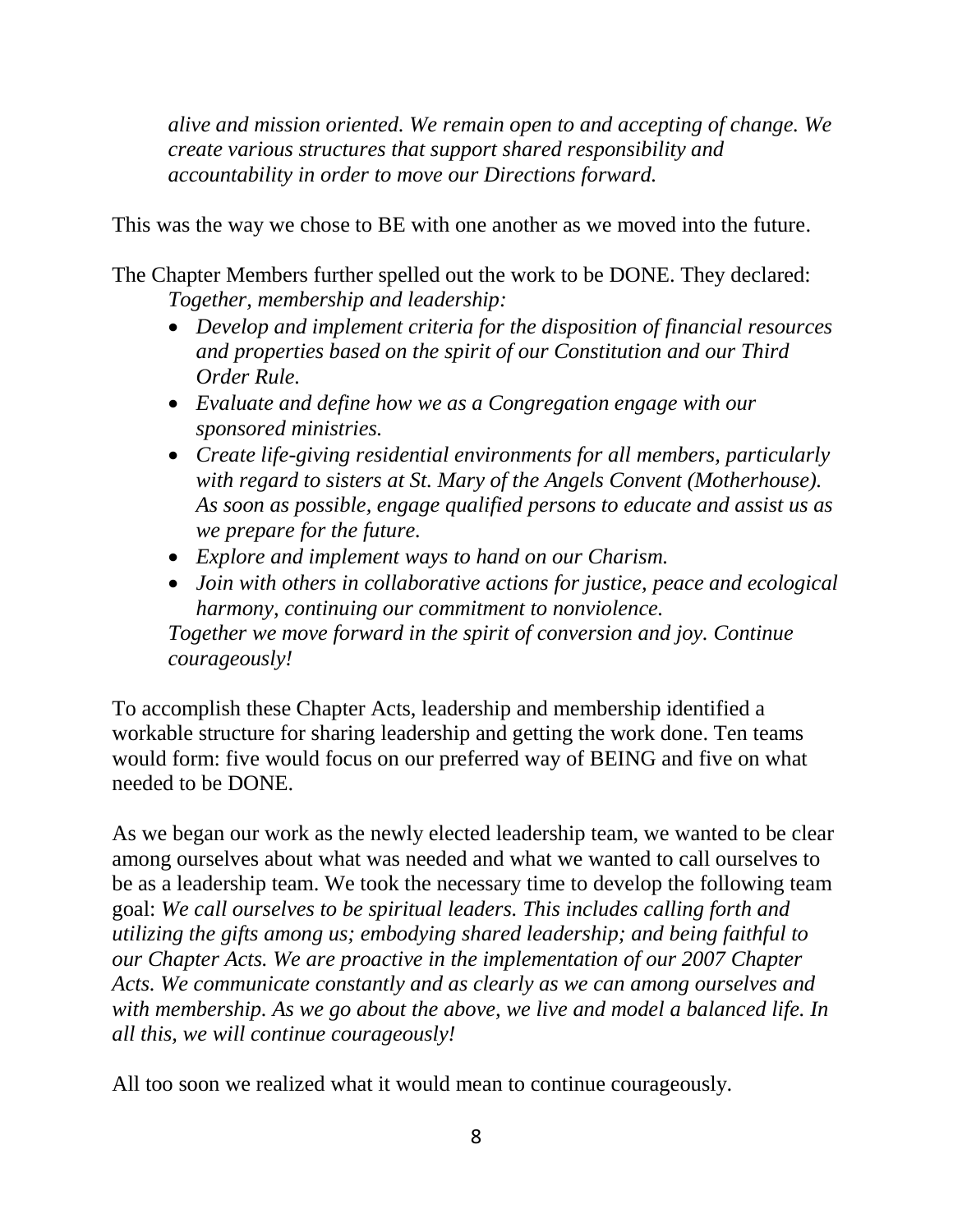# **Part 3: Charting a Course for Change**

Even as Chapter Acts Teams began the work of fulfilling their mandates, it became increasingly and painfully clear that transition out of the motherhouse would need to be addressed and begun much sooner than originally thought. The convent with its terrazzo stairs and dozens of unalarmed exits made safety a nearly impossible issue. We also had too few skilled nursing and assisted living accommodations for the growing number of sisters who needed them. It was time to close the motherhouse.

Just nine months after election, we, the LT, began planning in earnest the transition process to relocate our sisters and close the motherhouse. We gave attention to:

- identifying key values that would underlie the process (The values are identified and described in **Appendix 1);**
- sharing our plan with our members;
- engaging key lay convent or congregational employees to join us and give us feedback from the employee point of view;
- informing our employees of the plan; and
- working with convent Community Directors and others on the motherhouse Spirit and Life Team to lay out specific activities to help sisters talk about the move, get in touch with their feelings, and process what was inevitable as the realities of aging and changing conditions set in.

From the beginning, we on the Leadership Team pledged ourselves to transparency—to sharing all the information we could with those who would be affected by the changes. As the process continued, we would flood the congregation and its employees with information on the decisions that were made, the rationale behind those decisions, and the plans for how those decisions would be carried out. Anyone with a stake in the outcome was given the information as soon as it was feasible to share it. We believed that trusting people with the information they would want was crucial. By involving them from the start and providing them with enough background to evaluate the situation accurately, we were able to build consensus and buy-in and as much as possible defuse the fear and anger that major transitions cause.

The Leadership Team outlined the transition plan in greater detail by setting up eight Transition Teams to handle specific aspects of the move. Each leadership member assumed responsibility for one or more of the teams. The LT brainstormed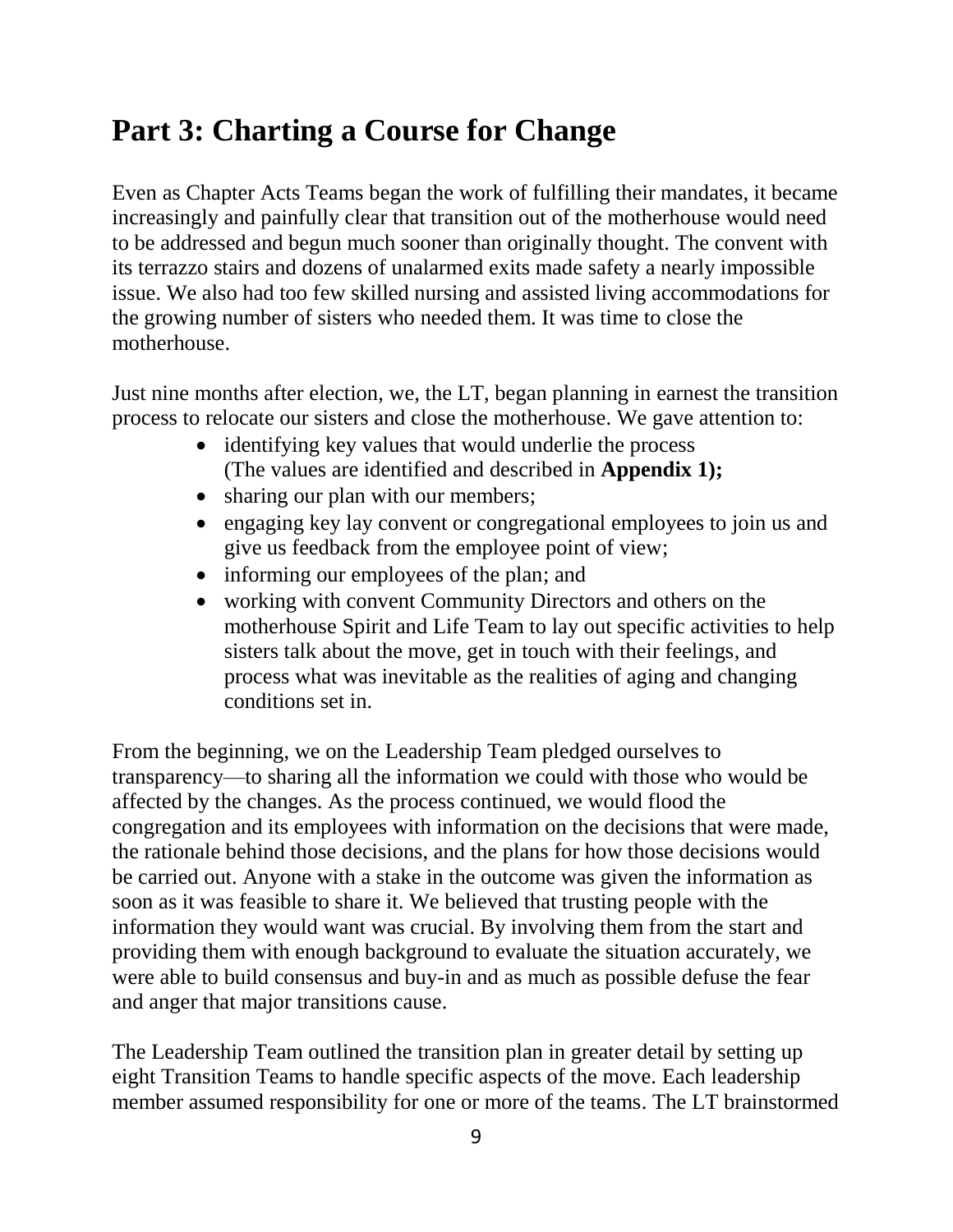a list of appropriate members, to include both sisters and laypeople, and appointed team members. The eight teams and their primary responsibilities are the following:

#### **Facilities/Buildings/Property Area**

- Find an appropriate buyer for the convent and its campus and engage in negotiations for its sale, salvaging what was important and finding solid ways to sell or otherwise dispose of the rest
- **The Sarah Community (TSC)**
	- Tend to the logistics of moving our sisters from the convent to **TSC**

#### **Personnel—Human Resources**

- Craft a transition plan that would be compassionate toward those employees losing their jobs, prepare a severance package, contract with an employment service to help employees find other employment, and prepare an incentive program for those in crucial positions to ensure they would be willing to stay until closure of the convent

#### **Personnel—"Heart Work"**

- Maintain employee morale in the face of certain termination for most FSM employees

#### **Our Sisters**

- Help the sisters adjust to leaving the convent; help all FSM adjust to a new reality of being together

#### **Remembering and Celebrations Team**

- Plan celebrations and rituals to honor and bid farewell to people, places and ministries dear to the hearts of the sisters and many others—and to the convent itself

#### **External Public Relations and Communications**

Focus the image and message that FSM wanted to convey to the public and the most appropriate ways to spread the news of the convent's closure

#### **Archives**

- Research possibilities for housing the FSM Archives away from the convent, preferably at the site of the hospital system's archives, and assist in the move as feasible.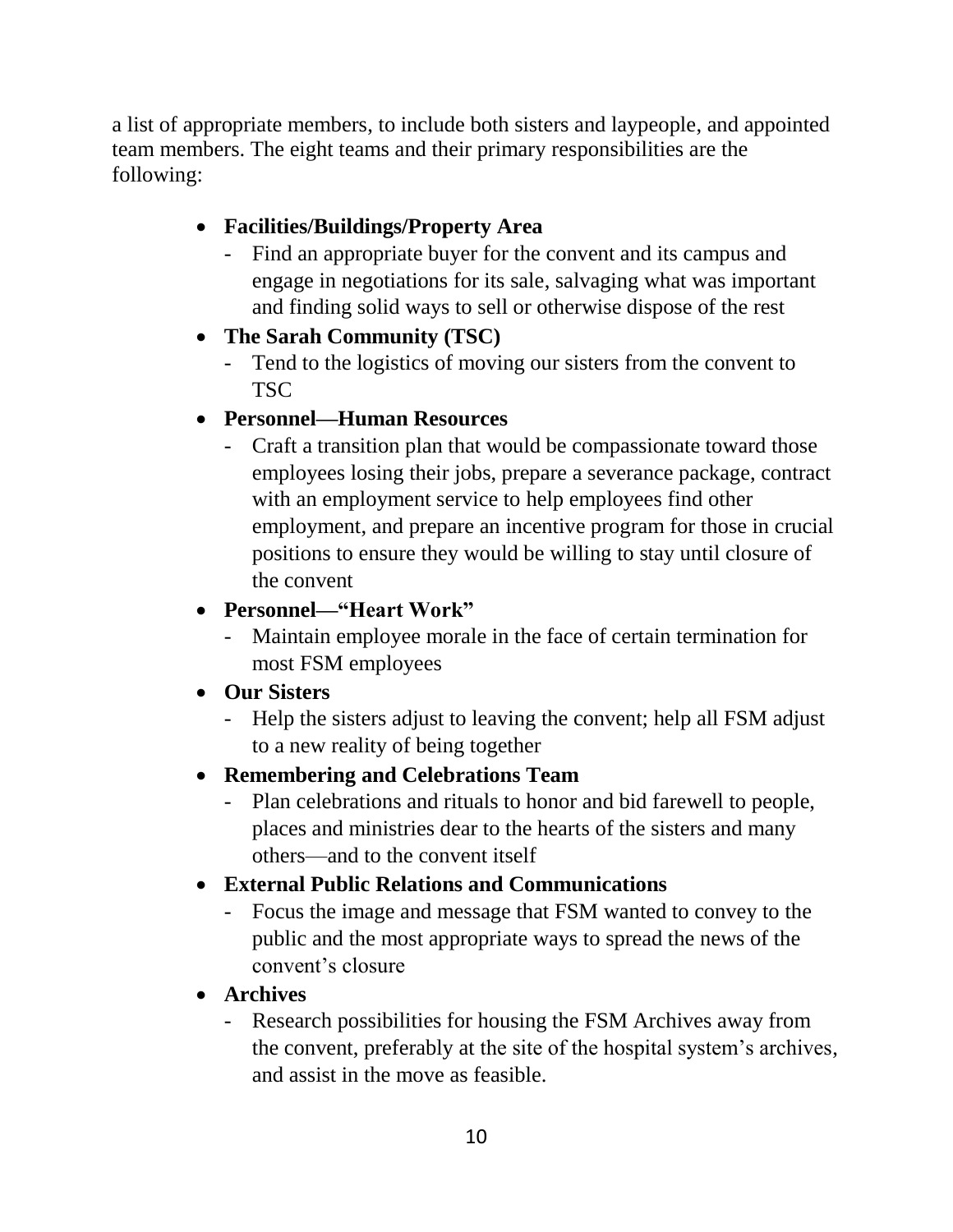The Decluttering Team, not a transition team per se, was also involved in vital aspects of the transition. The team helped all of us in a creative and fun way to pare down our possessions and prepare for the transition. (More specifics about this team are attached as **Appendix 2**.)

The transition for the FSM went very smoothly. Not that the sisters and employees did not grieve the losses—such a scenario would be impossible, given the circumstances. Throughout the process, issues continued to arise that needed to be resolved. But this model—based on shared leadership, responsibility, teamwork and transparency—resulted in as positive an outcome as can be imagined. We found consensus, support, and buy-in. The teams worked remarkably well—partly because every member understood the importance of her or his role and was deeply committed to achieving the objectives. Employees as well as sisters felt deep ownership for the process.

In addition to the ten Chapter Acts Teams and the eight Transition Teams who were working simultaneously, additional groups played important roles in the transition process and the ongoing life of the congregation. Groups helping leadership in the relocation of the FSM from the motherhouse to The Sarah Community (TSC) were:

#### **Motherhouse Spirit and Life Planning Team**

This team comprised the Community Directors at the motherhouse, the Pastoral/Spiritual Life Coordinator and Assistant, and Convent Executive Director. In addition to their usual responsibilities, they specifically planned programs and activities that would help the sisters prepare for the major transition about to occur in their lives and express their fears and feelings about the move.

#### **FSM Life Care Team**

Coordinating FSM life at TSC and helping the FSM adjust to life in a new "home" and stay engaged in mission in whatever manner best suited their interests and gifts was the role of this team. Essentially team members functioned as community coordinators for FSM at TSC. A member of the LT served as team coordinator. Once the transition from the motherhouse to TSC was completed, a new structure was put into place, accounting for the changes in needs and circumstances.

Assisting in the ongoing life of the congregation were: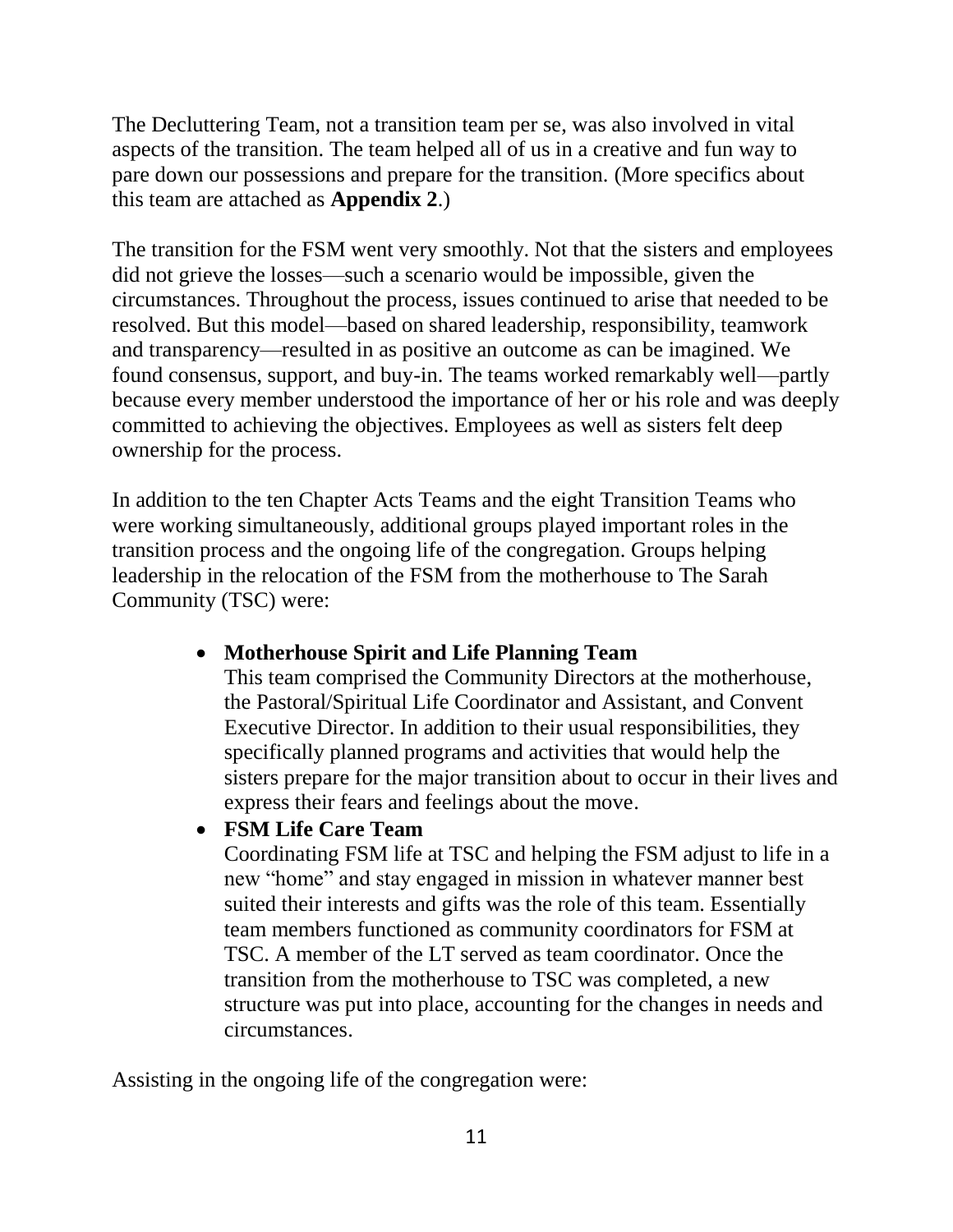#### **The Gathering Team (GT)**

This five-member team planned and implemented FSM congregational meetings, which were generally two and a half days in length and four times yearly. The Gathering Team determined very specific intentions for these meetings, using a variety of teaching and learning methods, including prayer and reflection processes. The Leadership Team appointed GT members to serve until replaced, and a member of the LT would serve the GT as leadership liaison. A trained and skilled facilitator hired by the congregation directed the work of the GT. A team with similar function operates today.

#### **The Monday Meeting Group**

This group, composed of elected leadership, the Chapter Acts Team leaders, and the GT, met for a full day following each weekend congregational meeting. Its purpose was to evaluate the progress made at those meetings toward fulfilling the Chapter Acts and to coordinate efforts for continuing to achieve what needed to be done to keep us moving toward the future. In addition, this group engaged in ongoing leadership training and occasionally acted as consultant to leadership regarding issues the LT chose to bring to the meeting.

After the 2011 Chapter, group membership changed as Chapter Acts Teams dissolved and a new structure for implementing the Chapter Focus was formed. While individuals changed, the purposes of the group remained the same.

By necessity much of the 2007–2011 Leadership Team activities were focused rather inwardly; those years saw relocation of the sisters and closure of the motherhouse. The Chapter Acts Teams, especially as they dealt with how we wanted to BE with one another and how we hoped to reach out in collaboration with others, helped us all to see that FSM life was bigger than ourselves. We were ready for the next steps on our journey.

#### **Chapter 2011: New Life and New Focus**

Chapter 2011 brought us new life and a new focus. We affirmed our FSM Mission *to be the presence of the loving, serving, compassionate, healing Jesus* with new enthusiasm and a deeper commitment. Through discernment and by the surprising action of God's Spirit, we chose only one Focus: *Flowing from our Mission, we*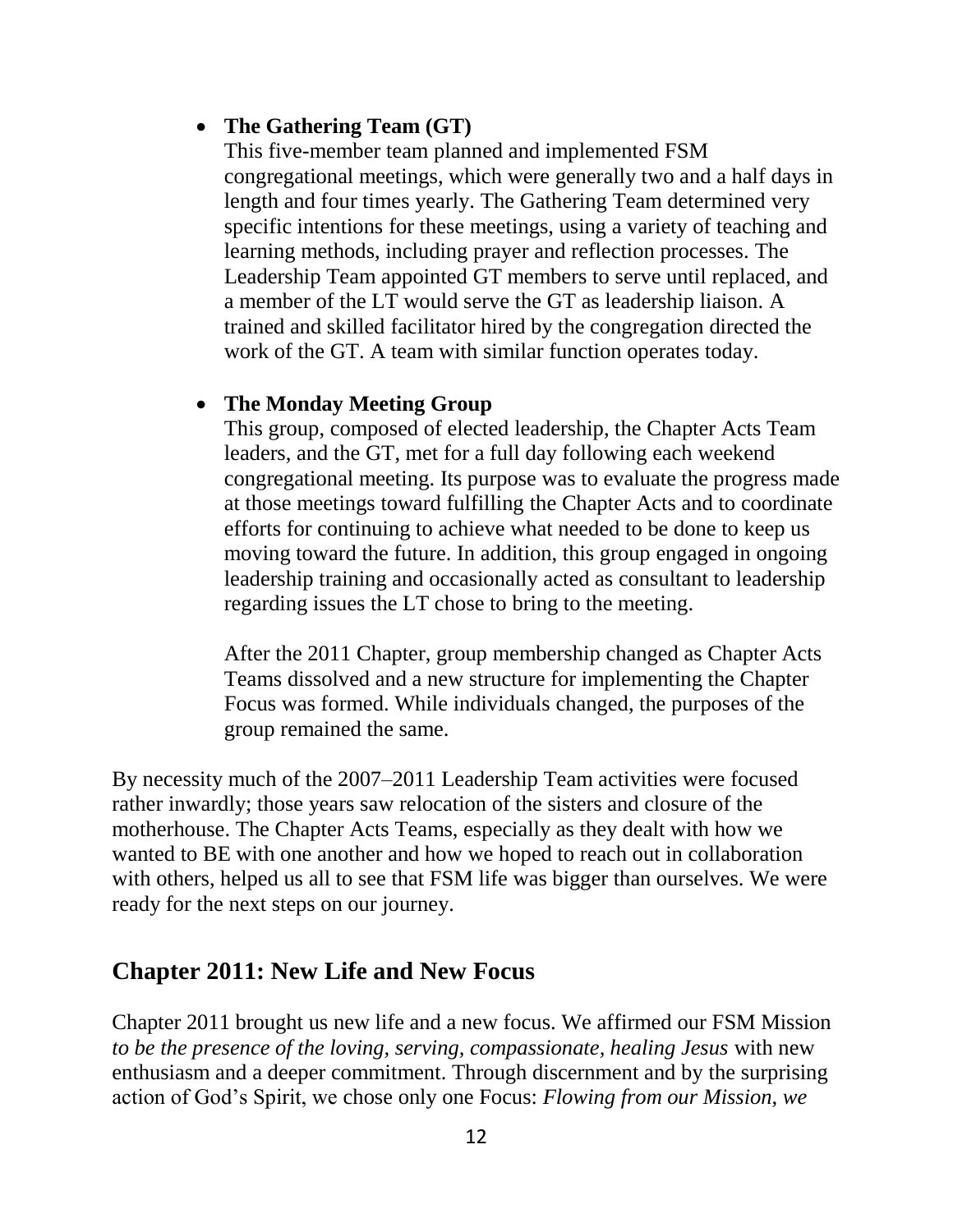*focus the power of our intention on compassionate care of Creation in collaboration with others.* Every FSM could find herself in the Focus and direct the power of her intention toward it.

To help all of us implement the 2011 Focus in our lives, leadership proposed a structure, and Chapter Members accepted and embraced it. Three Focus Implementation Groups were formed and appointed by leadership to fulfill specific responsibilities relative to the Focus. These groups included:

#### **Spirituality Implementation Group**

This group helped us explore and deepen the spirituality underlying the congregational Focus.

**Internal Implementation Group** 

The group helped us, as individuals, groups and the congregation as a whole, to engage in spiritual practices to deepen our experience of the ecological issues related to the congregational Focus.

 **External Implementation Group** This group helped us identify ways to collaborate with other groups on ecological issues related to the congregational Focus.

Chapter Members chose the areas in which they were interested or believed they could contribute. LT appointed the members, the leader and the assistant leader of each of the groups. A Leadership Team member would be a resource person to each group. At each Gathering, each implementation group would account for its work by giving a report to membership. The coordinating structure for the implementation of the Focus would be the Monday Meeting, now made up of the GT, the leader and assistant leader of each implementation group, and the LT.

Having a comprehensive plan rooted in the values important to us was invaluable as the transition continued and moved to completion. It grounded our work and kept us on track. Knowing who we as the LT were and how we wanted to be with one another and with the congregation as a whole guided our work throughout. Flexibility and adaptability were invaluable. As circumstances changed, we adjusted accordingly. In our earlier years in religious life, we saw many structures remain unchanged and lots of effort spent in maintaining them that way. What we learned during this time of transition was the absolute need for adjusting and changing structures to fit the needs of the moment.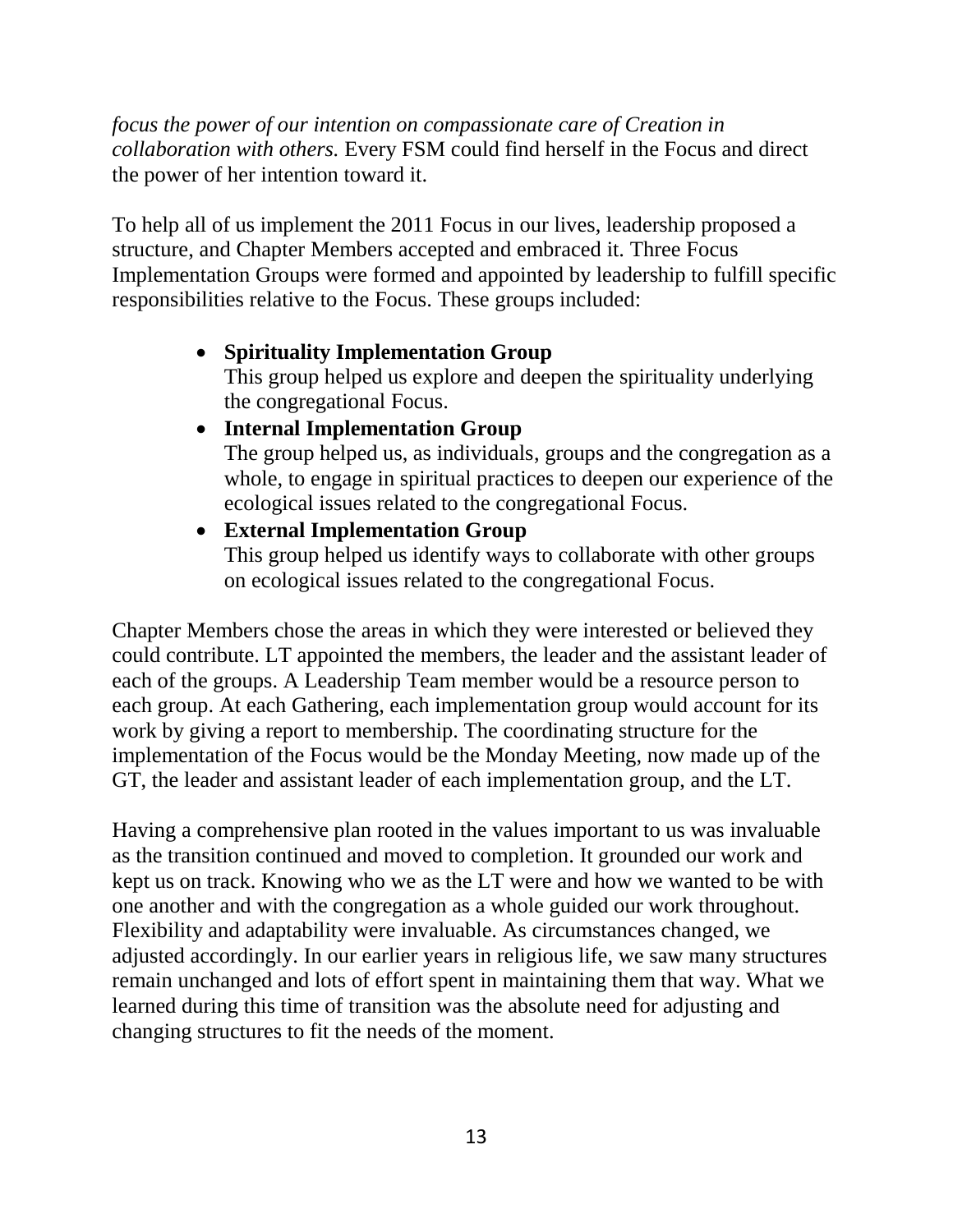# **APPENDIX 1**

# **Key Values Underlying the FSM Transition Process**

Before detailing a plan for transitioning out of the motherhouse, leadership identified the key values that would underlie the process. We explained in more detail what we meant by each one.

#### **Sisterhood/Presence/Interconnectedness**

- Deep sharing . . . of ideas, opinions, thoughts, feelings
- Listening to one another
- Committing to stay involved and engaged in the conversation
- Willing to see the oneness in our diversity
- Willing to be involved with others
- Doing the work to be present to myself so I can be present to the other
- Supporting one another wherever the other is in the process

#### **Being Realistic/Speaking the Truth/Facing Our Reality**

- "Calling a spade a spade"
- Being honest but not brutal
- Sitting with the truth of another/another's reality
- Embracing the truth . . . coming to the point of acceptance
- Living with the paradox
- Finding the gift in life even when it doesn't feel much like a gift

#### **Discernment**

- Making decisions in light of the question "To what is God calling" me/us?"
- Speaking my piece of the truth
- Praying for, making choices and acting from the place of inner freedom, not my ego, not my false self

#### **Mission**

- Mission is the bedrock of our decision-making
- Discovering the meaning by living into the unfolding of mission in our lives now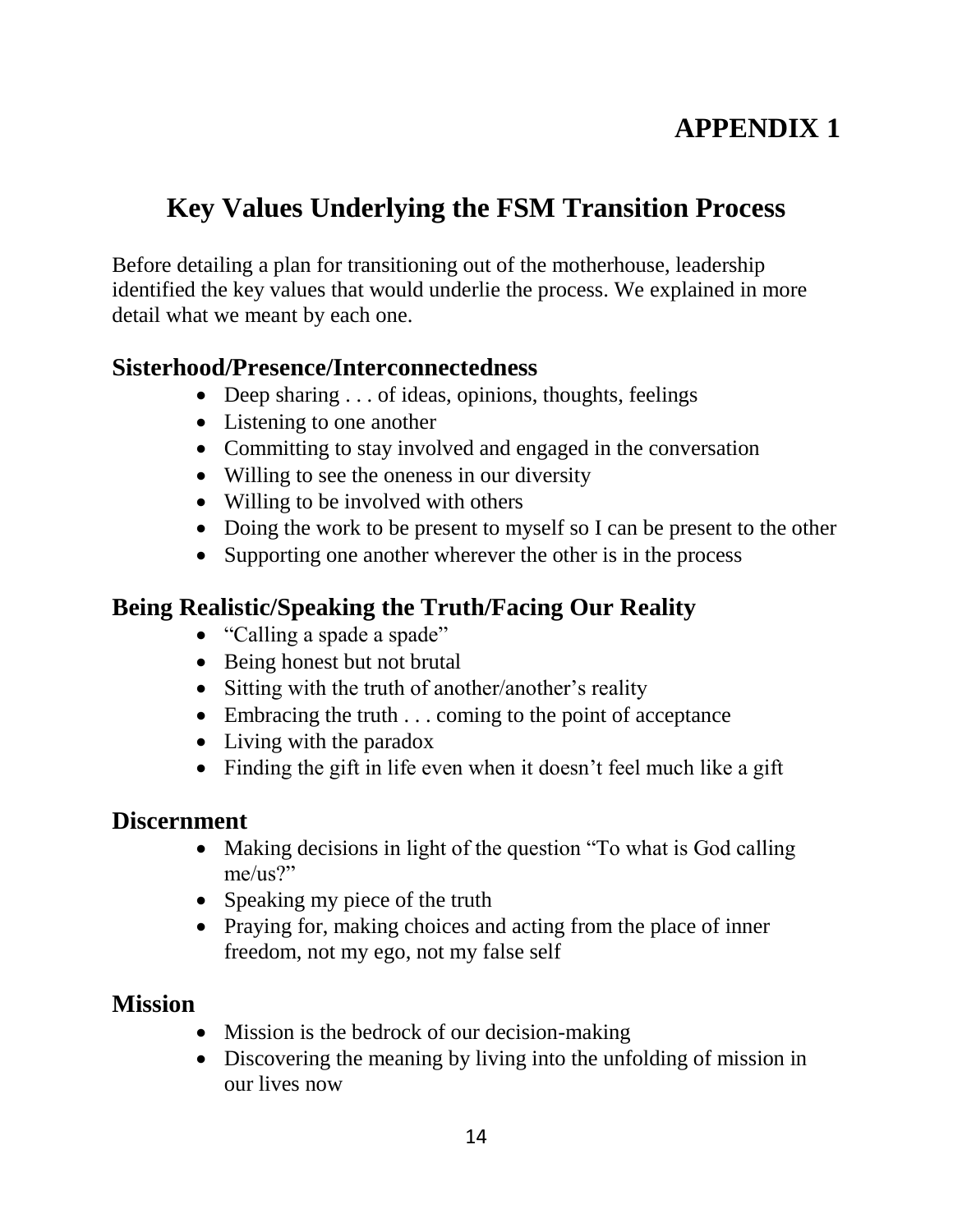- Inward and outward
- Reaching beyond our comfort zone

### **Responsible Stewardship of Our Resources**

- Includes employees, campus, time, money
- Discernment about good expenditure of resources in light of being religious women in mission
- Taking adequate time for transitioning but not so long as to cause psychological paralysis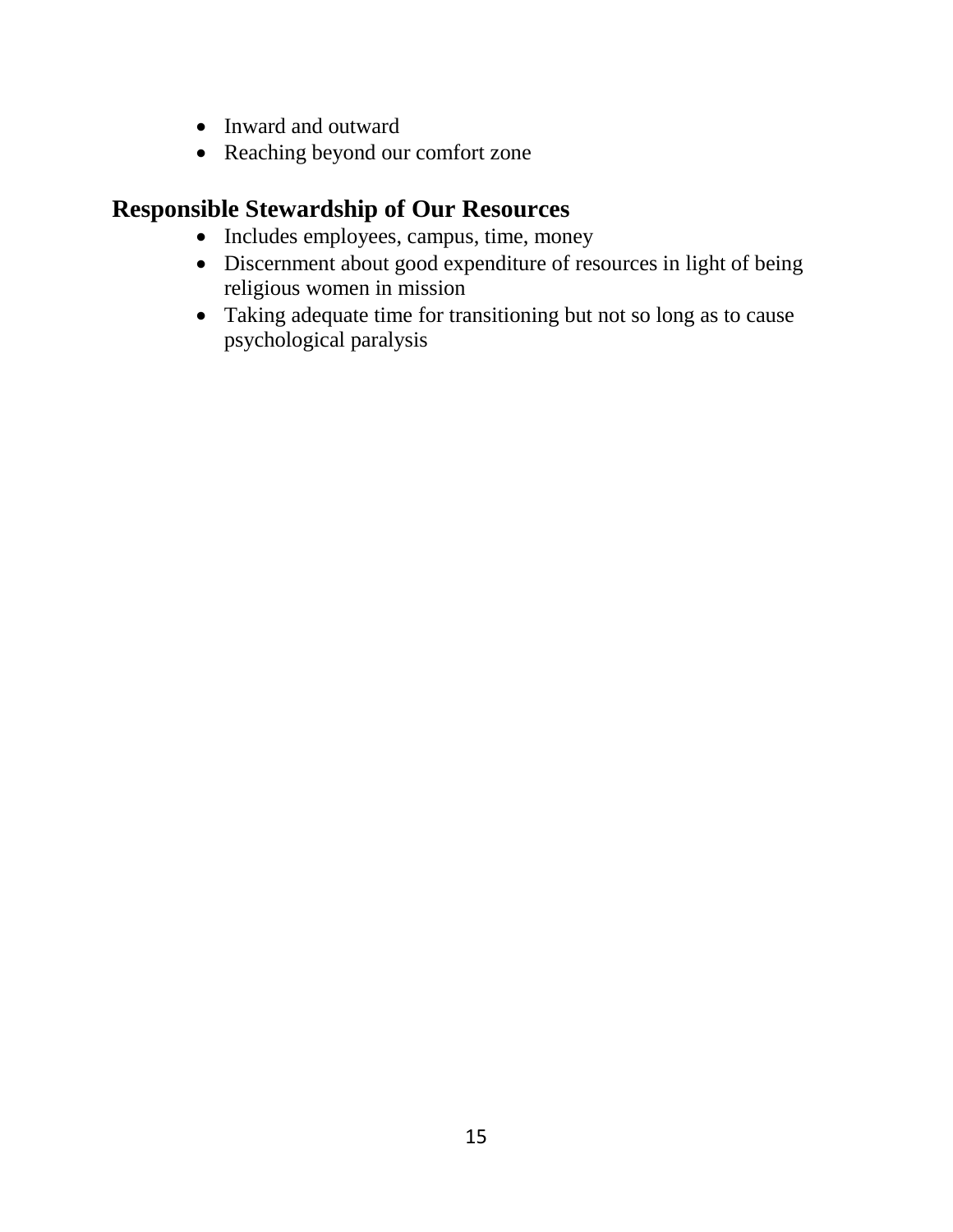# **APPENDIX 2**

### **Declutter Team Topics**

(This five-member team encouraged all of us to pare down our possessions and prepare for transition and closure of the motherhouse. Using a "Travel Light!" theme, every two weeks for the better part of a year, this team distributed a lighthearted, upbeat flyer that encouraged all of us to sort through our belongings and get rid of excess. The flyers gave specific instructions about where to bring unneeded items and how to dispose of them. The entire congregation, not just those at the convent, took part in this commitment to declutter and live more simply. This team served FSM from April 2009 to January 2010.)

Listed below are the themes for the bi-monthly flyers.

- Project 1: Retire Those Tired Books! (April 15 to 30)
- Project 2: Part with Publications! (May 1 to 14)
- Project 3: Clear Out Clothes and Shoes! (May 15 to 31)
- Project 4: Knock Out Knick-Knacks! (June 1 to 15)
- Project 5: Discard Cards and Photos! (July 1 to 15)
- Project 6: Christmas in July! (July 15 to 31)
- Project 7: Shutting Down Electronics (August 1 to 15)
- Project 8: Share Your Religious Items (August 15 to 31)
- Project 9: Jettison the Jewelry (September 1 to 15)
- Project 10: Cull Those CDs, DVDs, and Tapes (September 15 to 30)
- Project 11: De-Garbage That Garage (October 1 to 15)
- Project 12: Brave the Basement! (October 15 to 31)
- Project 13: Beautify Bedrooms and Offices! (November 1 to 15)
- Project 14: Kitchen Klutter, Bathroom Blight! (November 15 to 30)
- Project 15: Pitch the Christmas Kitsch! (All December)
- Project 16: Coping with Common Rooms! (January 1 to 15, 2010)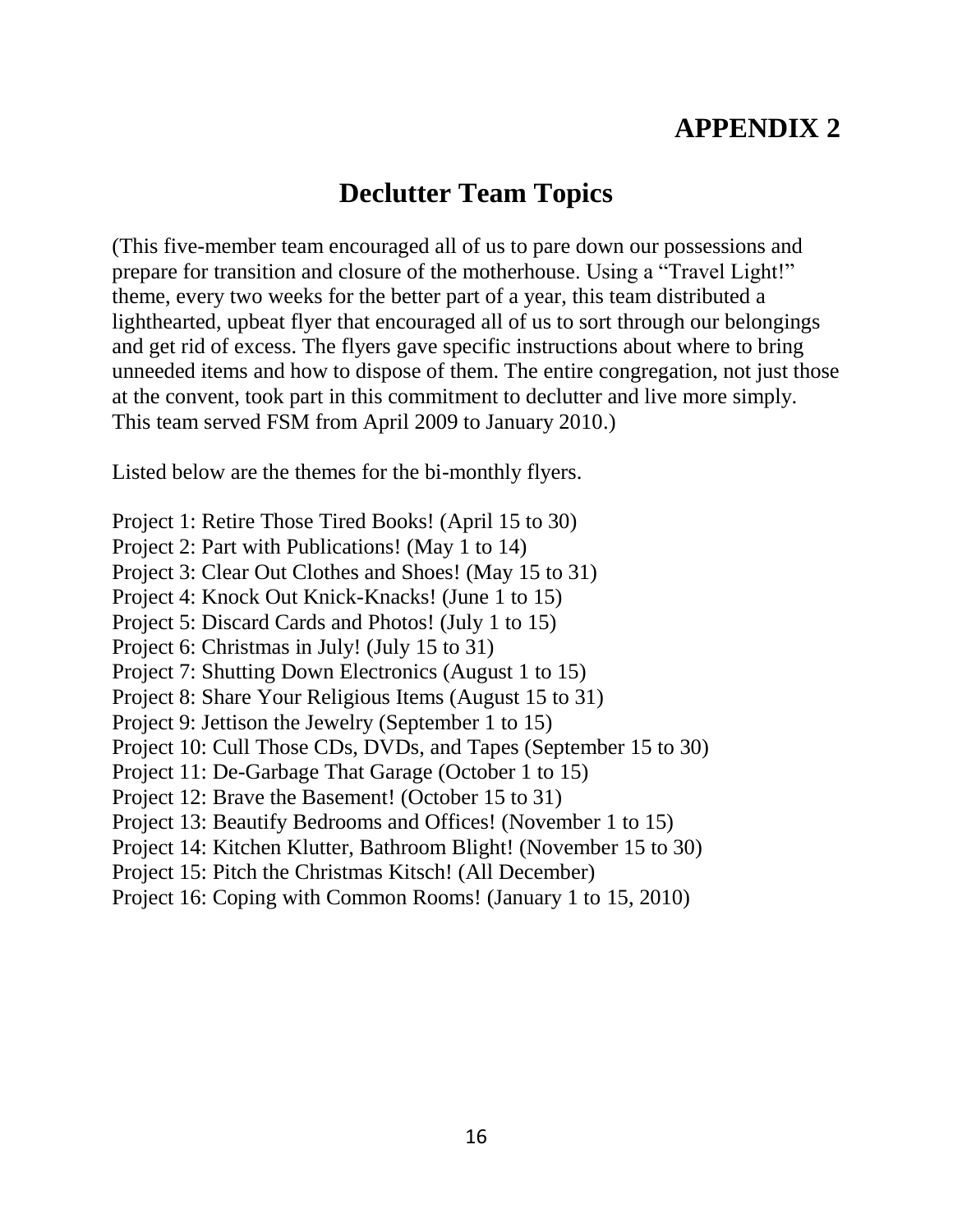# **Part 4: Transitioning Our Ministries and Providing for Their Continuance**

Throughout the  $20<sup>th</sup>$  century, the Franciscan Sisters of Mary (FSM) had maintained a network of excellent healthcare facilities, nursing schools, hospice agencies and other caregiving services. In addition, in the wake of Vatican II, the Franciscan Sisters of Mary established ministries that fulfilled contemporary needs. In 2007, besides the SSM Health Care System sponsored by the congregation, the FSM were sponsoring or co-sponsoring a number of other ministries—a Meals on Wheels program operated from St. Mary of the Angels Convent, a birthing center in the lower Rio Grande Valley, transitional housing and developmental services for teenage mothers and their children, and a drop-in center offering intervention and hospitality to women experiencing domestic and sexual abuse, to name a few.

As the needs of the sisters shifted, so did the responsibilities of the congregation for these ministries. More and more, sisters who had founded or led various ministries were retiring or seeking other ways to minister, passing leadership roles to skilled and creative laypeople who could continue what the sisters began. The congregation had no sister replacements and wanted to be good stewards of the mission of these ministries.

From the beginning the LT was committed to a plan of governance by shared leadership.

"FSM Shared Leadership is a formal, cooperative, power-sharing, interdependent relationship with distinction of roles (elected leaders, working groups, members)

involving members capable of making needed contributions toward discerned congregational goals.

It is based on the belief that everyone affected by the outcome of a decision needs to be considered in the making of the decision, and that those closest to the matter are most appropriately involved in its development. It flows from the belief that the discerned well-being of the congregation, the common good of its members, and the integrity of its mission for the reign of God is the responsibility of each member according to her role and ability, and each is thus accountable for participating in creating the congregation's future to the extent she is able."

(*As described by Chapter Acts Team V in December 2010)*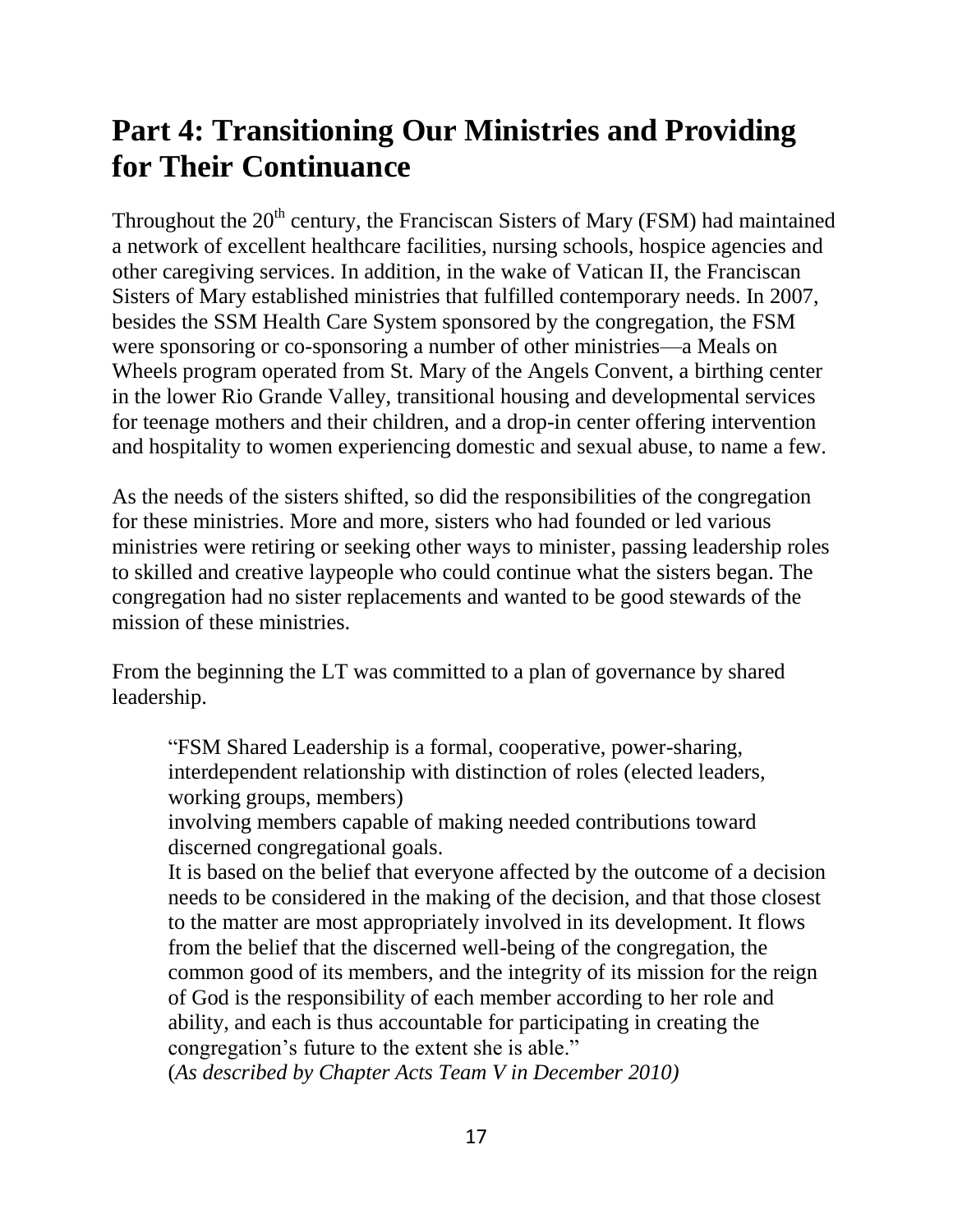The FSM Leadership Team applied this governance principle in regard to its ministries and involved all appropriate people in discernment planning and decision outcomes. The Sponsored Ministries Team, a Chapter Acts Team, examined the ministries sponsored and co-sponsored by the congregation with the intent of envisioning for each a future that did not involve FSM sponsorship, anticipating a time when such sponsorship would no longer be possible, given the aging of the congregation. This was no easy task since no two ministries were similar or structured alike.

Since 2007, the FSM LT has worked to help sponsored ministries become selfsufficient. For some ministries like the birthing center in Texas, the FSM have been able to release sponsorship with few difficulties because the ministry was already functioning fairly independently. The LT worked with smaller ministries to establish independence, helping them relinquish leadership to laypeople and guiding the ministries to become more financially stable and independent of FSM support.

The transition from the motherhouse involved ending Bellevue Meals on Wheels, sponsored by FSM, which had operated from the lower level of the motherhouse for more than 37 years. Due to aging and diminishing numbers of volunteers, this ministry was already transitioning and looking for a program with which to merge. Bellevue Meals on Wheels ended in March 2010 with an appreciation luncheon to honor and thank all present and past volunteers.

In September 2009 sponsorship of Holy Family Services, a birthing center in South Texas, was concluded because no FSM were present onsite any longer. This collaborative ministry was founded by a group of sisters from several congregations and was directed by one of our sisters for 25 years. A number of partners were able and willing to carry on the ministry. FSM held a public departure celebration at the birthing center and gave a monetary gift to help continue its ongoing service.

Relinquishing sponsorship of the Catholic health system established by the Franciscan Sisters of Mary posed a major challenge. Because the FSM held canonical responsibility for the health care system, the FSM needed to ensure that the system would remain distinctively Catholic and continue the FSM legacy even after the sisters were no longer actively involved. The congregation needed to establish a separate group to take on that responsibility.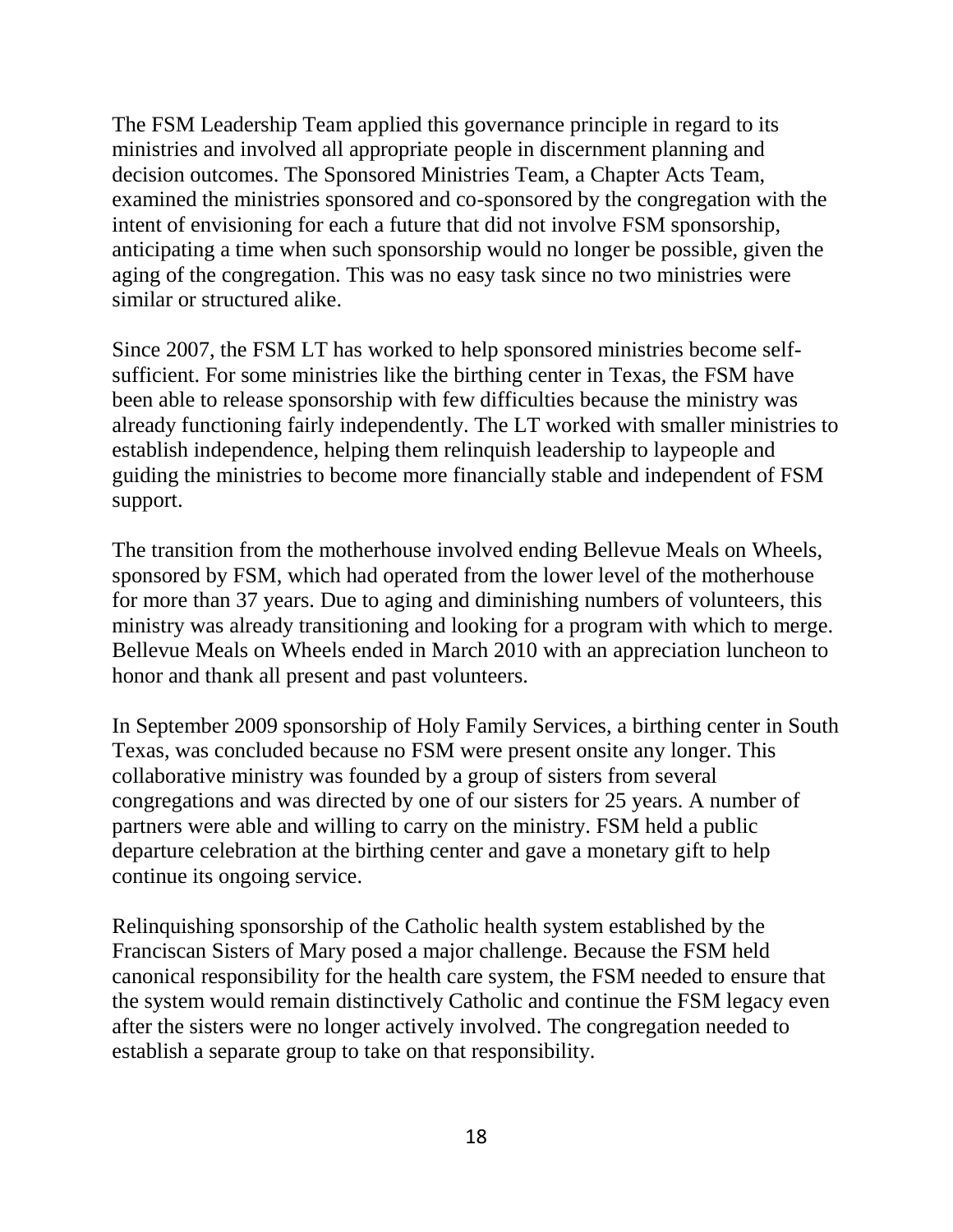After much research and consultation with canonical and civil lawyers, the FSM Leadership Team began the formal canonical process to establish a Public Juridic Personality (PJP) to assume sponsorship of the health care system. After completing the application, in spring of 2012 representatives from the Leadership Team and the health care system visited the six bishops of the dioceses in which the system's health centers are situated to solicit letters of opinion regarding the establishment of the PJP. Upon obtaining the letters, in June 2012 the LT sent the completed application to the Congregation for Institutes of Consecrated Life and Societies of Apostolic Life (CICLSAL), situated in the Vatican. The application was granted with minor adjustments, and the PJP officially assumed sponsorship of the health care system on November 16, 2013.

The PJP—SSM Health Ministries—was celebrated with a missioning of its Members and a social on November 16, the FSM Founders Day. The Franciscan Sisters of Mary, Members of SSM Health Boards and significant others attended.

While three members of the FSM Leadership Team and several laypeople are currently Members of the PJP, in the future the group will move toward a membership that no longer includes Franciscan Sisters of Mary. To that end, the FSM and other qualified people are providing education about Catholic social teaching, the mission of Catholic healthcare, and the legacy and vision of the Franciscan Sisters of Mary.

The FSM also relinquished sponsorship of two other ministries:

- Almost Home—a transitional home for homeless teenage mothers and their children; and
- Woman's Place—a safe drop-in center for women experiencing domestic/sexual abuse.

Leadership of both ministries has transitioned to laypeople. Both ministries are striving to establish independence through the development of strong, involved boards and stable funding.

The FSM celebrated the official independence of Almost Home and Woman's Place in 2014 with a special ceremony honoring each organization and presenting each with a monetary gift to assist in the ministry's continuance.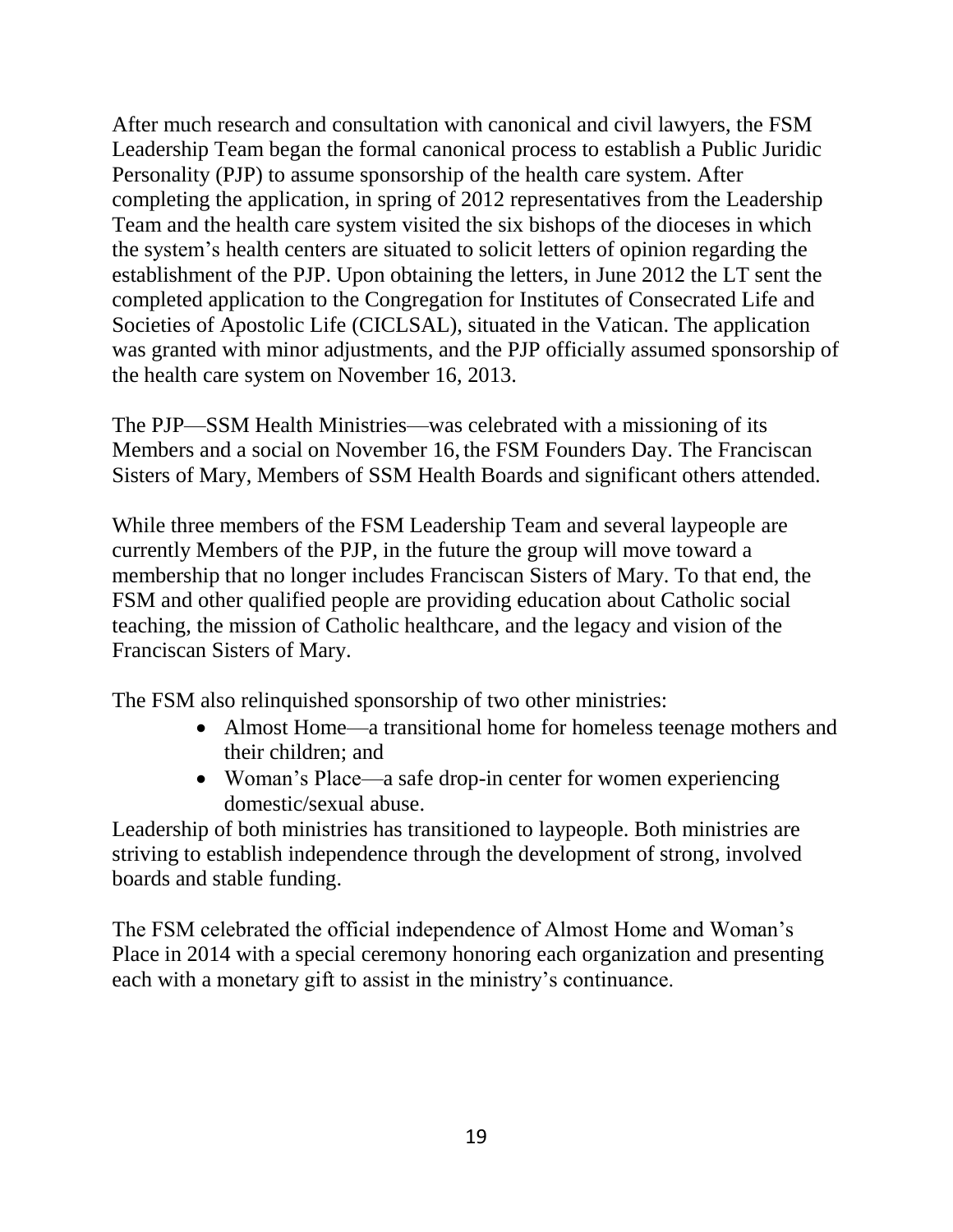# **Part 5: Establishing a Lasting Legacy**

Facing the reality of completion and embracing the 2011 Chapter Mission and Focus challenged us to see ourselves and others in a new light. We were well aware that the days of doing ministry as in years past were waning. We now had the opportunity to offer our presence, intention, influence, wisdom years and financial resources to others who shared our values and vision—especially around care of creation and environmental issues.

We came to understand how committed and passionate others outside our congregation were in regard to compassionate care of creation, the issues and concerns on which we were focused through the Spirit's lead. Through our External Focus Implementation Group, we found wonderful collaborators, both individuals and organizations, with whom we established relationships. We supported their work with our interest, prayer commitments, involvement as possible, and financial contributions. They gave new life to us and pushed us to deepen our mission commitment. The Franciscan Sisters of Mary were establishing our legacy in new collaborative ways.

#### **The Landfill Begs for FSM Involvement**

Moving our sisters to a residential community in Bridgeton, Missouri, and moving the FSM administrative offices shortly thereafter in December 2011 introduced us to an unexpected way to live out our Mission and Focus. In our new setting we often noticed a strong, foul odor in the air. We learned it came from the landfills in the neighborhood, the Bridgeton Landfill and the West Lake Landfill. Further inquiry revealed alarming details that led us to involve ourselves in the issue in ways previously unimagined.

The West Lake Landfill contains World War II-era uranium processing residues, illegally dumped there in 1973. The Bridgeton Landfill has a confirmed "smoldering event," otherwise known as an underground fire. Underground landfill fires can produce potentially toxic gases that leak into the air and are easily smelled by area residents. Alarmingly, these two landfills are side by side.

We found ourselves confronting an issue directly related to our newly adopted Focus, begging for our involvement in some way. The Holy Spirit was offering us a new way to be involved in mission.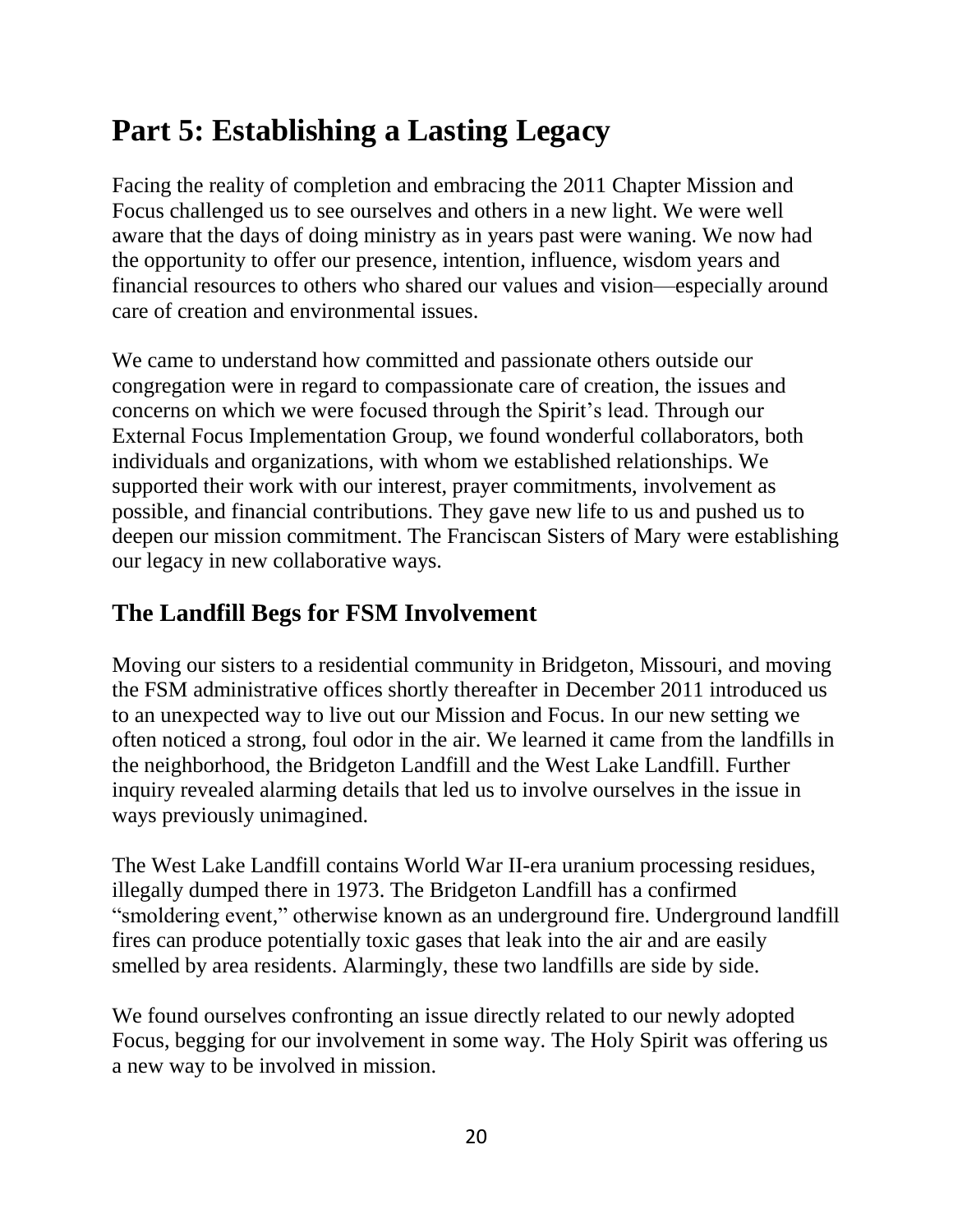We decided to do what we could. Twice monthly since June 2012 we have held a public prayer vigil near the landfills and encourage participation through media coverage and word of mouth. At the vigil we hold signs about the dangers of the radioactive waste that those in passing cars can see. We advocate in any way we can for resolution of the issues.

We lend moral and financial support to the Missouri Coalition for the Environment and to JustMoms STL, a group of committed area mothers concerned with their children's welfare. We write letters and make personal visits to legislators to advocate for moving jurisdiction for remediation of the radioactive wastes to the Army Corps of Engineers, the agency with expertise in cleaning up radioactive sites. Some FSM regularly attend community meetings, standing in solidarity with those most affected by the landfills and leading the group in prayer. Our lay staff member, the FSM Justice-Ecological Coordinator, devotes the majority of her time to this effort, collaborating with those who can best bring this issue to successful resolution.

Our influence is making a difference. Our prayer vigils have gained notice. The FSM Justice-Ecological Coordinator is well known, deeply respected, and well informed—a recognized voice on this issue. The newspapers and media keep focus on this issue and refer specifically to FSM efforts.

Sometimes the Spirit takes us to unexpected places and asks us simply to be who we are and do what we can to make a difference.

#### **Involvement in Mission with Local Collaborators**

Challenged by the Congregational Focus, the FSM have learned more about local efforts to care compassionately for all creation. The FSM External Focus Implementation Group connected us with local groups working in ecology who have provided learning and volunteer opportunities for FSM.

### **Extending FSM Influence Nationally and Internationally through Impact Investing**

The Franciscan Sisters of Mary had long had a policy for socially responsible investment. In a 2009 review of this policy, however, our CEO/CFO recognized our approach was not having the social impact the guidelines called for. So he presented the leadership team with two options: rewrite the guidelines or discover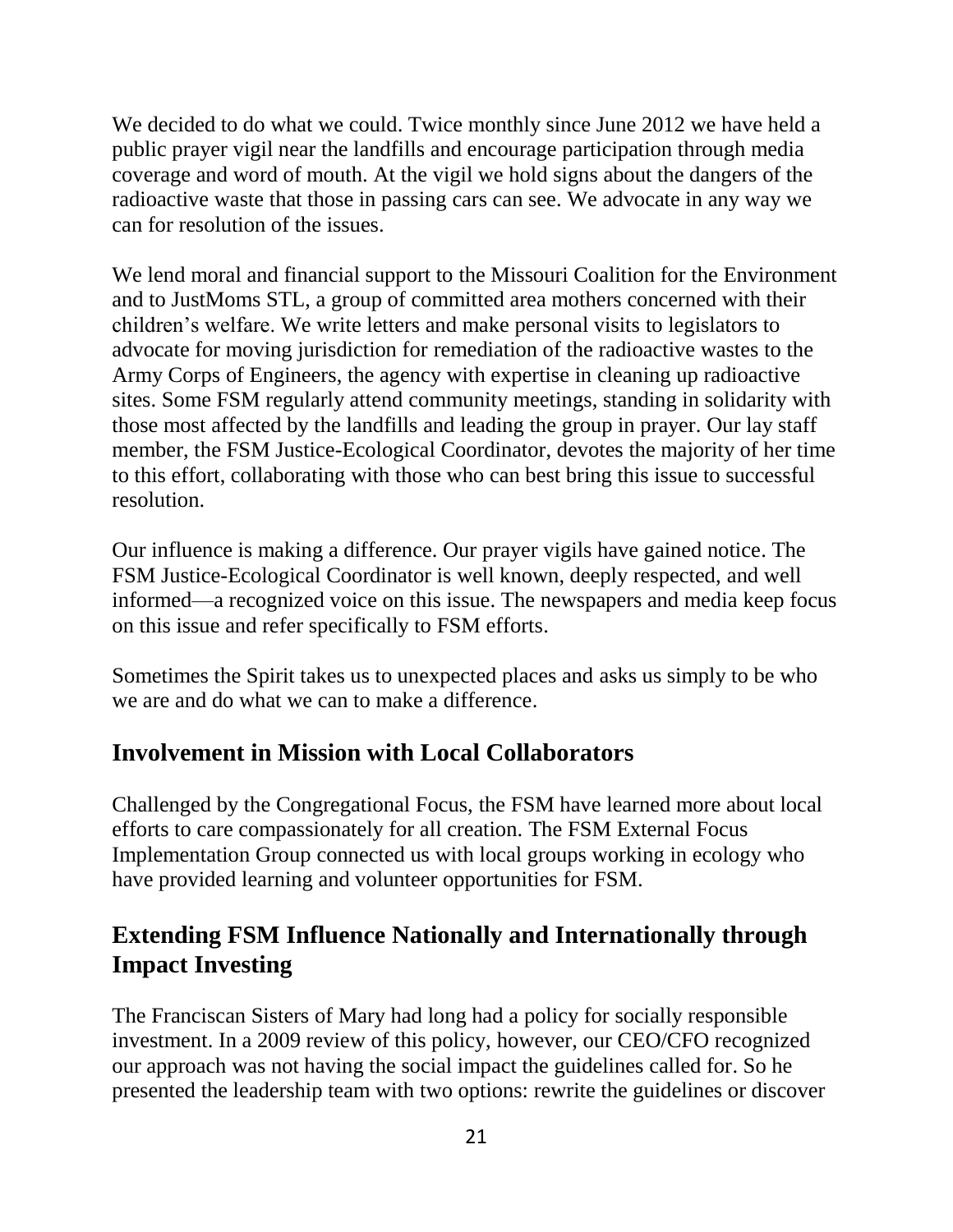ways to adhere to the ones we had. We enthusiastically opted to find ways for our investments to further our mission.

We knew we would need assistance and, after careful interviews, we hired Imprint Capital (now part of Goldman Sachs Asset Management) to help us develop a strategy, construct a portfolio, and monitor financial and mission/impact performance. The LT was involved in the process all along the way and, when ready, we shared it with the congregation. Without exception, members were absolutely enthused.

The move by Imprint Capital to Goldman Sachs Asset Management was an invitation for us to explore our feelings and values. In the end we realized one of the pressing needs in addressing the effects of climate change is that we need all aspects and players on board. We believe that involvement of a major player like Goldman Sachs Asset Management, who influences where investments are made, is a step in the right direction as they recognize the need for impact investing.

Working with our consultants and financial advisors, we revised our investment policy so we would dedicate up to 15 percent of our investments to impact investing. Today these investments have a wide geographic reach, spanning from the U.S. to Latin American and sub-Saharan Africa. Our investments address issues of concern to us: detoxifying the environment, sustainable land use, clean and renewable energy, energy efficiency, stewardship of natural resources, and waste and pollution reduction.

While our investments are still in the early stages for realizing strong returns on investment, Imprint Capital has helped us build a strong portfolio for achieving financial, environmental and social impact.

### **Philanthropy: Enabling Others to Do What You Cannot Do**

Because of years of wise financial stewardship by congregational treasurers, we are blessed to be able to help others do what our Focus asks—care compassionately for creation.

One of the 2007 Chapter Acts Teams developed criteria for disposition of financial resources and properties and explored and recommended ways to share our resources with others. Their work resulted in the congregation's decision to donate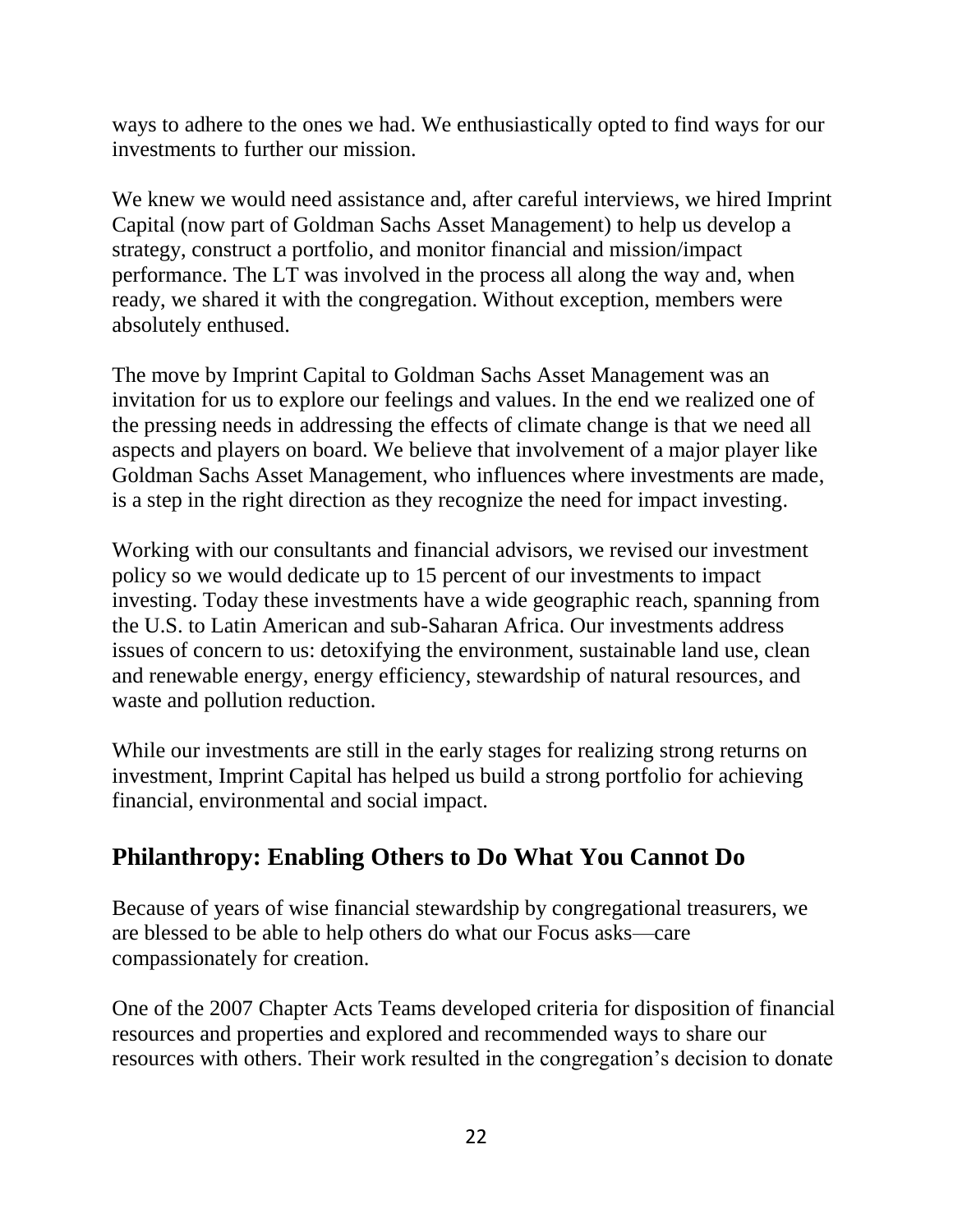10 percent of its surplus assets—assets over and above what is needed for the ongoing needs of the congregation, including retirement.

In early 2013, on the advice of the Monday Meeting group, the FSM awarded monetary donations to five local organizations with goals similar to ours to continue and enhance their work. The External Implementation Group recommended these organizations, all of whom already enjoyed a relationship with FSM.

Understanding that we needed a well-defined, well-considered process for awarding future monetary grants, we contracted with Arabella Advisors to help us engage in philanthropy aligned with our Focus.

Arabella Advisors worked with the LT in awarding the grants. Early on they involved the 2011 Chapter Members in spelling out the principles that would guide FSM's giving and the issues we needed to address. (These principles are listed as **Appendix 3.**) Arabella matched projects with our interests and invited organizations to submit grant proposals. They did a "first pass" review, provided the LT with those reviews and recommendations, and sat with us during the faceto-face interviews with potential grantees. In early 2015, FSM awarded nine grants to organizations, most of which operated on national or international levels. We have finalized a formal grant cycle and process, and Arabella continues to assist the FSM in establishing their legacy through their philanthropy.

#### **Establishing a Legacy through Divestment in Fossil Fuel**

In August 2014, with our efforts to invest in clean energy under way, we turned to the next phase of our climate change strategy: divesting from companies that profit from fossil fuel production. We joined others in signing the Divest-Invest pledge, a promise to divest from fossil fuel companies. By the close of 2014, FSM had fully divested from companies engaged in fossil fuel production.

Our CEO/CFO helped found the November Group (now known as the Catholic Impact Investing Collaborative [CIIC]), whose aim is: *Through sharing our relatable experiences and learning we expand impact investing among Catholic organizations.* This group has continued to expand as more Catholic organizations catch the vision for aligning their investments with their goals and values.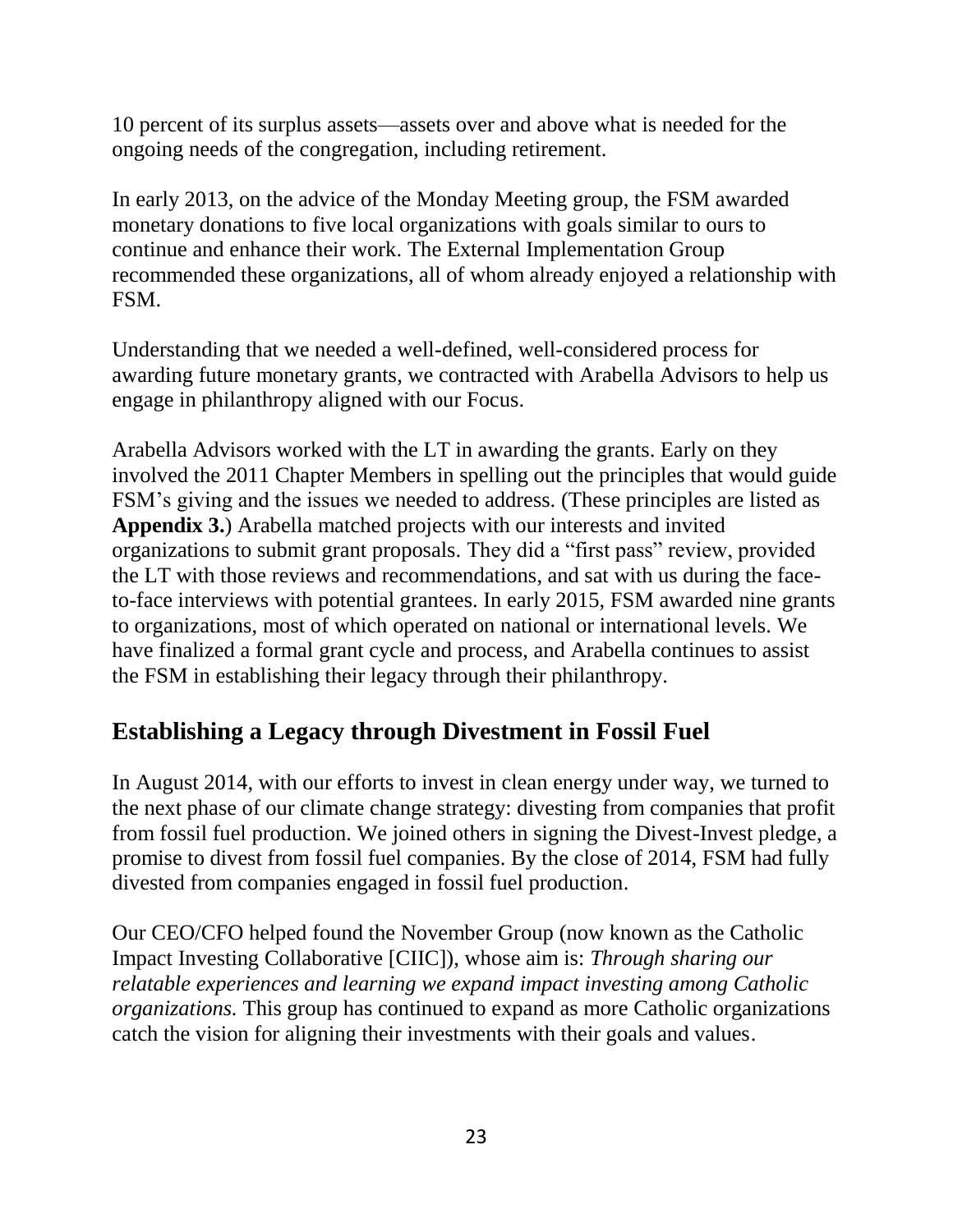### **Shareholder Advocacy: Making Our Presence Known**

FSM shareholder advocacy focuses on large corporations that can make a significant difference on issues of social and economic justice, human rights, energy, and water. Our Justice-Ecological Coordinator gathers information to guide us in proposing policy changes. FSM also collaborates with other groups: joining our efforts with those of others not only amplifies our voice but gives us millions of dollars of leverage, making corporations more willing to meet with and listen to us. Through our advocacy we convinced one company to install recycling bins and switch to recyclable containers and utensils; another company has pledged to manage its water usage more responsibly.

### **The FSM Legacy Continues through Others Formed in the Heart and Spirit of the FSM**

Driven by the 2011 Chapter Mission and Focus, the FSM have formed relationships with individuals and organizations both at home and far beyond to collaborate on caring for creation. The 2015 Chapter affirmed the Focus and called us to widen and deepen our collaborative initiatives and relationships.

Valuing the insights, expertise and commitment to our mission and vision of our lay colleagues, we have placed them in even more responsible positions and given them opportunities to understand more deeply our mission, values, and spirituality.

With closure of the motherhouse and relocation of our sisters and the FSM offices, we asked ourselves, "What are we, as leadership, doing that someone else could be doing?" Our goal was to free ourselves from some of our management concerns so we could better address issues of leading in these changing times.

We decided that a staff of nine would be sufficient: two in finance, four in direct care of the sisters, one Justice-Ecological Minister, one in PR/Communications, and one administrative assistant. In addition, we made our CFO also the CEO and gave him responsibility for managing the staff. With these changes in management structure, leadership now focuses more on giving direction and content to staff. (**Appendix 4** gives a concise summary of major responsibilities for each of our staff positions.)

Leadership develops the staff's understanding of FSM life. Regularly scheduled staff meetings, usually every six weeks, are held onsite. The meeting agenda is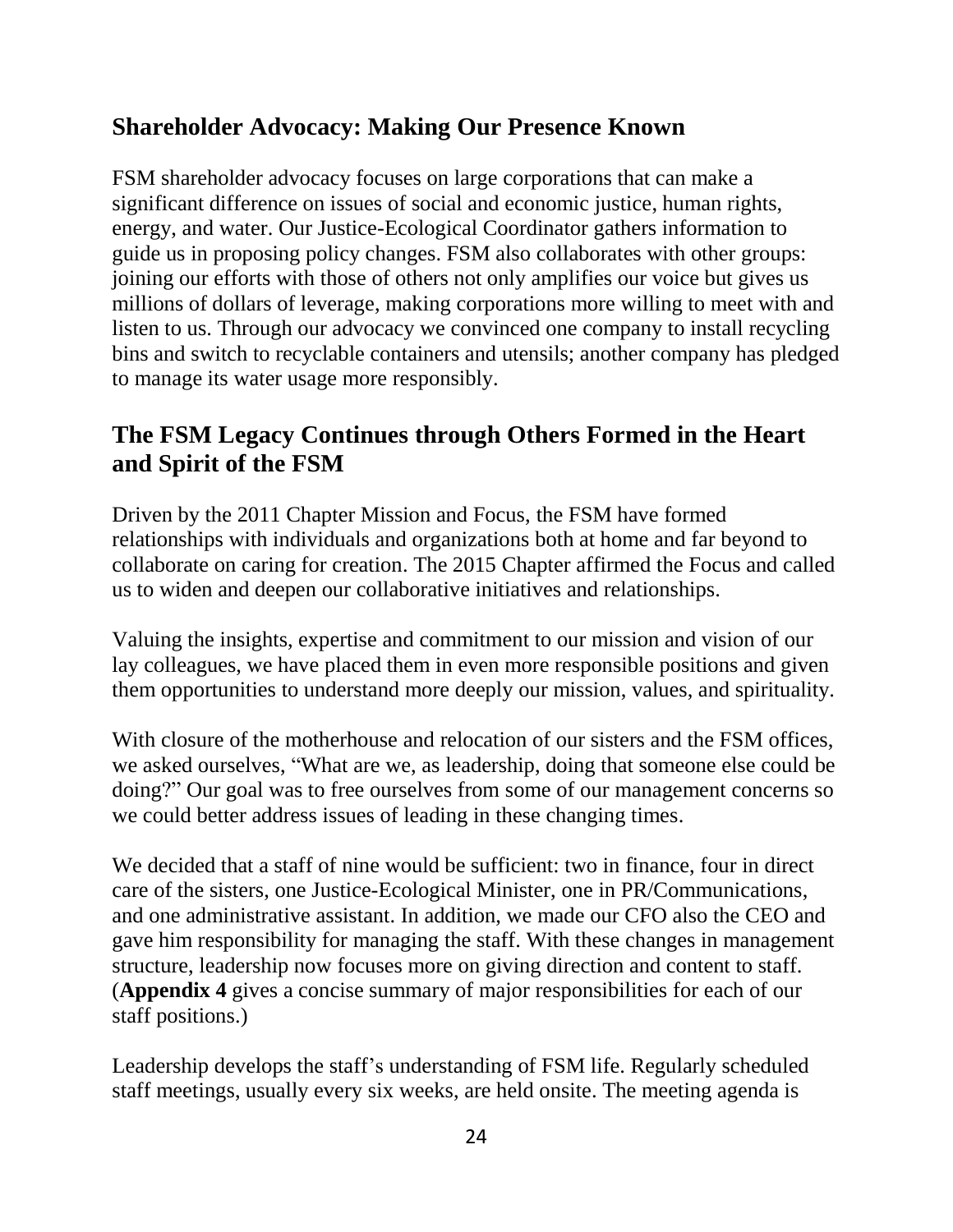planned by the LT, but the 90-minute meeting always includes time for presence and prayer, a reflective or educational process regarding our Focus or a deeper understanding of FSM life, and sharing about what's happening in each employee's area of service.

As we prepared to transfer sponsorship of our ministries to lay colleagues, we intensified our sharing with them of the FSM Focus, Mission and Values. We encouraged them to integrate into their work the characteristics of FSM life: the power of Presence, Franciscan spirituality, the values of Franciscan leadership, and using discernment in making decisions. The legacy of the FSM lives on through them.

#### **The FSM Legacy Reaches beyond Our Locale and the United States**

Our Focus on compassionate care of creation has not only energized us, it has enlivened others. On two occasions, our CEO/CFO was invited by the White House to participate in investment and climate summits in Washington, D.C.—the White House Roundtable Discussion on Impact Investing in June 2014 and The White House Clean Energy Investment Summit in June 2015. Sharing the FSM journey to divestment of fossil fuel investments took him to a significant conference at the University of Dayton in Ohio. He traveled to Kenya to witness firsthand the effects of our investments in M-KOPA Solar, a consumer lending company that provides pay-as-you-go solar energy services for off-grid customers in Kenya, Tanzania and Uganda. Most recently, he traveled to tell the FSM story in Berlin, Germany. Through him and through our philanthropic giving in South America, Indonesia and elsewhere across the globe, the FSM are having ever greater impact.

While we may be moving toward completion, we are far from complete. We experience daily a new way of being, and our Mission and Focus keep us faithful to our calling. We are grateful that we have come this far, and it is our desire to "continue courageously for the love of God" until the very end.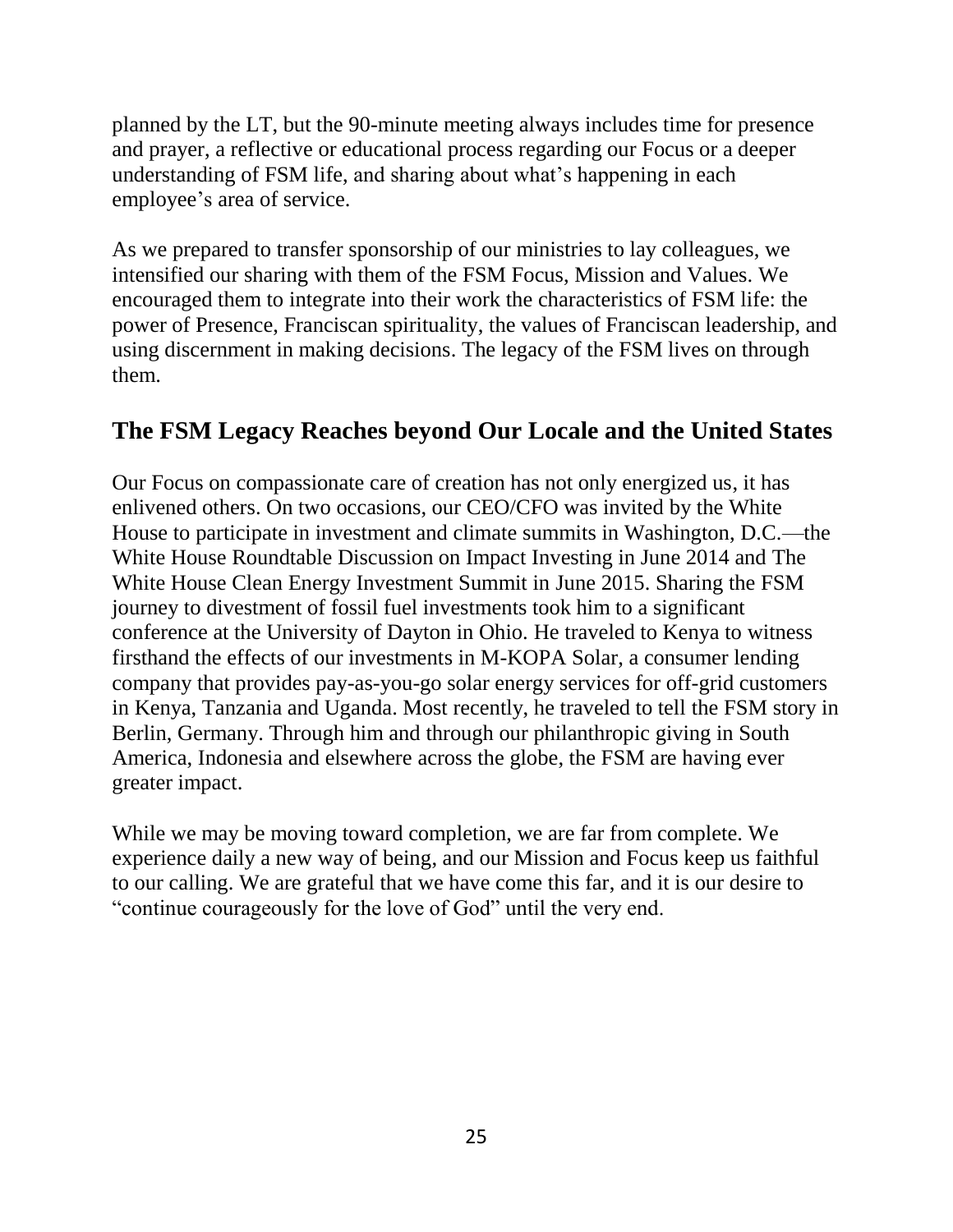# **APPENDIX 3**

# **FSM's Focus Is Guided by These Principles**

- **Service and Stewardship:** FSM is committed to serving others and to the compassionate care of creation.
- **Empowering Marginalized People and Their Communities:** FSM is interested in efforts that reduce the impact of environmental degradation on the poor and create economic opportunity and livelihoods for the disadvantaged, especially women and children.
- **Community and Collaboration:** FSM is interested in efforts that bring people from different communities together and that foster collaboration among people, groups and communities; it recognizes the power of collaboration as a tool to achieve great impact.
- **Health and Healing for All Creation:** Given its history in health care, FSM values environmental efforts that promote health and wellbeing and recognizes the importance of the environment on health.
- **Systemic Change:** FSM is most interested in supporting efforts that address the root cause of problems, including high-risk strategies with a long-term and significant potential for impact.
- **Learning and Evaluation:** FSM is committed to evaluating the impact of its giving and its role as a donor and to adapting to lessons it learns.
- **Partnership:** FSM recognizes it cannot address critical challenges such as clean energy alone and will look to partner with other donors, NGOs and impacted communities to advance long-term, systemic change.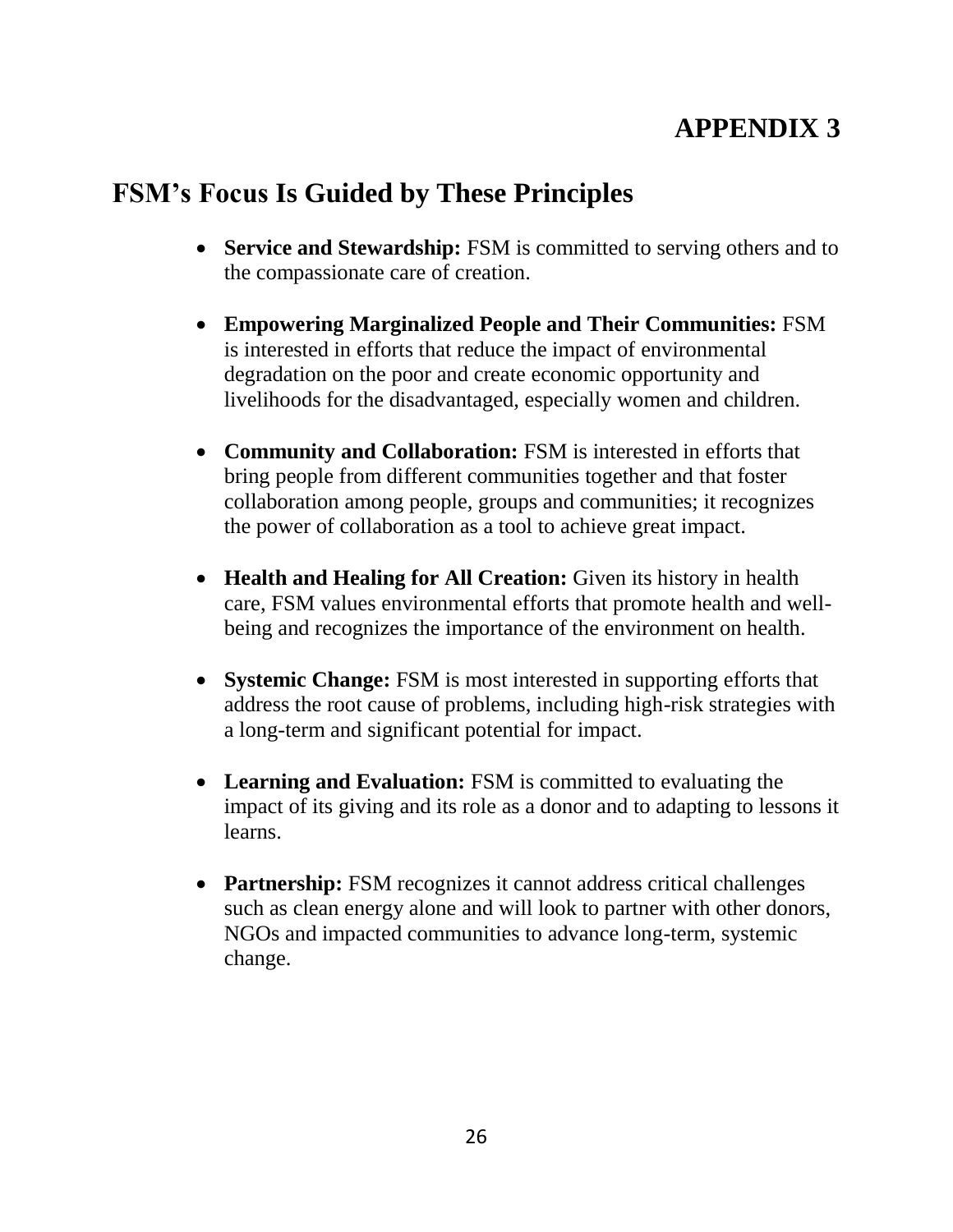# **APPENDIX 4**

# **Current FSM Management Structure**

#### **(From 2007 to 2015, we went from 100+ employees to nine. Brief descriptions of responsibility follow.)**

#### **Chief Executive Officer/Chief Financial Officer**

In addition to financial and investment matters, the CEO/CFO has administrative responsibility for Human Resource functions and supervises and performs evaluation review for all FSM staff.

#### **Administrative Assistant**

This person, in addition to accomplishing the duties usually occurring in a busy office, primarily assists the leadership team and the CEO/CFO in their work. She is available to assist other congregational staff in administrative duties as time permits.

#### **Director of Finance**

This individual manages the Finance Office and handles the day-to-day activities of the office—pays bills, handles insurance correspondence, etc.

#### **Director of Public Relations/Development**

This person creates, edits and produces internal and external communications for the congregation and records and acknowledges any donations to the congregation.

#### **Justice-Ecological Coordinator**

This individual is the face of FSM and represents the congregation in justice, peace and ecological concerns. In addition, she keeps congregational members informed and involved to the extent realistic for them.

#### **FSM Health Care Team**

This team essentially addresses health care and non-health care needs of the sisters. The team meets regularly among themselves, and the team coordinator meets regularly with leadership. The team consists of four members:

**Health Care Coordinator** coordinates care for the physical and mental well-being for all FSM, particularly for those living at TSC. She is the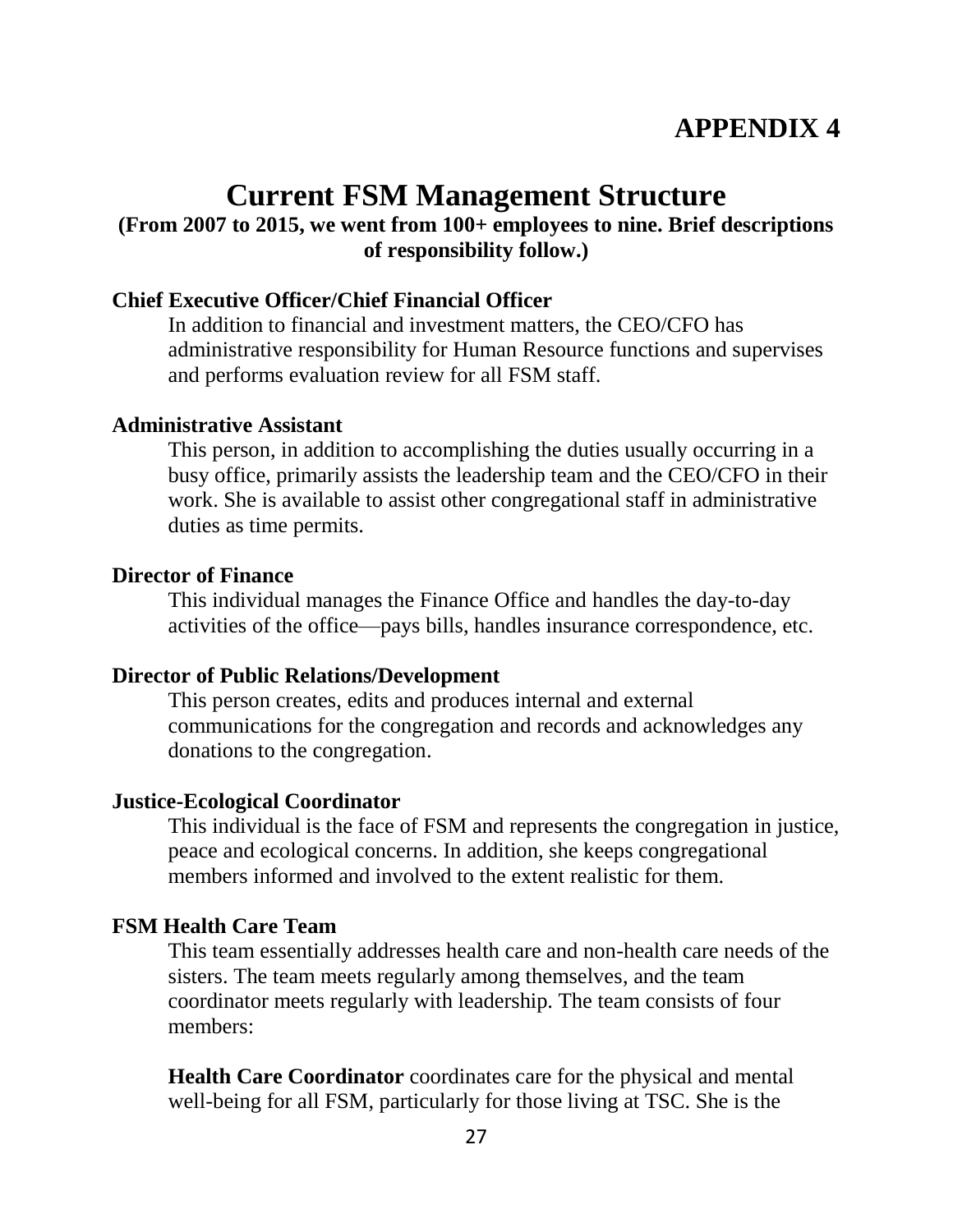liaison to the LT in identifying and communicating health- and age-related concerns, and she coordinates hospital admissions and discharges.

**Health Care Assistant** does not perform direct nursing services but serves as the primary advocate for FSM living in the TSC skilled nursing area. She regularly completes rounds with the physicians who see our sisters onsite and participates in care plan meetings.

**Resource Nurse** serves as a health resource to FSM in TSC independent apartments and oversees care for those in the TSC assisted living area.

**FSM Community Life Coordinator at TSC**, a non-nurse, does a variety of tasks: grocery and personal shopping, troubleshooting telephone and computer difficulties, buying party supplies and setting up FSM socialization and party activities, and, at the time of a move within the facility, coordinating the move and disposing of unneeded furniture.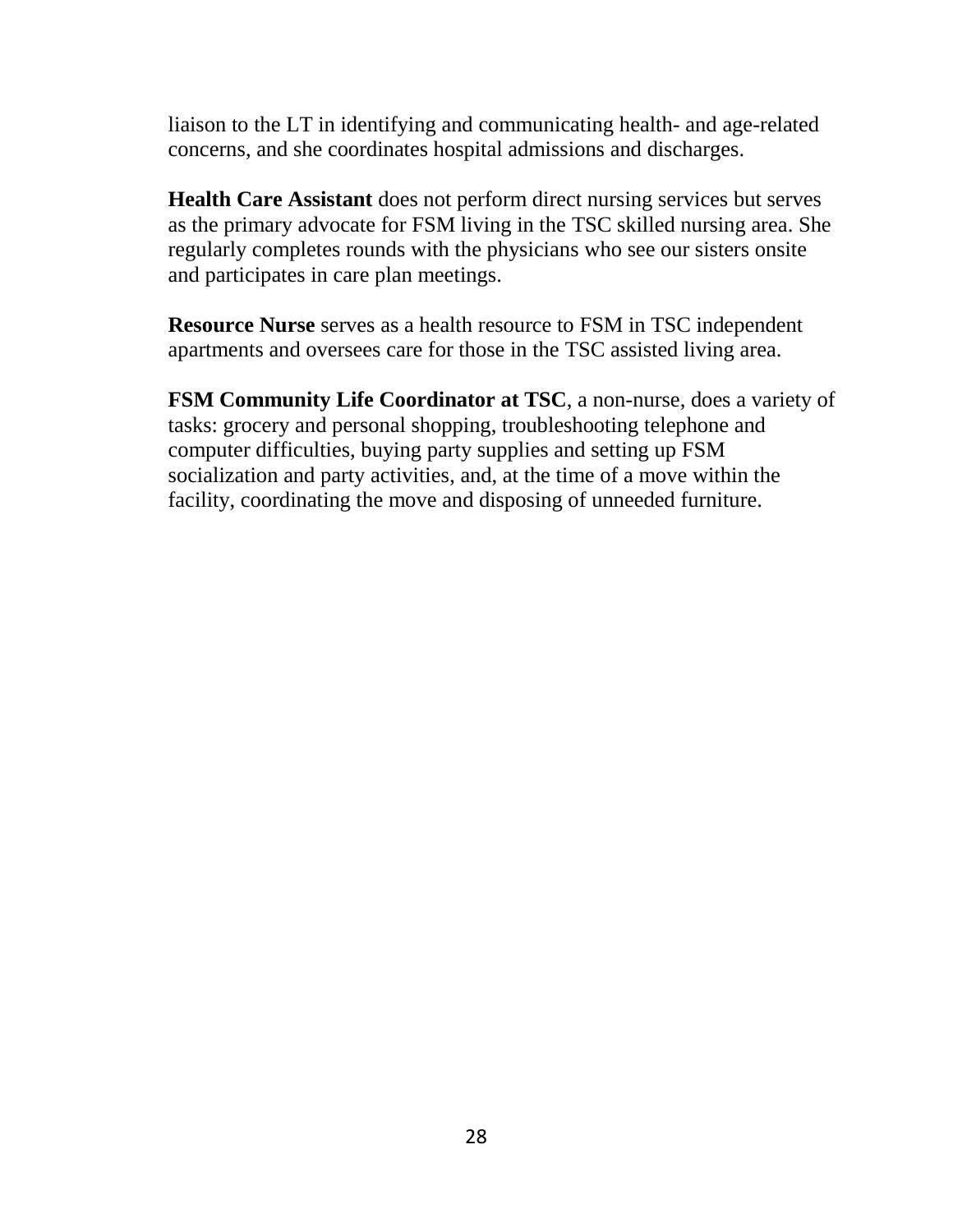# **Part 6: Collaborative Governance Project**

*The purpose of the CGP shall be to assist participating religious institute(s) with issues of management and internal governance when Religious can no longer fulfill the obligations. This shall be exercised through management of the finances, communications, and legacy of each participating religious institute, as well as the personal care of the Religious through oversight of healthcare and consideration for each one's quality of life. The CGP is dedicated to upholding the unique charism/mission of each participating religious institute. The CGP preserves the identity of each participating institute so it can offer its gift to the world until it comes to completion. The activities will be conducted in a manner consistent with the teaching and laws of the Roman Catholic Church.*

*Statutes for Collaborative Governance Project, Article II, Purposes*

As we moved toward our completion, the last major piece of work was to put into place a governance structure, necessary because we realized that within a few years we would have no sisters able and/or willing to lead the Congregation.

The 2011 FSM Chapter accepted the recommendation the LT presented at that time: "Be it resolved that the general leadership investigate and prepare a report with options and resolutions for the future of the Congregation. The report shall include such options as a 'covenant relationship' with another institute and the appointment of a canonical commissary. The report shall be presented no later than the 2015 FSM Chapter for discussion and decision." Working from this directive the 2011–2015 LT engaged in a process to investigate options for governance to be presented at the 2015 Chapter.

Between July 2012 and January 2013 the LT gathered information on the concept of Covenant Relationship (CR). We did this by:

- Meeting with leadership from a province that was already moving into the area of CR
- Meeting with a local canon lawyer to learn the steps we needed to take to establish a CR
- Attending a workshop on CR by Dan Ward, OSB, and viewing a DVD from the workshop

Speaking with Dan Ward, OSB, and the provincial leadership of a group moving toward CR helped us see that covenant relationship would not be a viable option for FSM governance, as most other religious communities were facing the same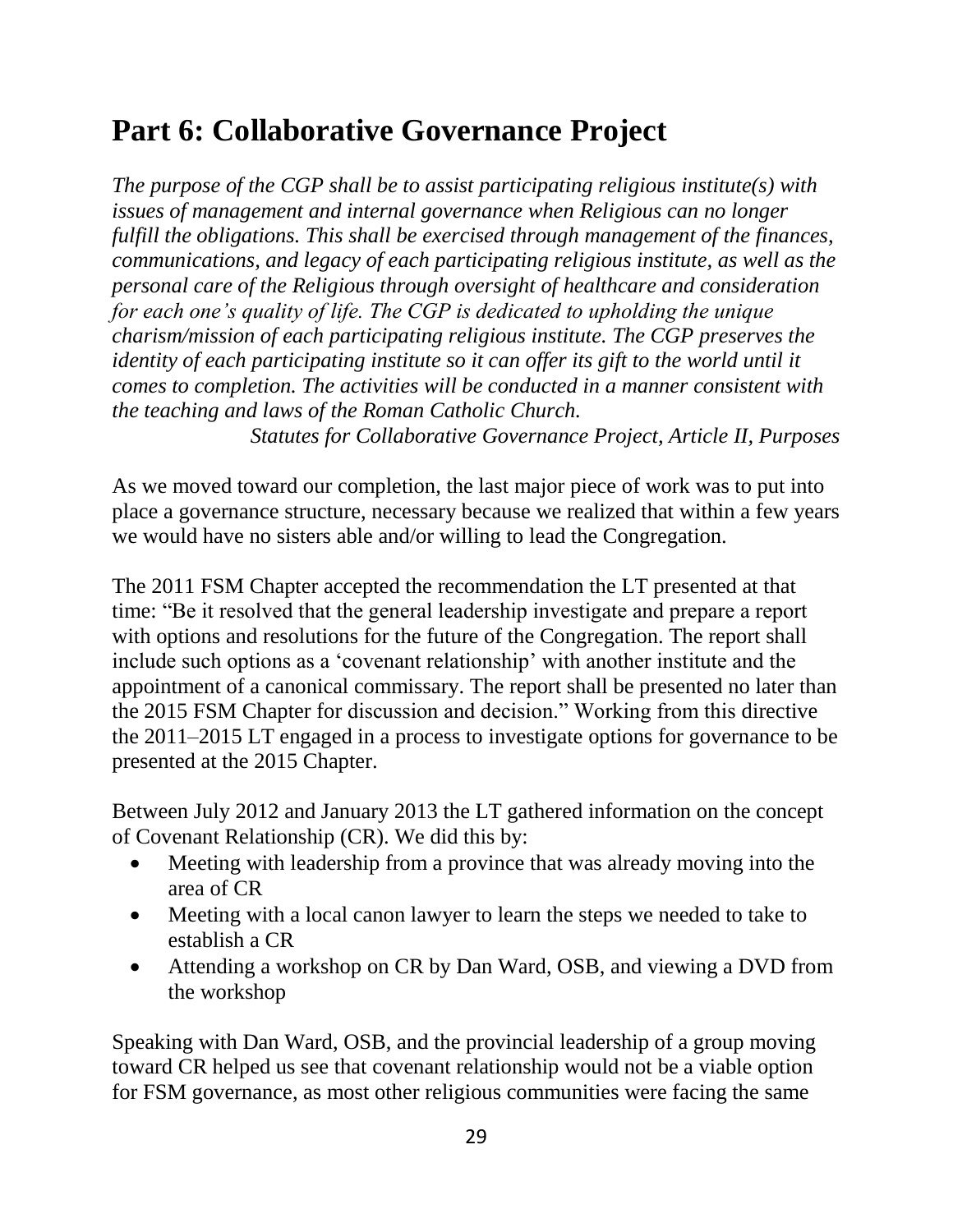challenges we were facing. We also learned that no other viable options for governance were available. The Resource Center for Religious Institutes (RCRI) was working to help the Congregation for Institutes of Consecrated Life and Societies of Apostolic Life (CICLSAL) understand that options other than covenant relationship were needed.

In January 2013, based on what we had learned so far, we decided to take three steps:

- 1. to speak with Frank Morrissey, OMI, in Canada as we had heard that Canada had another option besides CR.
- 2. to speak with Sharon Holland, IHM, who we felt would be a good resource for information on CR as she had spent many years in Rome at CICLSAL.
- 3. to invite the Leadership Team of the Sisters of the Most Precious Blood of O'Fallon, Missouri (CPPS), whose motherhouse and offices are only 20 minutes from the FSM offices, to meet with us:
	- To share information regarding Covenant Relationship; and
	- To support one another in issues of common concern.

Eventually we decided to join forces with the CPPS on this project to see what we might accomplish.

Between March 2013 and October 2013 the LT:

- received information and a reference from Sharon Holland, IHM;
- met with Janice Bader, CPPS, National Religious Retirement Office (NRRO) Executive Director—Janice mentioned that a number of congregations and provinces were in situations similar to ours—including Janice's own congregation;
- planned a meeting with canon lawyer Kelly Connors, PM, regarding creative possibilities for alternatives to CR;
- continued our conversations with the CPPS Leadership Team; and
- agreed that the Canadian option for CR was not viable for us.

On November 12 and 13, 2013, the CPPS and FSM leadership teams met with Kelly Connors, PM, to discuss a new approach to governance. Kelly's knowledge and creativity and the two congregations' openness to the promptings of the Spirit led us to the approach we are calling the Collaborative Governance Project (CGP).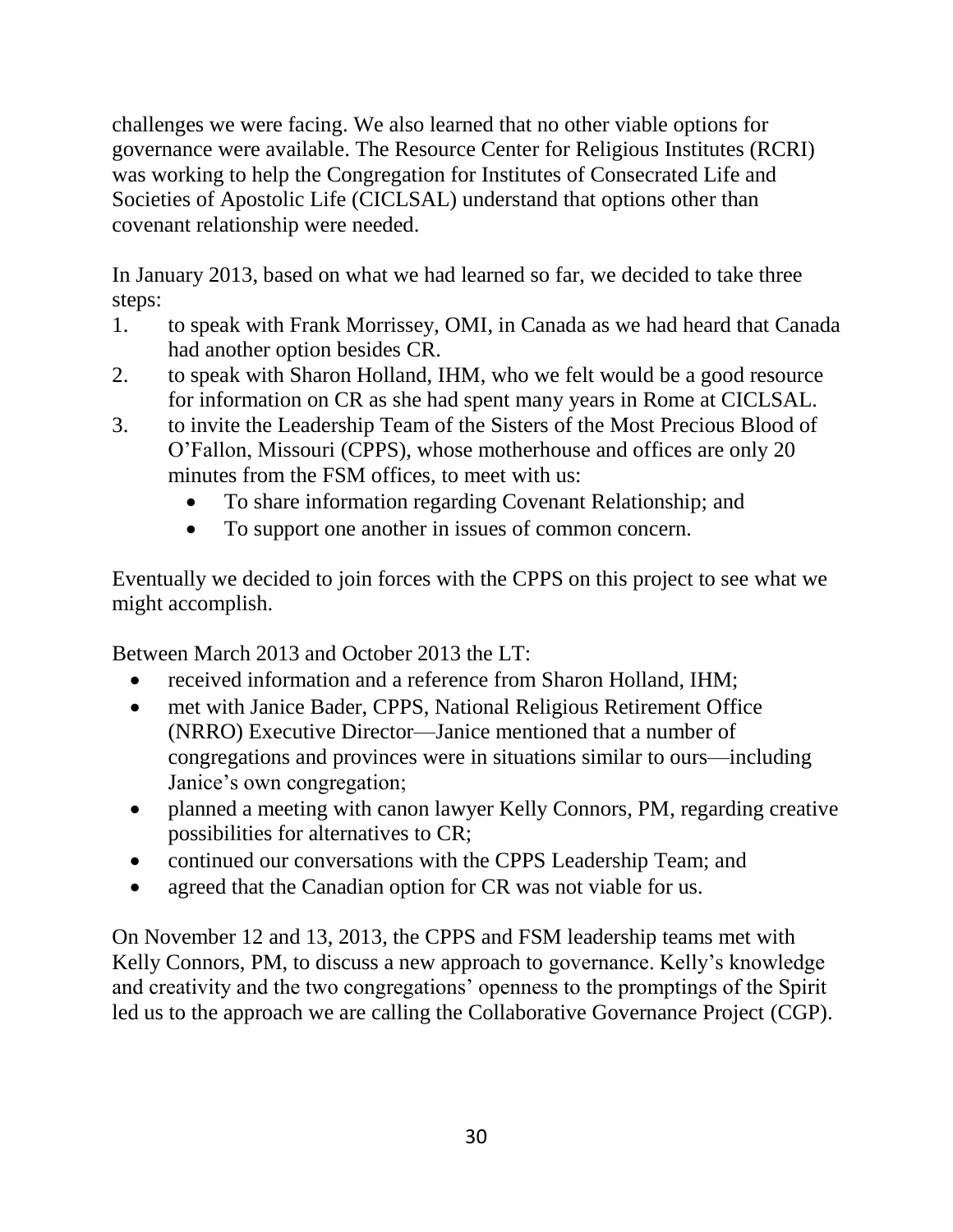Between November 2013 and November 2014 the two congregations:

- shared their hopes and expectations for the creation of a new way of governance for religious congregations that are working toward completion;
- began to pull together what they believed to be a workable model for two or more congregations;
- created statutes and bylaws;
- drew up an organizational chart for the proposed structure;
- formulated a mission statement for the model: "The CGP is dedicated to upholding the unique charism/mission of each participating religious institute. The CGP preserves the identity of each participating institute so it can offer its gift to the world until it comes to completion";
- identified topics for formation of the Collaborative Governance Project (CGP) Members so they would fully understand and respect the identity of the participating religious congregations; and
- finalized criteria for CGP Board Members.

Over this year we shared information about what was occurring in our congregations, described our charisms and how they are lived out at this time, and outlined characteristics to be included—and excluded—in a model for Governance, Management, and Legacy.

In November 2014 the FSM held a pre-Chapter Meeting at which we presented to Chapter Members the work done on the CGP. The CPPS Leadership Team also attended this meeting to respond to the Chapter Members' questions.

In 2015 we began working on job descriptions for those who would work in the CGP.

We also asked Kelly, our canon lawyer, to travel to Rome to meet with Fr. Elias Ayuban, CMF, our English-speaking contact at CICLSAL, to present the concept of the CGP to him and ask for his comments. (Note that we were not asking permission for the CGP; the CGP will be a civil corporation, not a canonical entity.) Besides Fr. Elias, Kelly provided copies of the CGP to Fr. Hank Lemoncilla, OMI, also of CICLSAL, and Sr. Sharon Euart, RSM, of the Resource Center for Religious Institutes (RCRI). While they offered minor suggestions, all were in approval of the CGP as it is currently envisioned.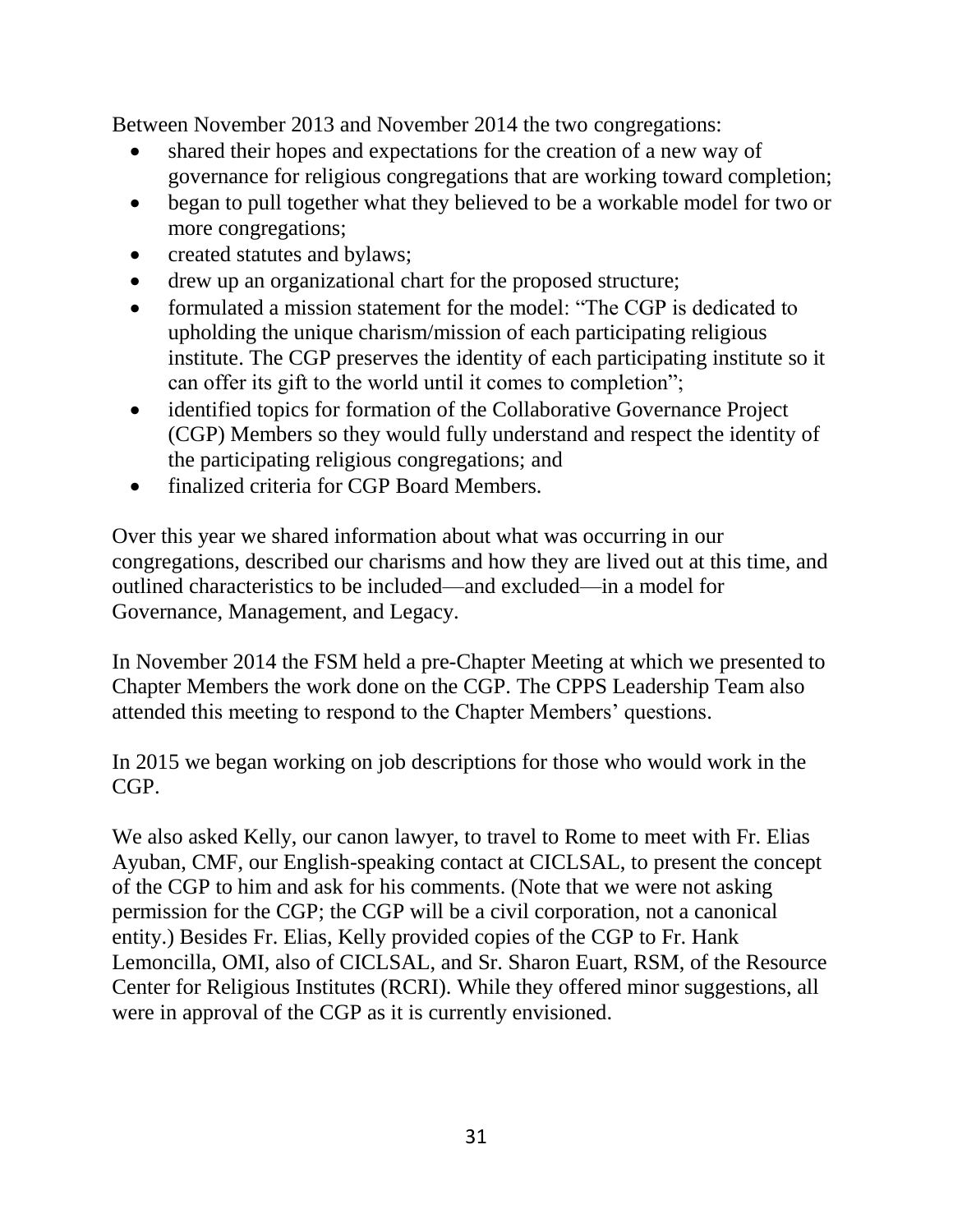### **Strengths of the CGP**

When she presented the CGP to CICLSAL, Kelly identified the following strengths:

- Because participation in the CGP is a gradual process, it allows each religious institute the greatest autonomy for the longest duration
	- all decisions are made by the institute; while the CGP carries out the decisions and desires of the institute, it does not make the decisions *for* the institute;
- The CGP facilitates keeping each institute's elected officials longer because of the support of the structure;
- No non-member (of each religious institute) is given sole oversight of an institute, protecting the integrity of that oversight;
- The importance of formation seeks to ensure a holistic approach to care and oversight (and carrying out the desires) of the institute; and
- The CGP addresses the exercise of governance and therefore facilitates initiation of the CGP whenever the congregation is ready and ensures the autonomy and decision-making capacities of participating institutes.

At the May 2015 Chapter the FSM voted unanimously to move ahead with the CGP. At their April 2016 Chapter the CPPS approved going forward with the CGP. Both LTs continue to prepare for the implementation of the CGP. The work on the CGP has allowed our congregation to move toward completion with confidence and courage as in our final days we will maintain our charism and the integrity of our community within the structure that will support us.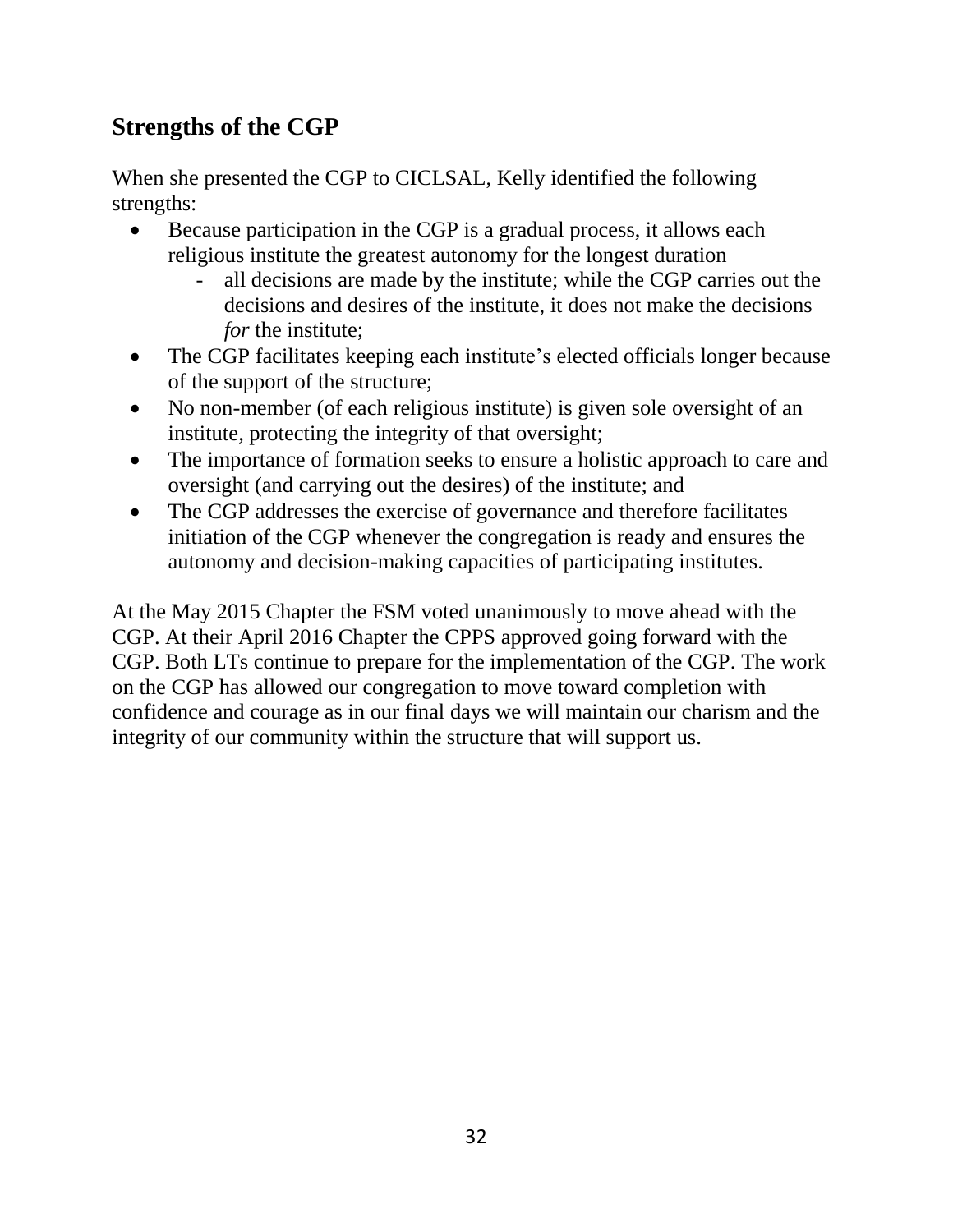# **Part 7: Factors That Helped Us Integrate Our Understanding of Our Reality**

We engaged in this life-giving journey one step at a time, awake and alert to the mysteries revealed to us. We intentionally took up and laid down many projects and endeavors. What moved us to continue courageously to look our reality in the eye and give life both to mission and to diminishment?

As we look back on our transition story, we see obvious integrating factors.

#### **Process**

Since the end of Vatican II, FSM has been blessed with the good sense to engage excellent facilitation for Chapters and major congregational meetings. We trained our members in facilitation and leadership development. FSM Leadership Team (LT) set up structures for developing processes to engage members in dealing with the major issues of our time like where we would live, where and how we could minister. The key values presented by the LT became a basis for discernment, which became a natural way of life for all the sisters.

A trained facilitator worked with the LT and the various teams as well as with all the members at Congregational Gatherings. This helped to keep us working together, transparent and pursuing the same end.

Our various groups and teams developed many processes to help us work through issues or topics. Processes were designed to include all who were involved in or who would be affected by the specific event or decision. The variety and creativity of our processes were good, helping us to reach the hearts, minds and spirits of our diverse membership.

### **The Spiritual Practice of Presence**

Presence is the essence of FSM Mission: "to be the presence of the loving, serving, compassionate, healing Jesus." We look at mission today not so much from the perspective of the tasks we perform but from an experiential or spiritual perspective of presence—who we are and how we relate to, connect to and make meaning with the whole of life.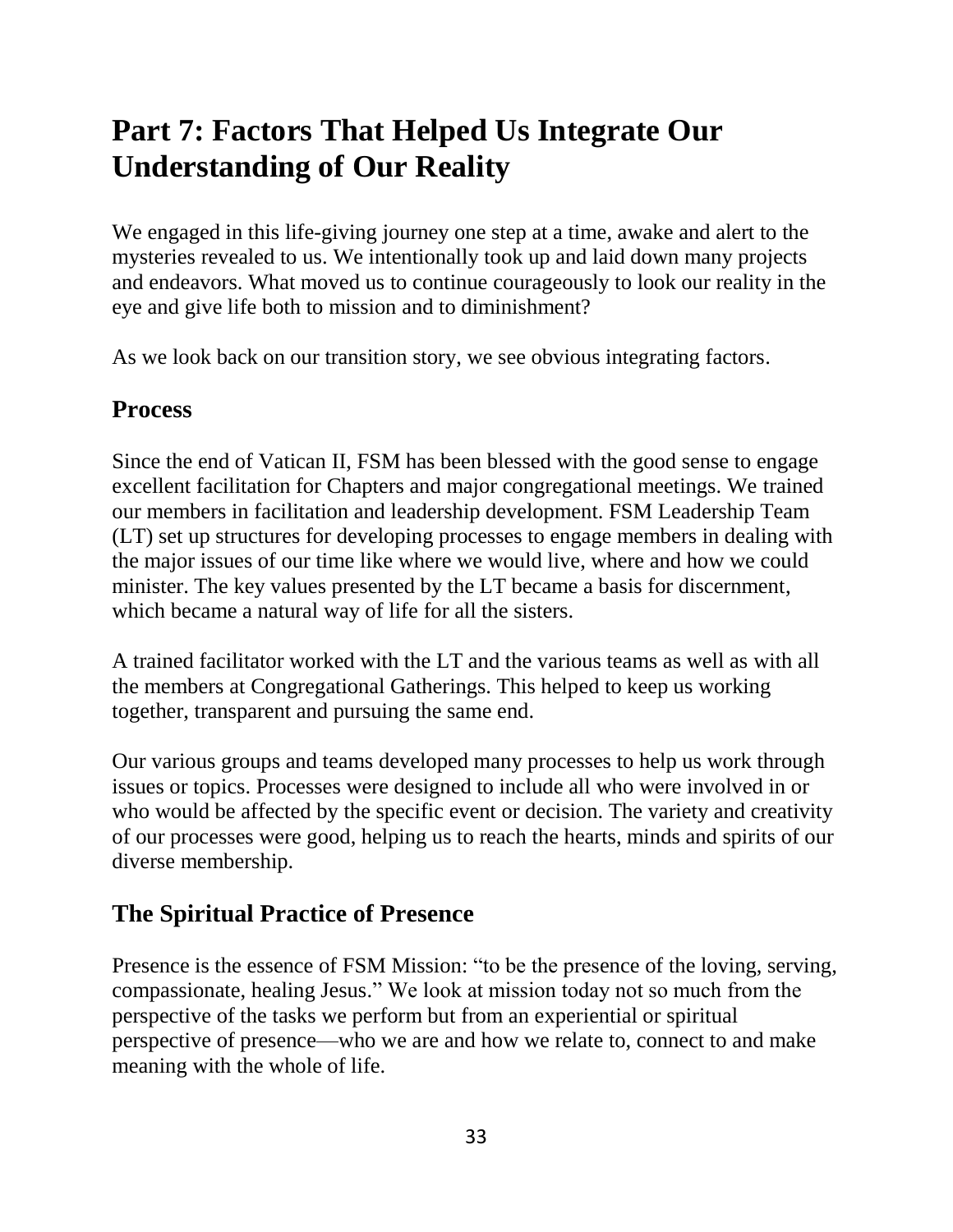Presence is also the fundamental element of Franciscan spirituality:

- Presence is who and how we are regardless of what we are doing.
- Presence is about being Gospel as we go about whatever we are doing.
- Francis' only desire was to live as Jesus did.

With the Mission and Focus adopted at the 2011 Chapter, our life became more intentional and presence oriented. This change in being called for new spiritual disciplines and behaviors that would keep us present to self, God and all creation as well as help us grow in the practice of presence. Presence became a focal point of our personal and corporate lives. Who and how we are mattered more than simply what we did.

FSM meetings and gatherings began with a sharing of presence—who we are and how we are right now in this moment. Sharing of presence is a way to be transparent with one another, to build trust and form relationship. This practice has helped us to be present to ourselves and to others.

Presence isn't easy. We soon learned how difficult it is to keep our heart space open, our minds without division or resistance, and our bodies not somewhere else—all at the same time. Our efforts helped us with both our inner and outer work; in being fully present to what was right in front of us, we began to see ourselves, our relationships and our reality more clearly and truthfully.

Two other spiritual practices became essential to enhancing our practice of presence: contemplative prayer and discernment.

### **Contemplative Prayer**

Sitting quietly in God's presence and letting God direct us is an essential element of Franciscan spirituality. The LT agreed among ourselves to do contemplative sitting together once a week and introduced the practice to the membership as well. Contemplative prayer and shared solitude were a welcome gift. Spending a time of quiet together and then sharing our presence has now become a common practice, enhancing our relationships and leading to deeper forms of prayer, faith sharing and contemplation.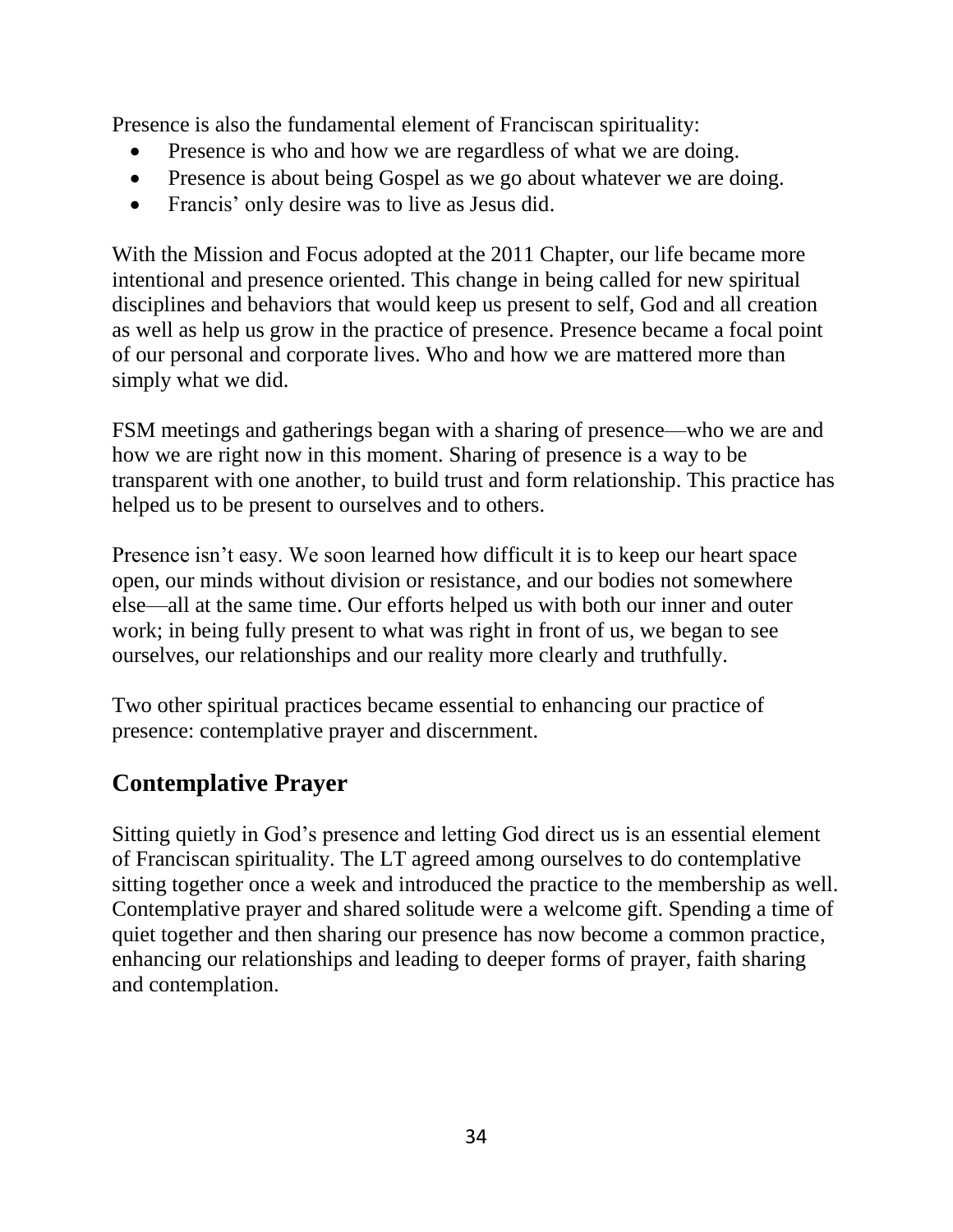#### **Discernment**

The FSM are committed to discernment as a way of life. We developed a guide for personal discernment based on the Sufi Tradition of the Four Basic Rules of Life. These four rules emphasize behaviors necessary for the practice of presence as well as for discernment. (See **Appendix 5: Personal Discernment.)**

We freely chose this particular transition journey. We invested our heart. Choice became an invitation to commitment. We learned that when we choose with discernment, integrity and passion, we submit ourselves to the miracle of change, however slow and unglamorous it may be.

### **Symbols, Rituals and Celebrations**

Our symbols, rituals and celebrations were the glue that made the connections for us, pushed us forward and kept unifying us. It is hard to talk about our story without mentioning some process or symbol used or a ritual or celebration we shared.

Each congregation has its specific story and cherishes the meaning of that story for its members. Dipping into our founding story, the FSM chose to use the enduring symbol of the basket. The basket (which we still have) was given to our foundress, Mother Odilia Berger, when she came to St. Louis; she used the basket to carry supplies to her sisters and to the sick in their homes.

The other symbol we choose to use was a quilt made at the time of the FSM  $125<sup>th</sup>$ Anniversary in 1997. The quilt, put together from blocks made by the sisters, depicted congregational ministries, Chapter themes and significant movements in our lives.

Throughout the transition journey we have used and continue to use these symbols with pride and gratitude. They are meaningful to us; in many ways they say more and are more enduring than our words.

In every phase of this journey—closing convents, taking on new living situations, saying farewell to employees, handing over ministries—we found ways to meaningfully ritualize and gratefully celebrate all our transitions.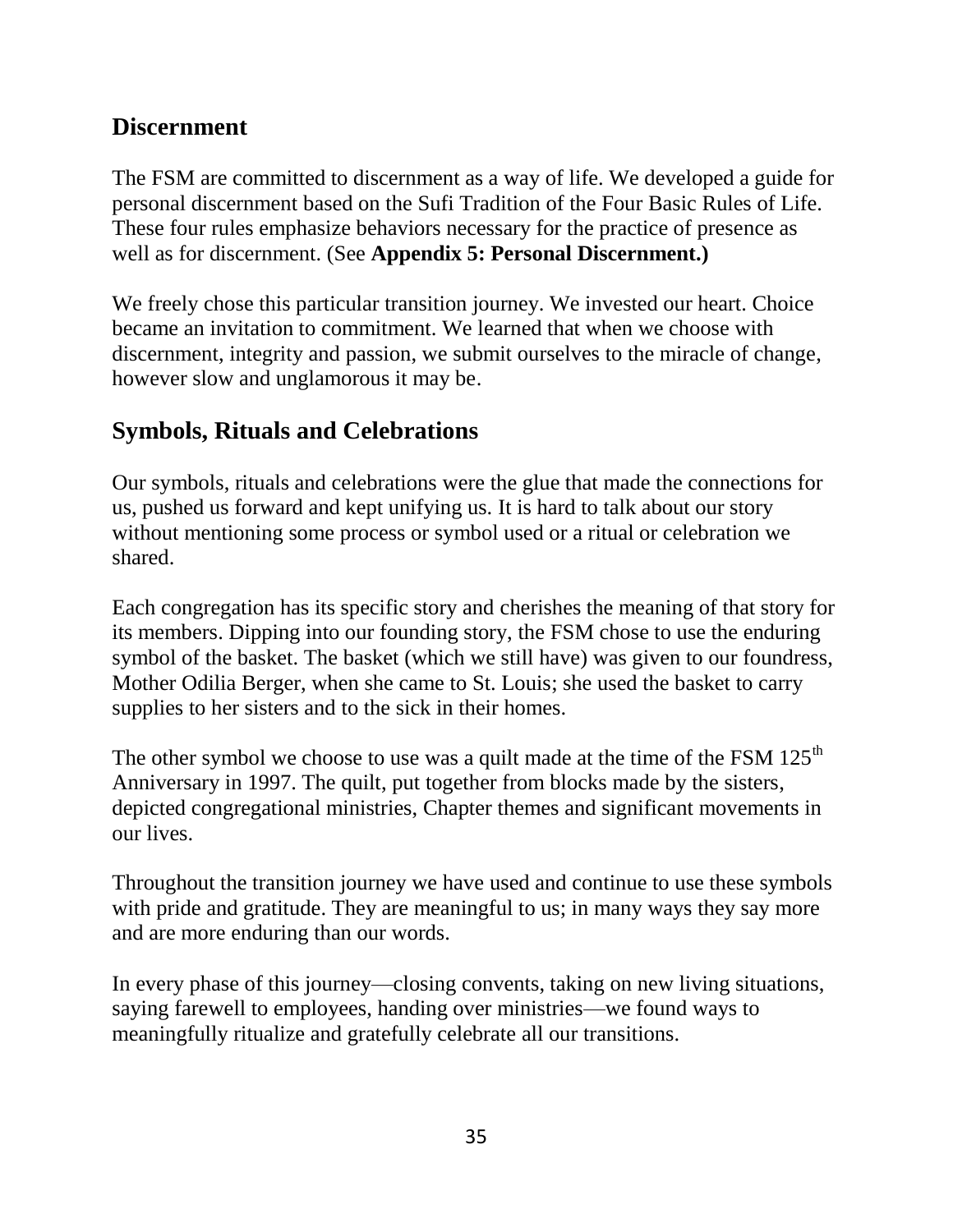We cannot describe in detail every ritual and celebration—there were many! Rather, we choose to describe one that integrates elements used in all the smaller events.

The FSM Remembering and Celebration Team planned and hosted a three-day event that beautifully integrated ritual and celebration in allowing us to bid farewell to the beloved FSM motherhouse. (See **Appendix 6: Remembering, Reverencing and Giving Thanks.)**

Each of these integrating factors—process, presence, contemplative prayer, discernment, and ritual and celebration—remain essential elements of our ongoing congregational life, however long that may be. We are still in process, gratefully dipping into the treasures of our past but with a new freedom, engaging the present to create a future of hope for ourselves and all of creation. "A new thing is happening!" And so we "continue courageously for the love of God."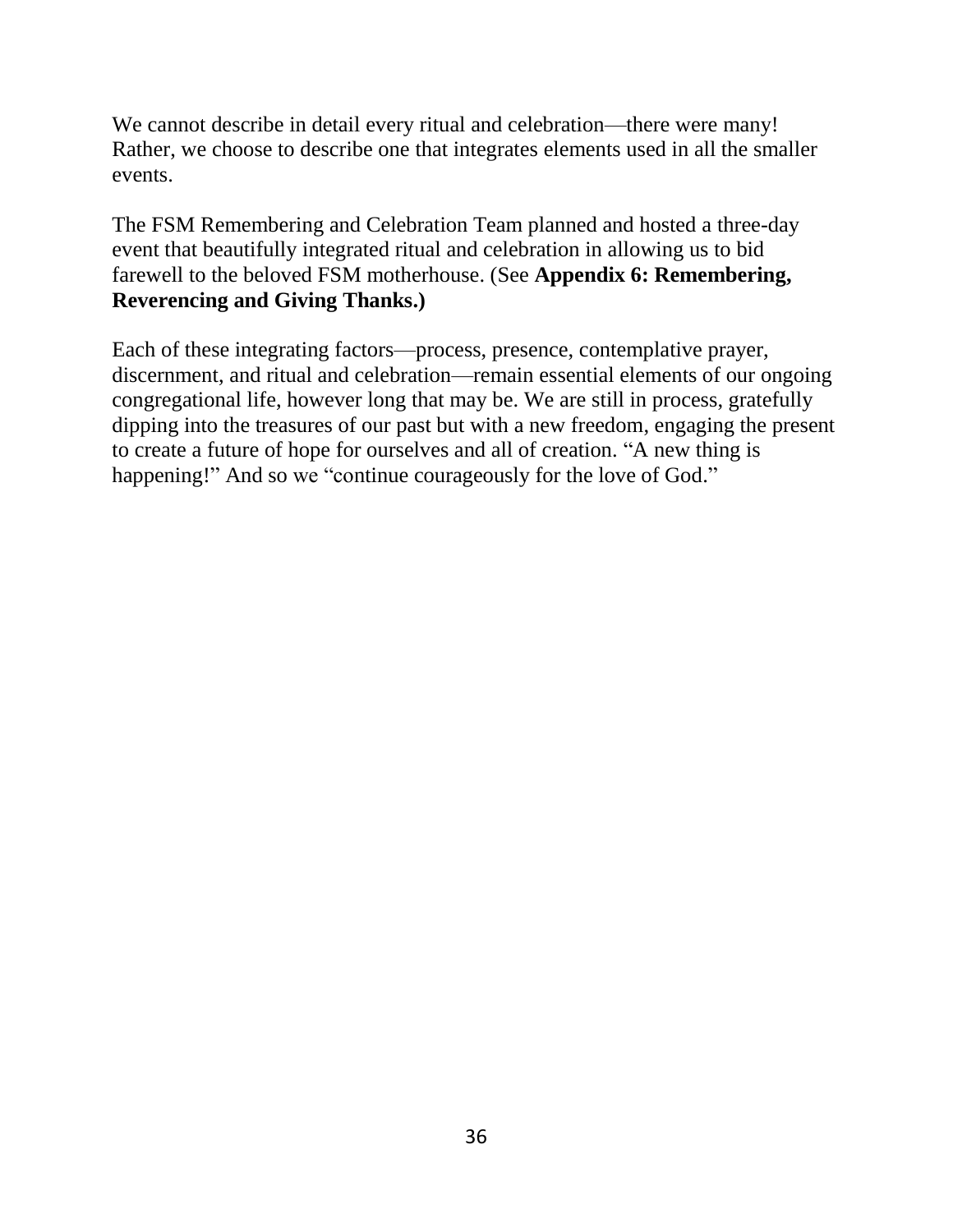# **APPENDIX 5**

# **Personal Discernment**

#### **Developed from the Sufi Tradition of the Four Basic Rules of Life\***

#### **Show Up and Choose to Be Present**

- Choose to be physically/mentally/emotionally present to the person/issue/situation.
- $\div$  Set aside quality time and enough time rather than "fitting it in" between things.
- Give myself the physical space/place that lends itself to a discernment process.
- $\triangle$  Prepare myself mentally to think of this time as time to offer my wisdom, a responsibility I exercise as a member of our Congregation rather than something "I have to get done."

### **Pay Attention to What Has Heart and Meaning**

- As I consider person/issue/situation, what is happening within me? Where do I experience
	- o Excitement?
	- o Resistance?
	- o Confusion?
	- o Anger?
	- o Fear?
	- o Hope?
	- o Defense?
	- o Unfinished Business?
	- o Etc.?
- $\triangle$  Am I willing to explore with curiosity without closing off possibilities?
- What healing do I need?

### **Tell the Truth without Blame or Judgment**

- $\triangle$  Identify how I truly see the possibilities regarding this particular issue/situation and allow myself to say the truth to myself without feeling guilty.
- $\triangle$  Challenge myself to see the situation/issue as it really is.
- Seek for the intent of clarity, whatever further information regarding the issue that I need.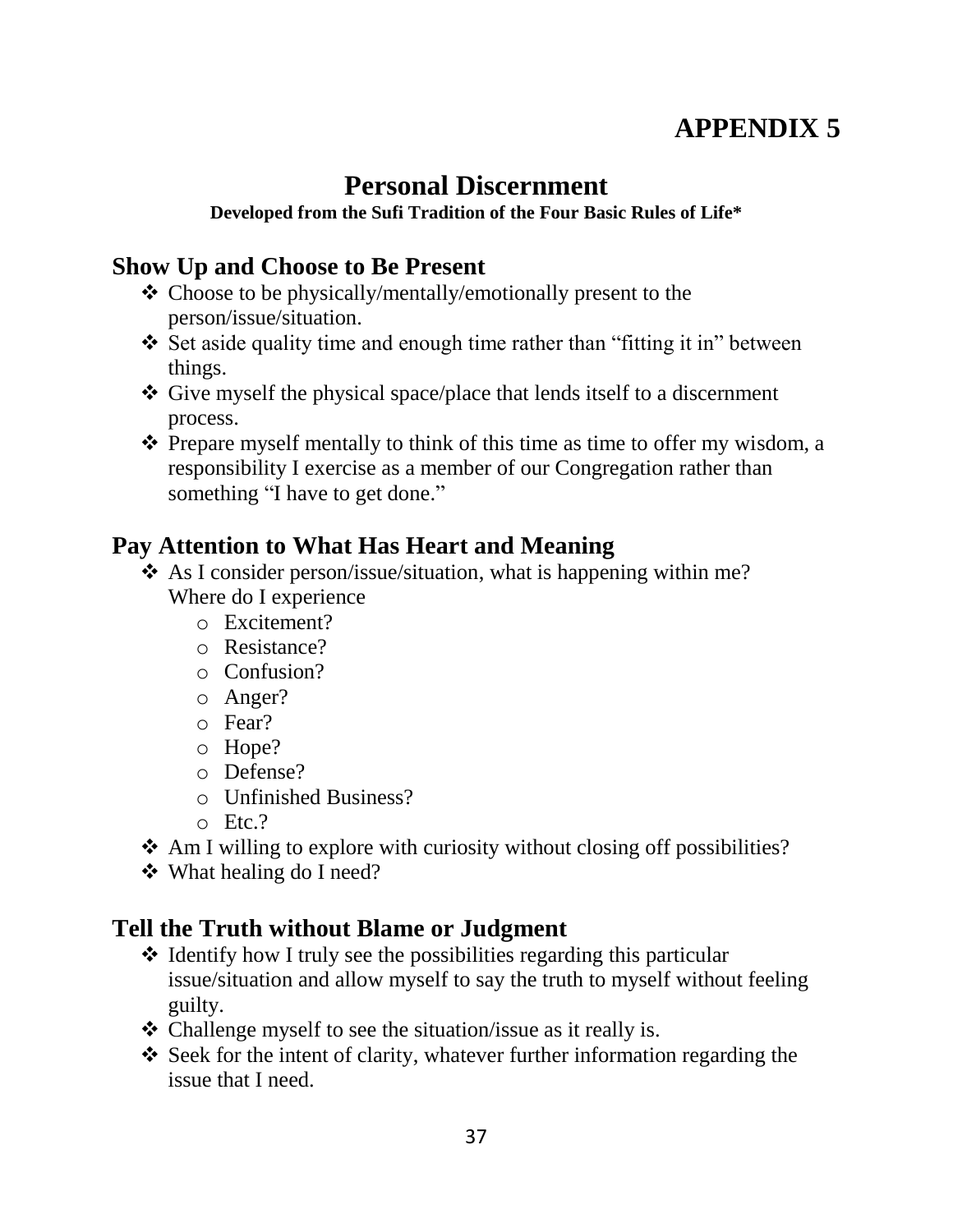$\triangle$  If I am telling the truth about myself and the situation/issue there is no need to blame or judge either myself or others. It is from my experience, my point of view and the knowledge I have gathered. It is information for my discernment.

#### **Do Not Be Attached to the Outcome: Be Open to It**

- \* Speak my truth; offer my wisdom as I know it. Say it to myself and then say it in response to the situation/issue for consideration.
- Recognize that I do not have the whole truth. I have a part of our collective truth or wisdom, and we are better for my having offered my piece.
- $\triangle$  My ongoing calling in this process is to let go of the outcome. My thoughts, input may not be seen in the result, but I need to acknowledge that I made a difference for the outcome. There is power greater than myself at work here.
- Angeles Arrien, *The Four-Fold Way: Walking the Path of the Warrior, Teacher, Healer and Visionary* (Harper San Francisco, 1993).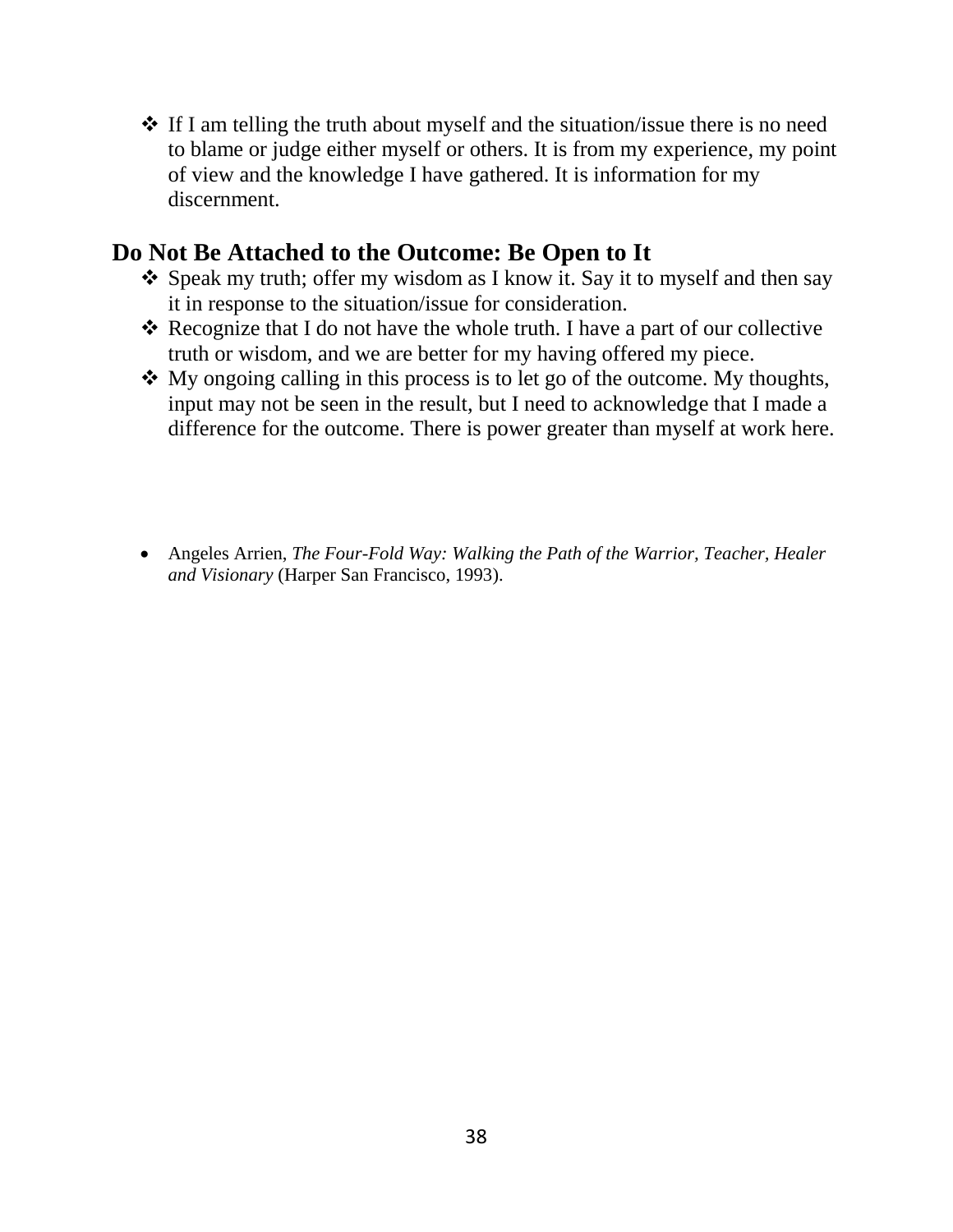# **APPENDIX 6**

#### **Remembering, Reverencing and Giving Thanks: A Celebration of Our Life and Years at St. Mary of the Angels Convent May 14–16, 2010**

The intentions for the weekend were

to formally end our time at St. Mary of the Angels by:

- Reflecting and sharing our experience of this place
- Identifying the enduring values of our life together that we want to carry forward
- Honoring the sacredness of this place in my/our journey as itinerant Franciscan women religious
- Celebrating the significance of this place with one another
- Celebrating this place with others who share our history

### **Friday, May 14**

The day began with a special breakfast prepared by the Remembering and Celebration Team.

At 9 a.m. all the sisters gathered in the chapel for Morning Praise with the theme of "Gather Us In."

After Morning Praise Sr. Rose Dowling, FSM president, invited the sisters to see this day as a time to slow down and reflect, to be present to this place. She invited all to focus Friday on St. Mary of the Angels Convent (our motherhouse) and the many memories and associations, pleasant or otherwise, tied to this place—the countless conscious encounters with God that have taken place here. She invited all to spend the morning in quiet reflection, visiting the many sites in the convent and on the grounds that have been sacred: "Place is where we encounter LIFE itself in the Presence of God."

Each sister received a small booklet entitled *My Dearest Memories of This Place.*  The booklet contained space for sisters to write about three special memories associated with St. Mary of the Angels. The questions invited sisters to recall the memory as fully as possible, to identify what made this memory dear to them, and to describe the feelings the memory evoked in them. The morning was spent in mindful walking and quiet reflection.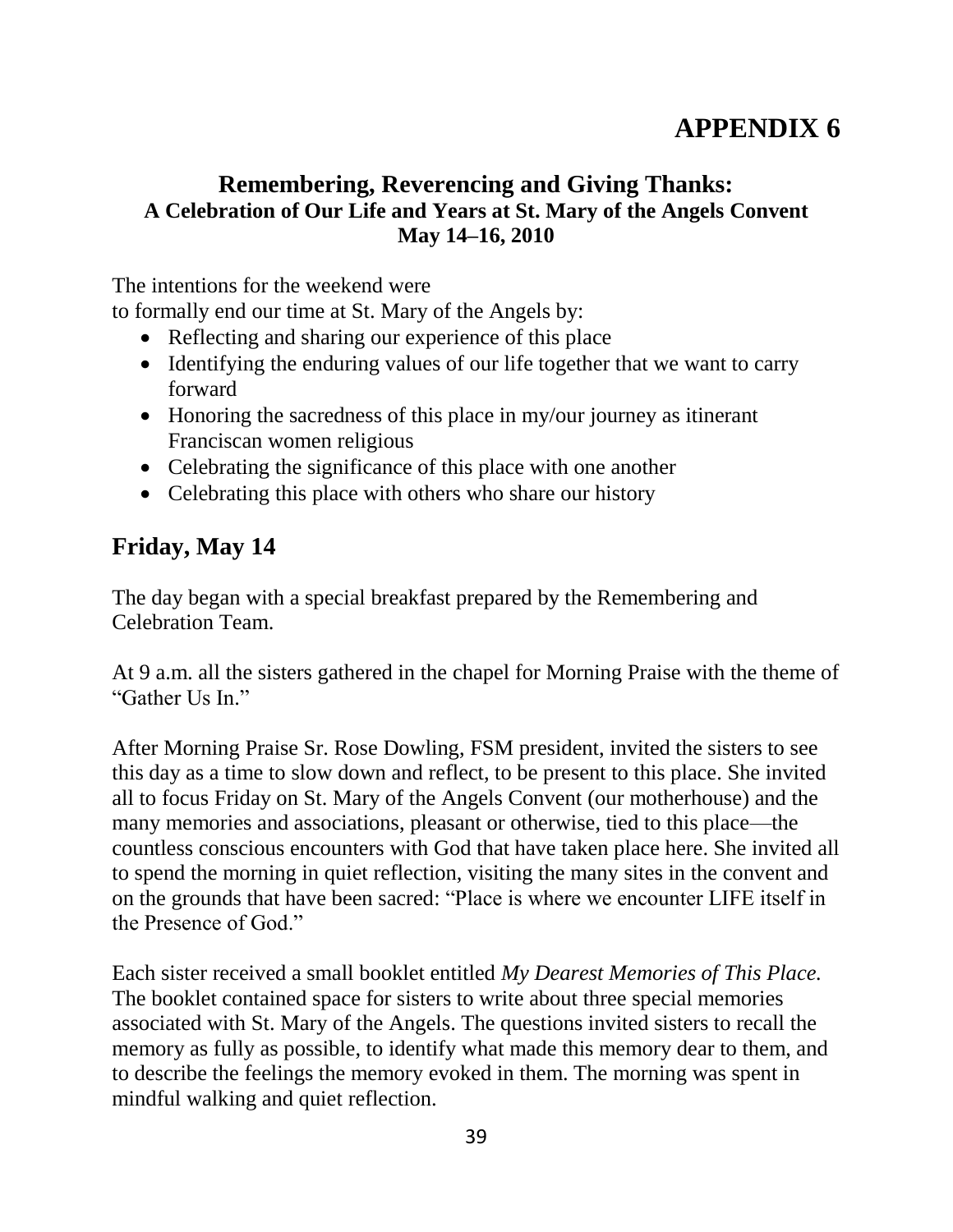At 11:30 the sisters celebrated a quiet Mass using the readings of the Morning Praise, focusing on the importance both of place and itinerancy.

In the afternoon all gathered in Berger Hall (large assembly room) for a sharing of memories. The stage resembled a living room, with two comfortable chairs and two microphones set up on both sides of center stage. The audience area was set up in groups of three chairs each. Four pairs of sisters took the stage, and each pair spoke for about ten minutes about important memories they cherished from their years at St. Mary of the Angels.

The stories told by these eight sisters served to "prime the pump" for the sisters in the audience. In their groups of three, sisters then shared in turn with two other sisters some of their own memories of this special place. After about twenty minutes sisters changed places, joining two other sisters, to share still other memories and hear from new voices.

After reconvening, sisters reflected on what the day had meant to them, what they had learned, what they noticed in themselves and others as they shared their stories. Open microphones allowed individuals to describe their feelings and insights.

At 5 p.m. all the sisters gathered for a special banquet in the dining room to enjoy a delicious catered meal and an elegant environment.

#### **Concert . . .**

After dinner, the evening held yet another special treat. At 6 p.m. sisters gathered in the chapel. There Peter Hesed, commissioned by the FSM, had set up twenty singers and eight musicians for a special evening prayer, *Concert for the Journey.* The music began with the uplifting spiritual, "I Hear Music in the Air." The fourteen musical selections that followed were grouped according to themes: gratitude, Franciscan spirit, Mary—a woman for all times, intimacy with God, and "into the future with trust." The music encompassed a wide spectrum of musical traditions and styles, evoking many emotions to close a full day.

#### **Saturday, May 15**

Sisters gathered by 9 a.m. in Berger Hall for the Circle of the Whole.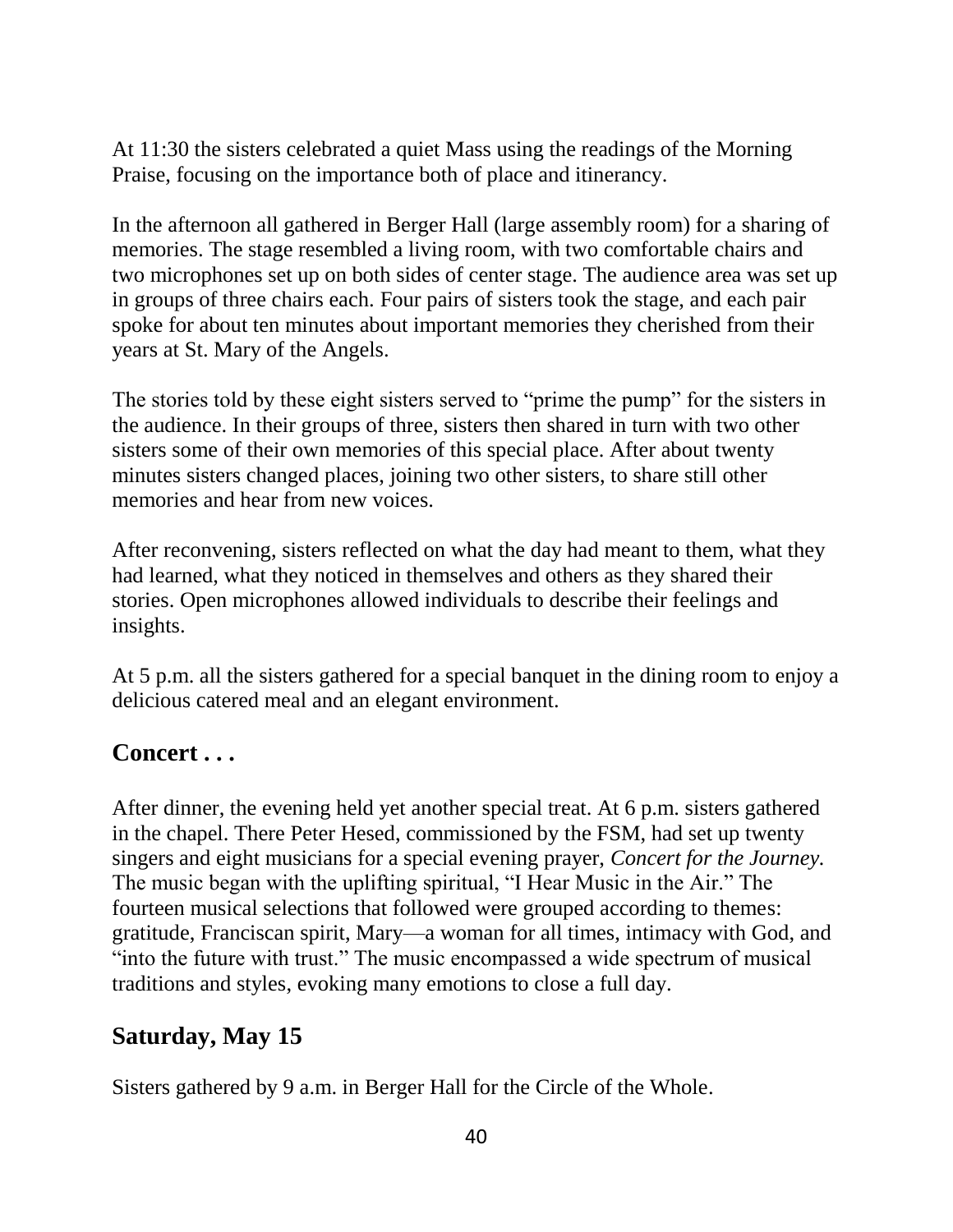The auditorium was arranged in two concentric circles facing the center. The sacred space at the center incorporated some of the most sacred images of the Franciscan Sisters of Mary. A big metal basket on the floor held a profusion of red and yellow kalanchoes. A tall pedestal displayed the facsimile of Mother Odilia's basket. On a marble table stood the lamp; on a small wooden table, the Bible. A basket of breads recalled yet another cherished story of our congregation's beginnings.

After a brief introduction by the day's coordinator, Sr. Rose Dowling introduced the Morning Praise, which encompassed the entire morning's events.

The celebration was solemn, beginning with a reading from Ephesians (4:1–6), then transitioned into a Litany of Places. A cantor chanted the names of the many places around the world that have known the presence, hospitality and compassion of the Franciscan Sisters of Mary. The sisters responded, "Know that I am with you always."

The sisters were then invited to reflect on the previous day's experience and the question, "What one or two deep possessions, deep values or ideals do I want us to carry forward into the future?" Each sister received a small card with the question printed on it; each was invited to write a short response of no more than two or three sentences.

The sisters were asked to read aloud the thoughts they had written on the small gray cards. Each sister read her response to the question, then passed the microphone to the sister beside her.

After about ten sisters had shared their hopes for the future, the assembly would pause to reverence in silence what had been said. After another ten, the group would honor the community's thoughts with incense and by singing portions of "Sacred Space Within." This pattern continued until all the sisters had had an opportunity to speak.

When every sister had shared, a dancer lifted Mother Odilia's basket from the sacred space and moved through the room, inviting each sister to offer her response by placing it in the basket. After a short time of contemplative sitting, the morning concluded with a prayer of gratitude for this rich and sacred experience.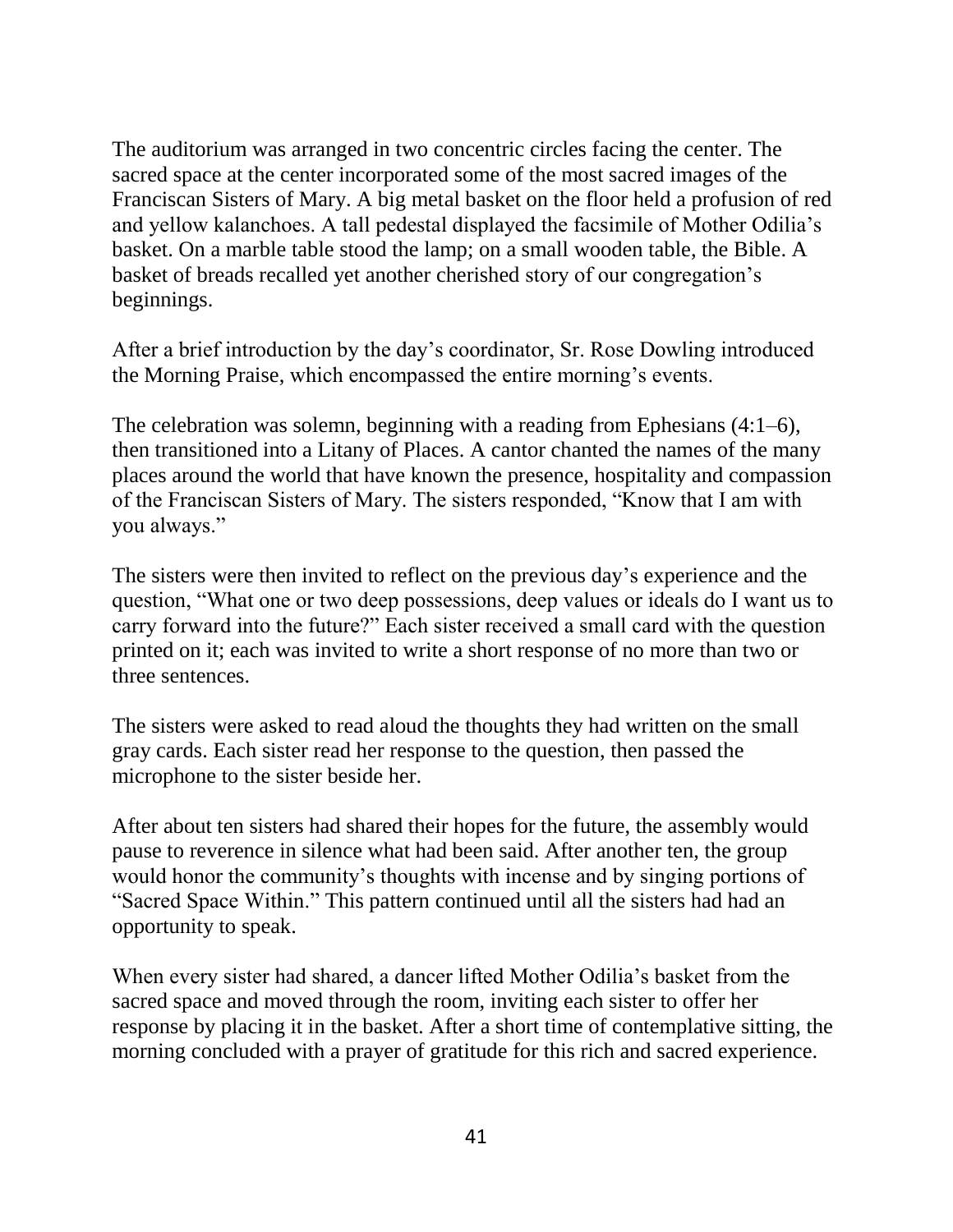### **Open House . . .**

From 1:30 to 4:30 p.m. the sisters hosted a public gathering at St. Mary of the Angels Convent. Welcome banners draped the balcony above the front entrance and hung suspended from other entrances for the guests.

In the weeks leading up to this weekend the Ritual and Celebration Committee had focused on the environment of the convent, resulting in lovely floral arrangements, tasteful groupings of plants, pictures and furnishings, and an ambiance of sacred beauty, not only for the public gathering but for all the events of the weekend.

Dessert buffets were set up at various stations around the convent. Each site featured a beautiful cake showcasing the FSM logo surrounded by dark burgundy roses.

Families and friends, former FSM, donors, friends from FSM ministries, FSM legal and financial consultants, as well as other friends and neighbors came to visit with the sisters and to bid farewell to the convent. Many visited the chapel; bidding farewell to that beautiful space brought tears to many, especially those who had been part of the congregation.

Those who welcomed visitors at the registration tables gave out nearly 400 nametags, and the areas open to the public hummed the entire time.

At 4:30 the LT bid the guests farewell. A number of guests left short messages for the sisters in the baskets provided near the registration tables. Many took home the special commemorative cards with an image of the convent and timeline of its history.

### **Sunday, May 16**

The day began again in Berger Hall with Morning Praise, a quiet reflection on our biblical and congregational ancestors and the journeys they had faced and undertaken. After sitting quietly and prayerfully with their ancestors, the sisters concluded the Morning Praise with the musical reminder "I am with you on the journey, always with you."

The president then invited the sisters to think about the values they had spoken of in the Circle of the Whole the day before. The words and phrases they had written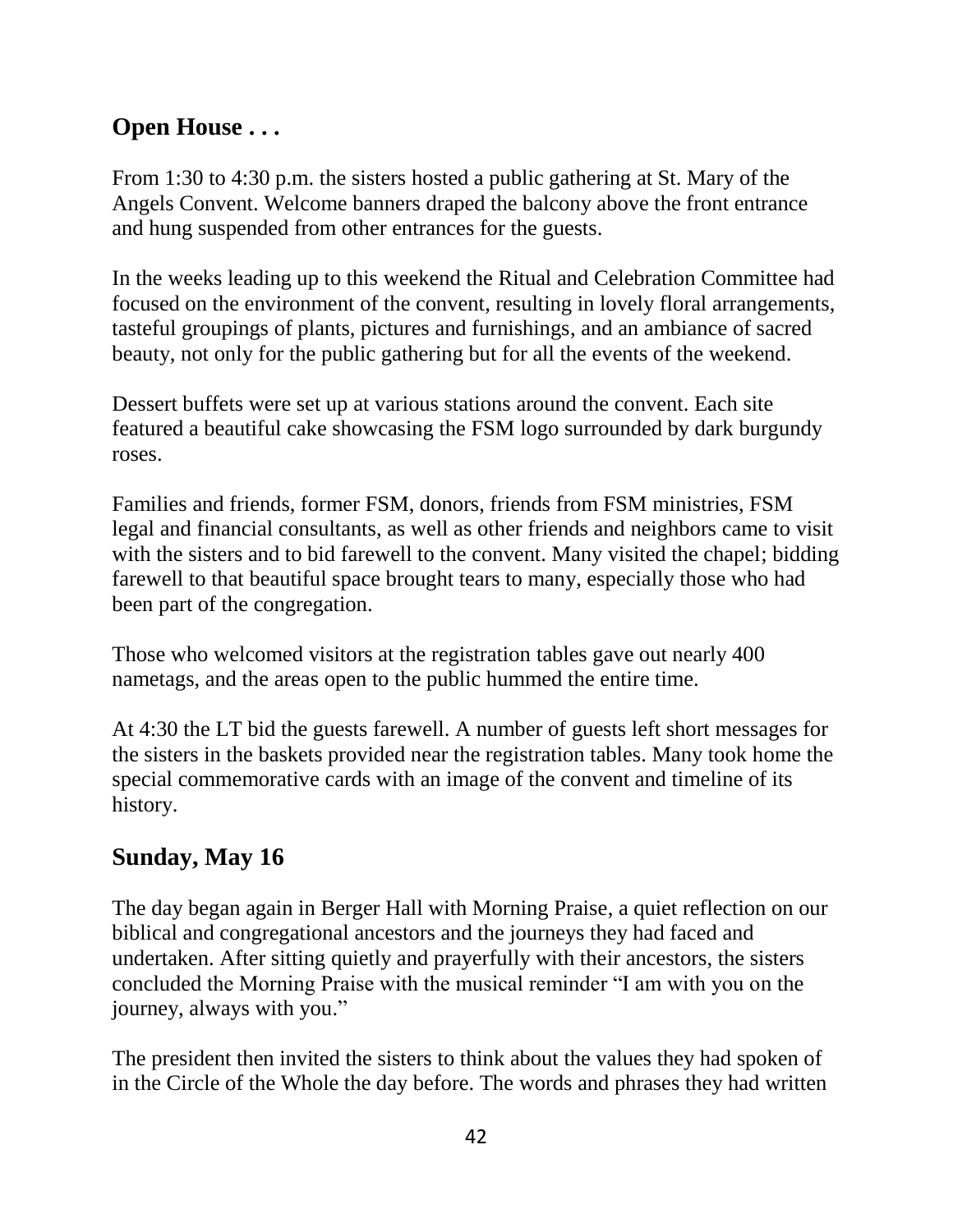on their cards and shared with one another were now posted on lists around the room. The sisters were invited to spend some time in contemplative walking, viewing those values and ideals and considering what they might carry with them into the future.

With soft music playing in the background, sisters silently walked the perimeter of the room, pausing to read and reflect on the values posted on the walls. After some time in contemplation, sisters reconvened at the tables to discuss their insights. They then had the opportunity to share some of those insights at the microphone with the whole assembly.

Some of the deep values and ideals the FSM want to carry forward include:

#### *\*Courage \*Hospitality \*Discernment \*Conviction \*Commitment \*Let the peace of God be with us \*Sisterhood \*Prophetic action \*FSM Charism \*Adaptability \*Continual transformation \*Openness \*Continue courageously for the love of God.*

After a short break the FSM reassembled in Berger Hall, where the coordinator of the day invited them to think about how all the events of the weekend had been preparing the FSM to go forward into the life to which we continue to be called—a life of commitment, fidelity, and mission. For each FSM, "one of the values that we have identified is speaking to you most clearly, is moving your heart, is summoning you to the journey before us." She invited each of the sisters to choose one of the beautifully painted wooden medallions—hearts, spirals, circles, stars on the tables and to inscribe on the shape the value she wanted to carry forward.

Sisters chose a medallion and inscribed it with one of the paint pens provided. Sisters from Our Lady of Victories (OLV, our infirmary) and some of the sisters living at the convent had already completed their medallions, thanks to the Spirit and Life Team who had helped them. In all, 104 medallions were completed.

Sisters brought their medallions back to their tables and sat down. Then from the foyer moved six sisters carrying the FSM Heritage Quilt. They carefully placed the quilt on tables prepared for it at the center of Berger Hall. The sisters sang "Everything before us brought us to this moment, standing on the threshold of a brand-new day."

Each sister was invited to fasten her completed medallion to the quilt. A sister had sewn tiny ribbons around the edges, and sisters could thread the ribbon through the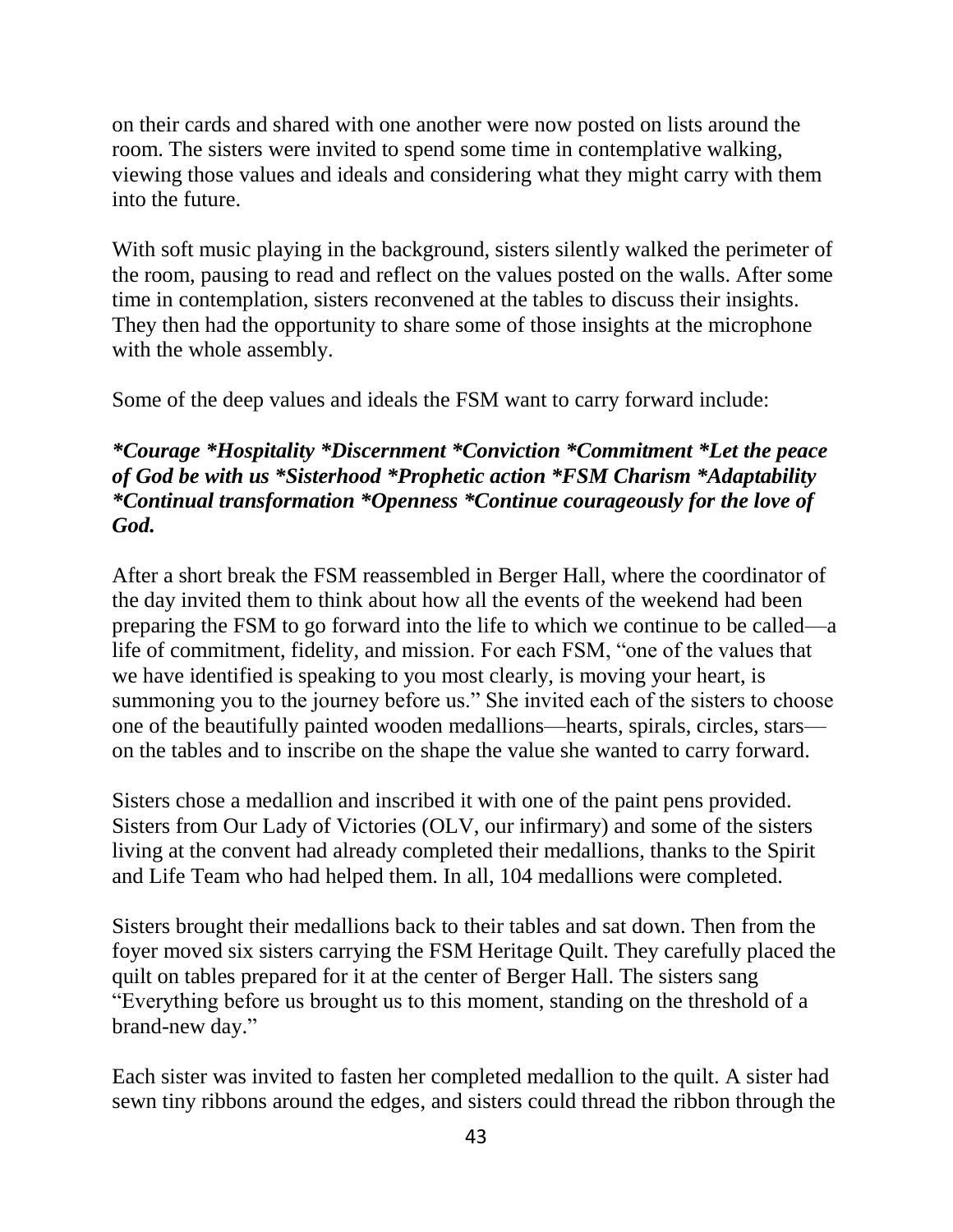hole in the emblem and tie the medallion to the quilt. Sisters also fastened the medallions of the sisters from OLV to the quilt.

When all the medallions were attached, one of our elderly but able sisters lifted a bowl of incense and in silence reverently censed all four sides of the quilt, praying a blessing on all the sisters and on the journey ahead. The FSM president then reverenced the quilt with incense. Finally the youngest member of the congregation did the same.

The six quilt-bearers lifted the quilt and carried it in silence out of Berger Hall.

#### **Farewell Liturgy . . .**

The 2 p.m. liturgy in the chapel provided a solemn and beautiful close to the weekend's events. The chapel was arranged in an oval, surrounded by sparkling satin banners in turquoise, mauve, and royal blue. In the sacred space at the center of the oval stood the large metal basket full of flowers and an empty pedestal covered in blue cloth surrounded by a hundred small baskets.

The readings for the day dealt with journey and with presence. Three sisters brought to life the Gospel, Luke's account of Mary's visit to Elizabeth, through their dramatic reading.

While the choir and congregation sang Michael Joncas's "We Come to Your Feast," the quilt-bearers ceremoniously carried in the FSM Heritage Quilt with all the medallions attached. They placed the quilt upon the as yet undressed altar, then spread a white altar cloth atop the quilt. Sisters carried in wine and bread baked by one of the sisters. Then a sister carried in Mother Odilia's basket—the true basket—and placed it on the tall pedestal amid the host of smaller baskets.

During communion the choir sang "Ubi Caritas" and the rousing "In the House of Love." Then Sr. Rose Dowling, as president of the FSM, stepped up to the microphone.

She spoke of the weekend and what the FSM had accomplished, remembering, pondering, sharing what God had done for each. Each had named what she had felt is most important to carry forward. She reminded the sisters that the values they had inscribed on the emblems and attached to the FSM Heritage Quilt are what hold FSM together, not a place, even a place as dear as the convent. Rather, it is the inner sacred space the FSM carry that is home, the house of love. "We are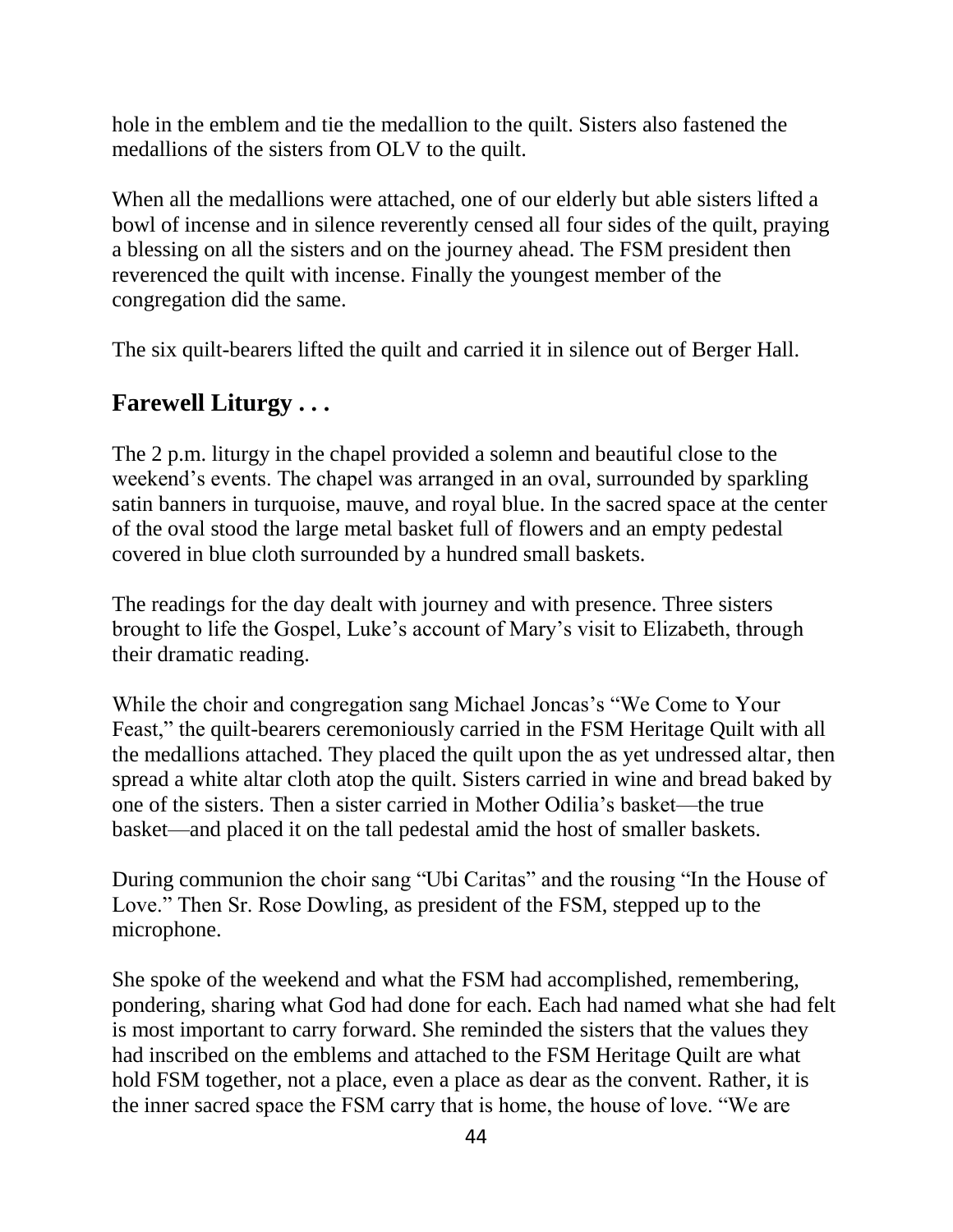never diminished when we know Whose House we live in and how blessed we are to be witnesses to that love."

She spoke of Mother Odilia's basket as an instrument of connection among the sisters and others. She invited the sisters to put into their baskets the essential values that hold the FSM together, to allow the FSM presence to be a home where the poor and marginalized find a place of rest and peace.

The Leadership Team then came forward and presented each sister with one of the beautiful hand-woven baskets from the sacred space, specially made replicas of Mother Odilia's basket on a smaller scale.

After the final blessing, the choir began singing, "Amen! Amen! Alleluia!" The six quilt-bearers stripped the altar, then lifted the quilt high. Bearing the quilt, they led the procession of FSM out the front door of the convent.

There Sr. Rose, surrounded by the Heritage Quilt and the sisters, gave thanks for the convent building, home to the FSM for more than eighty years, and for the lives of all who passed through and who touched the lives of the FSM. And, as others before had bid farewell to sacred places, she invited the sisters to bid farewell to this sacred place. Just as Ruth and Naomi, Mary and Elizabeth, Jesus, Francis, Clare, Mothers Odilia and Augustine had journeyed forth with their companions, the FSM would journey together, living out the call to fulfill their mission and to "continue courageously for the love of God."

Once more the quilt-bearers lifted up the FSM Heritage Quilt and slowly but purposefully moved toward the gates that took them outside the convent grounds. All eyes watched as the quilt grew smaller and disappeared from sight, moving forward into a distance beyond where the FSM could see.

The solemn and yet hopeful group reassembled in the Fireside Lounge for a light buffet to close this powerful weekend.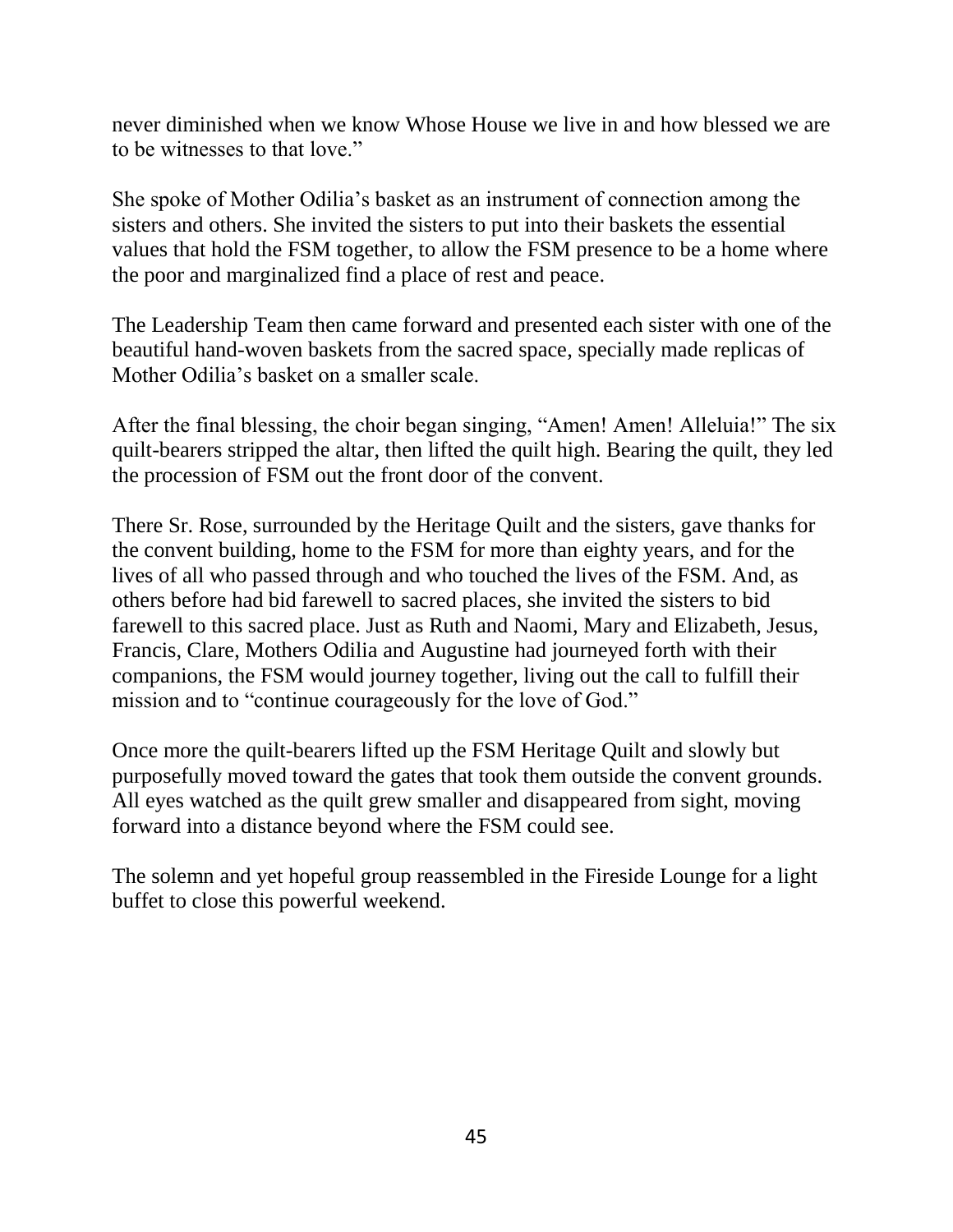# **Transforming . . . The End, the Continuation . . .**

So this has been our journey . . . so far!

When the Leadership Team began this project some months ago, we started with the key word in the title being "Transition." The more we wrote and reflected on what had transpired over these years, the more we recognized that something much deeper and more meaningful had taken place—and continues to take place—in each of us and all of us as FSM: Transformation.

Richard Rohr suggests that there are three key components to spiritual transformation\*:

- The necessity of a foundational conversion, such as a radical change of consciousness;
- The sign of spiritual conversion, a movement toward the bottom, toward the suffering and simple; and
- A practice for staying open . . . quieting, meditation or contemplation.

These components have certainly been integral to our journey. The radical change we experienced—individually and together—in our everyday lives was mindboggling for most of us. The shift in our consciousness to a whole new way of expressing our Mission and what it takes for us to understand that calling remains nothing short of breath-taking.

This shift involved moving beyond the past and welcoming a whole new way of being with the poor and suffering. We had been hands-on people who dealt with death and dying in hospitals, with delivering babies on the Mexican border, with homeless teenage mothers and their children, with women in abusive situations. Now we were asked to work collaboratively with others who were leading the action. Often what we could offer was simply our presence and our financial support. This was a whole new call for us, but we have responded, knowing how important that presence is to others.

As for the practice of staying open, well, discernment has become an integrative way of life for us. Staying open challenges us to practicing quiet and contemplation and listening to the promptings of the Spirit. Without this leading and our willingness to listen—however reluctantly at times—we could never have had the deep, life-changing experience of transformation.